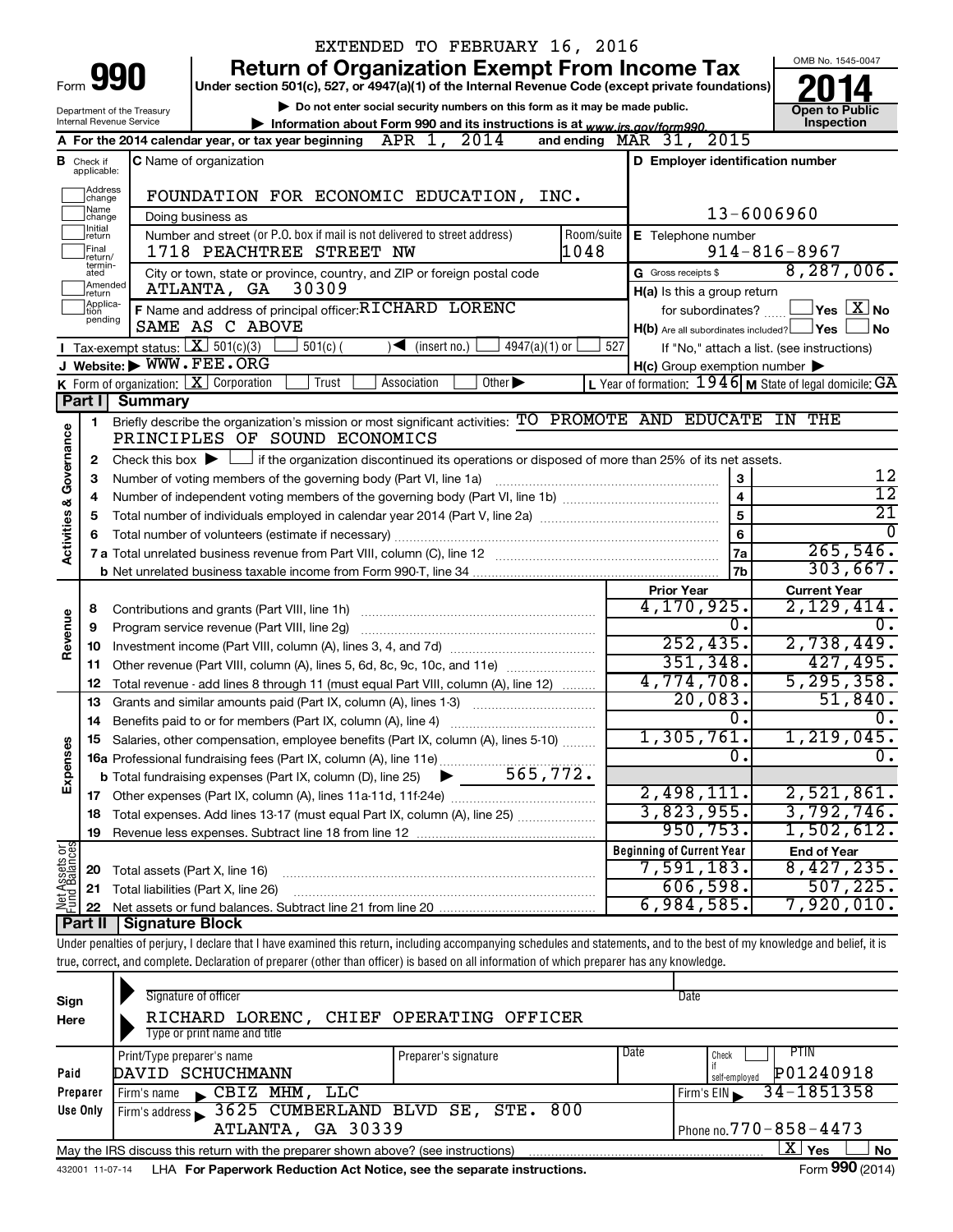|              | 13-6006960<br>FOUNDATION FOR ECONOMIC EDUCATION, INC.<br>Page 2<br>Form 990 (2014)                                                                                                      |
|--------------|-----------------------------------------------------------------------------------------------------------------------------------------------------------------------------------------|
|              | Part III   Statement of Program Service Accomplishments                                                                                                                                 |
| 1.           | Briefly describe the organization's mission:                                                                                                                                            |
|              | THE ORGANIZATION'S MISSION IS TO OFFER THE MOST CONSISTENT CASE FOR                                                                                                                     |
|              | THE "FIRST PRINCIPLES" OF FREEDOMS: THE SANCTITY OF PRIVATE PROPERTY,                                                                                                                   |
|              | INDIVIDUAL LIBERTY, THE RULE OF LAW, THE FREE MARKET AND THE MORAL                                                                                                                      |
|              | SUPERIORITY OF INDIVIDUAL CHOICE AND RESPONSIBILITY OVER COERCION.                                                                                                                      |
| $\mathbf{2}$ | Did the organization undertake any significant program services during the year which were not listed on                                                                                |
|              | $\overline{\ }$ Yes $\overline{\rm \ }X$ No<br>the prior Form 990 or 990-EZ?                                                                                                            |
|              | If "Yes," describe these new services on Schedule O.                                                                                                                                    |
| 3            | $\exists$ Yes $\boxed{\text{X}}$ No<br>Did the organization cease conducting, or make significant changes in how it conducts, any program services?                                     |
| 4            | If "Yes," describe these changes on Schedule O.<br>Describe the organization's program service accomplishments for each of its three largest program services, as measured by expenses. |
|              | Section 501(c)(3) and 501(c)(4) organizations are required to report the amount of grants and allocations to others, the total expenses, and                                            |
|              | revenue, if any, for each program service reported.                                                                                                                                     |
| 4a           | 51,840. $ $ (Revenue \$<br>$\overline{1,576,789}$ including grants of \$<br>) (Expenses \$<br>(Code:                                                                                    |
|              | SEMINARS AND LECTURES - PROMOTING THE PHILOSOPHY OF FREE MARKET                                                                                                                         |
|              | ECONOMICS AND THE IMPORTING OF GENERAL EDUCATION RELATING TO ECONOMIC                                                                                                                   |
|              | FREEDOM.                                                                                                                                                                                |
|              |                                                                                                                                                                                         |
|              |                                                                                                                                                                                         |
|              |                                                                                                                                                                                         |
|              |                                                                                                                                                                                         |
|              |                                                                                                                                                                                         |
|              |                                                                                                                                                                                         |
|              |                                                                                                                                                                                         |
|              |                                                                                                                                                                                         |
| 4b           | 22, 346.<br>$516,060$ $\cdot$ including grants of \$<br>(Expenses \$<br>) (Revenue \$<br>(Code:                                                                                         |
|              | BOOKS & PUBLICATIONS - THE DISSEMINATION OF THE RESULTS OF RESEARCH AND                                                                                                                 |
|              | STUDY IN THE FIELD OF ECONOMICS AND THE RELATED BRANCHES OF SOCIAL                                                                                                                      |
|              | <b>SCIENCE.</b>                                                                                                                                                                         |
|              |                                                                                                                                                                                         |
|              |                                                                                                                                                                                         |
|              |                                                                                                                                                                                         |
|              |                                                                                                                                                                                         |
|              |                                                                                                                                                                                         |
|              |                                                                                                                                                                                         |
|              |                                                                                                                                                                                         |
|              |                                                                                                                                                                                         |
| 4c           | 801,368.<br>(Code:<br>(Expenses \$<br>including grants of \$<br>) (Revenue \$                                                                                                           |
|              | PROMOTING<br>THE PHILOSOPHY OF FREE<br>MARKET ECONOMICS<br>WEBSITE OUTREACH                                                                                                             |
|              | AND EDUCATION.                                                                                                                                                                          |
|              |                                                                                                                                                                                         |
|              |                                                                                                                                                                                         |
|              |                                                                                                                                                                                         |
|              |                                                                                                                                                                                         |
|              |                                                                                                                                                                                         |
|              |                                                                                                                                                                                         |
|              |                                                                                                                                                                                         |
|              |                                                                                                                                                                                         |
|              |                                                                                                                                                                                         |
| 4d           | Other program services (Describe in Schedule O.)                                                                                                                                        |
|              | (Expenses \$<br>(Revenue \$<br>including grants of \$                                                                                                                                   |
| 4e           | 2,894,217.<br>Total program service expenses                                                                                                                                            |
| 432002       | Form 990 (2014)                                                                                                                                                                         |
| $11-07-14$   | 2                                                                                                                                                                                       |
|              | 10011112 144521 309120<br>2014.05000 FOUNDATION FOR ECONOMIC EDU 30912Q1                                                                                                                |
|              |                                                                                                                                                                                         |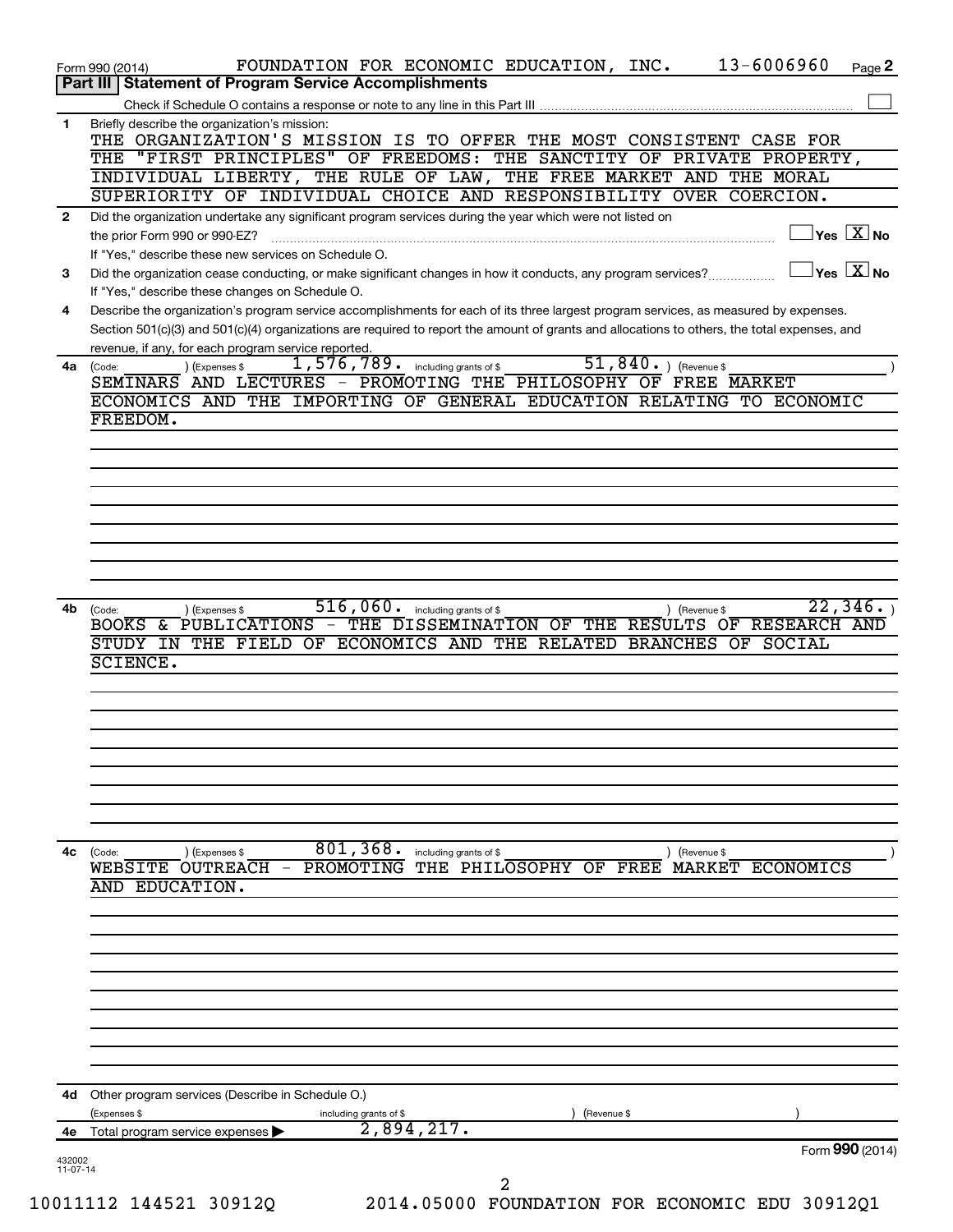|  | Form 990 (2014) |
|--|-----------------|
|  |                 |

|     | Part IV   Checklist of Required Schedules                                                                                                                                                                                                                                                                                                                                                                                                                                                                                                                                                                                    |                 |                         |    |
|-----|------------------------------------------------------------------------------------------------------------------------------------------------------------------------------------------------------------------------------------------------------------------------------------------------------------------------------------------------------------------------------------------------------------------------------------------------------------------------------------------------------------------------------------------------------------------------------------------------------------------------------|-----------------|-------------------------|----|
|     |                                                                                                                                                                                                                                                                                                                                                                                                                                                                                                                                                                                                                              |                 | Yes                     | No |
| 1.  | Is the organization described in section $501(c)(3)$ or $4947(a)(1)$ (other than a private foundation)?                                                                                                                                                                                                                                                                                                                                                                                                                                                                                                                      |                 |                         |    |
|     |                                                                                                                                                                                                                                                                                                                                                                                                                                                                                                                                                                                                                              | $\mathbf{1}$    | х                       |    |
| 2   | Is the organization required to complete Schedule B, Schedule of Contributors? [11] The organization required to complete Schedule B, Schedule of Contributors?                                                                                                                                                                                                                                                                                                                                                                                                                                                              | $\overline{2}$  | $\overline{\textbf{x}}$ |    |
| 3   | Did the organization engage in direct or indirect political campaign activities on behalf of or in opposition to candidates for                                                                                                                                                                                                                                                                                                                                                                                                                                                                                              |                 |                         |    |
|     |                                                                                                                                                                                                                                                                                                                                                                                                                                                                                                                                                                                                                              | 3               |                         | х  |
| 4   | Section 501(c)(3) organizations. Did the organization engage in lobbying activities, or have a section 501(h) election in effect                                                                                                                                                                                                                                                                                                                                                                                                                                                                                             |                 |                         |    |
|     |                                                                                                                                                                                                                                                                                                                                                                                                                                                                                                                                                                                                                              | 4               |                         | х  |
|     |                                                                                                                                                                                                                                                                                                                                                                                                                                                                                                                                                                                                                              |                 |                         |    |
| 5   | Is the organization a section 501(c)(4), 501(c)(5), or 501(c)(6) organization that receives membership dues, assessments, or                                                                                                                                                                                                                                                                                                                                                                                                                                                                                                 |                 |                         | х  |
|     |                                                                                                                                                                                                                                                                                                                                                                                                                                                                                                                                                                                                                              | 5               |                         |    |
| 6   | Did the organization maintain any donor advised funds or any similar funds or accounts for which donors have the right to                                                                                                                                                                                                                                                                                                                                                                                                                                                                                                    |                 |                         | х  |
|     | provide advice on the distribution or investment of amounts in such funds or accounts? If "Yes," complete Schedule D, Part I                                                                                                                                                                                                                                                                                                                                                                                                                                                                                                 | 6               |                         |    |
| 7   | Did the organization receive or hold a conservation easement, including easements to preserve open space,                                                                                                                                                                                                                                                                                                                                                                                                                                                                                                                    |                 |                         |    |
|     |                                                                                                                                                                                                                                                                                                                                                                                                                                                                                                                                                                                                                              | $\overline{7}$  |                         | х  |
| 8   | Did the organization maintain collections of works of art, historical treasures, or other similar assets? If "Yes," complete<br>Schedule D, Part III <b>Marting Community</b> Contract and Technical Contract of Technical Contract of Technical Contract of Technical Contract of Technical Contract of Technical Contract of Technical Contract of Technical Cont                                                                                                                                                                                                                                                          | 8               |                         | х  |
| 9   | Did the organization report an amount in Part X, line 21, for escrow or custodial account liability; serve as a custodian for                                                                                                                                                                                                                                                                                                                                                                                                                                                                                                |                 |                         |    |
|     | amounts not listed in Part X; or provide credit counseling, debt management, credit repair, or debt negotiation services?                                                                                                                                                                                                                                                                                                                                                                                                                                                                                                    |                 |                         |    |
|     |                                                                                                                                                                                                                                                                                                                                                                                                                                                                                                                                                                                                                              | 9               | х                       |    |
| 10  | Did the organization, directly or through a related organization, hold assets in temporarily restricted endowments, permanent                                                                                                                                                                                                                                                                                                                                                                                                                                                                                                |                 |                         |    |
|     |                                                                                                                                                                                                                                                                                                                                                                                                                                                                                                                                                                                                                              | 10              | х                       |    |
|     |                                                                                                                                                                                                                                                                                                                                                                                                                                                                                                                                                                                                                              |                 |                         |    |
| 11  | If the organization's answer to any of the following questions is "Yes," then complete Schedule D, Parts VI, VII, VIII, IX, or X                                                                                                                                                                                                                                                                                                                                                                                                                                                                                             |                 |                         |    |
|     | as applicable.                                                                                                                                                                                                                                                                                                                                                                                                                                                                                                                                                                                                               |                 |                         |    |
|     | a Did the organization report an amount for land, buildings, and equipment in Part X, line 10? If "Yes," complete Schedule D,<br>Part VI                                                                                                                                                                                                                                                                                                                                                                                                                                                                                     | 11a             | Х                       |    |
|     | <b>b</b> Did the organization report an amount for investments - other securities in Part X, line 12 that is 5% or more of its total                                                                                                                                                                                                                                                                                                                                                                                                                                                                                         |                 |                         |    |
|     |                                                                                                                                                                                                                                                                                                                                                                                                                                                                                                                                                                                                                              | 11 <sub>b</sub> | Х                       |    |
|     | c Did the organization report an amount for investments - program related in Part X, line 13 that is 5% or more of its total                                                                                                                                                                                                                                                                                                                                                                                                                                                                                                 |                 |                         |    |
|     |                                                                                                                                                                                                                                                                                                                                                                                                                                                                                                                                                                                                                              | 11c             |                         | x  |
|     | d Did the organization report an amount for other assets in Part X, line 15 that is 5% or more of its total assets reported in                                                                                                                                                                                                                                                                                                                                                                                                                                                                                               |                 |                         |    |
|     |                                                                                                                                                                                                                                                                                                                                                                                                                                                                                                                                                                                                                              | 11d             |                         | х  |
|     |                                                                                                                                                                                                                                                                                                                                                                                                                                                                                                                                                                                                                              | 11e             | $\overline{\textbf{X}}$ |    |
|     | f Did the organization's separate or consolidated financial statements for the tax year include a footnote that addresses                                                                                                                                                                                                                                                                                                                                                                                                                                                                                                    |                 |                         |    |
|     | the organization's liability for uncertain tax positions under FIN 48 (ASC 740)? If "Yes," complete Schedule D, Part X                                                                                                                                                                                                                                                                                                                                                                                                                                                                                                       | 11f             |                         | х  |
|     | 12a Did the organization obtain separate, independent audited financial statements for the tax year? If "Yes," complete                                                                                                                                                                                                                                                                                                                                                                                                                                                                                                      |                 |                         |    |
|     | Schedule D, Parts XI and XII                                                                                                                                                                                                                                                                                                                                                                                                                                                                                                                                                                                                 | 12a             | х                       |    |
| b   | $\begin{minipage}{0.5\textwidth} \centering \begin{tabular}{ c c c c c } \hline \multicolumn{1}{ c }{0.5\textwidth} \centering \centering \end{tabular} \end{minipage} \begin{minipage}{0.5\textwidth} \centering \begin{tabular}{ c c c c c } \hline \multicolumn{1}{ c }{0.5\textwidth} \centering \centering \end{tabular} \end{minipage} \begin{minipage}{0.5\textwidth} \centering \centering \end{tabular} \end{minipage} \begin{minipage}{0.5\textwidth} \centering \begin{tabular}{ c c c c } \hline \$<br>Was the organization included in consolidated, independent audited financial statements for the tax year? |                 |                         |    |
|     | If "Yes," and if the organization answered "No" to line 12a, then completing Schedule D, Parts XI and XII is optional                                                                                                                                                                                                                                                                                                                                                                                                                                                                                                        | 12 <sub>b</sub> |                         | х  |
| 13  |                                                                                                                                                                                                                                                                                                                                                                                                                                                                                                                                                                                                                              | 13              |                         | х  |
|     |                                                                                                                                                                                                                                                                                                                                                                                                                                                                                                                                                                                                                              | 14a             |                         | х  |
| 14a | Did the organization have aggregate revenues or expenses of more than \$10,000 from grantmaking, fundraising, business,                                                                                                                                                                                                                                                                                                                                                                                                                                                                                                      |                 |                         |    |
| b   | investment, and program service activities outside the United States, or aggregate foreign investments valued at \$100,000                                                                                                                                                                                                                                                                                                                                                                                                                                                                                                   |                 |                         |    |
|     |                                                                                                                                                                                                                                                                                                                                                                                                                                                                                                                                                                                                                              |                 |                         | x  |
|     | Did the organization report on Part IX, column (A), line 3, more than \$5,000 of grants or other assistance to or for any                                                                                                                                                                                                                                                                                                                                                                                                                                                                                                    | 14b             |                         |    |
| 15  |                                                                                                                                                                                                                                                                                                                                                                                                                                                                                                                                                                                                                              |                 |                         | x  |
|     |                                                                                                                                                                                                                                                                                                                                                                                                                                                                                                                                                                                                                              | 15              |                         |    |
| 16  | Did the organization report on Part IX, column (A), line 3, more than \$5,000 of aggregate grants or other assistance to                                                                                                                                                                                                                                                                                                                                                                                                                                                                                                     |                 |                         | x  |
|     |                                                                                                                                                                                                                                                                                                                                                                                                                                                                                                                                                                                                                              | 16              |                         |    |
| 17  | Did the organization report a total of more than \$15,000 of expenses for professional fundraising services on Part IX,                                                                                                                                                                                                                                                                                                                                                                                                                                                                                                      |                 |                         | х  |
|     |                                                                                                                                                                                                                                                                                                                                                                                                                                                                                                                                                                                                                              | 17              |                         |    |
| 18  | Did the organization report more than \$15,000 total of fundraising event gross income and contributions on Part VIII, lines                                                                                                                                                                                                                                                                                                                                                                                                                                                                                                 |                 |                         |    |
|     |                                                                                                                                                                                                                                                                                                                                                                                                                                                                                                                                                                                                                              | 18              |                         | х  |
| 19  | Did the organization report more than \$15,000 of gross income from gaming activities on Part VIII, line 9a? If "Yes,"                                                                                                                                                                                                                                                                                                                                                                                                                                                                                                       |                 |                         |    |
|     |                                                                                                                                                                                                                                                                                                                                                                                                                                                                                                                                                                                                                              | 19              |                         | х  |
|     | 20a Did the organization operate one or more hospital facilities? If "Yes," complete Schedule H                                                                                                                                                                                                                                                                                                                                                                                                                                                                                                                              | 20a             |                         | х  |
|     |                                                                                                                                                                                                                                                                                                                                                                                                                                                                                                                                                                                                                              | 20 <sub>b</sub> |                         |    |

Form (2014) **990**

432003 11-07-14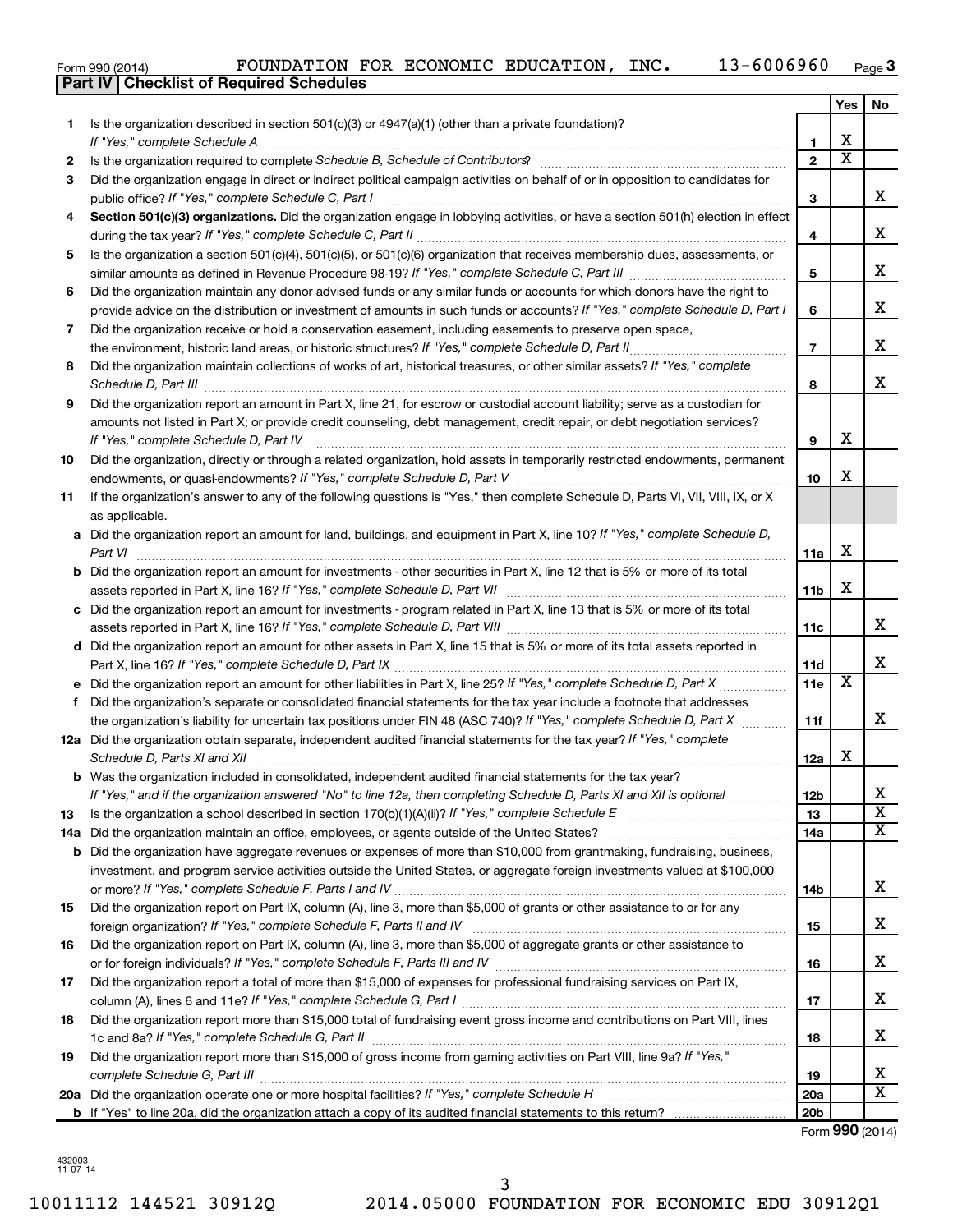|    | 13-6006960<br>FOUNDATION FOR ECONOMIC EDUCATION, INC.<br>Form 990 (2014)<br>Part IV   Checklist of Required Schedules (continued)                                                      |                 |     | Page 4                  |
|----|----------------------------------------------------------------------------------------------------------------------------------------------------------------------------------------|-----------------|-----|-------------------------|
|    |                                                                                                                                                                                        |                 |     |                         |
|    |                                                                                                                                                                                        |                 | Yes | No                      |
| 21 | Did the organization report more than \$5,000 of grants or other assistance to any domestic organization or                                                                            |                 | х   |                         |
|    | domestic government on Part IX, column (A), line 1? If "Yes," complete Schedule I, Parts I and II manufactured with the set                                                            | 21              |     |                         |
| 22 | Did the organization report more than \$5,000 of grants or other assistance to or for domestic individuals on                                                                          |                 |     | x                       |
|    | Part IX, column (A), line 2? If "Yes," complete Schedule I, Parts I and III [11]] [11]] [11] [11] [11] [11] [1                                                                         | 22              |     |                         |
| 23 | Did the organization answer "Yes" to Part VII, Section A, line 3, 4, or 5 about compensation of the organization's current                                                             |                 |     |                         |
|    | and former officers, directors, trustees, key employees, and highest compensated employees? If "Yes," complete                                                                         | 23              | х   |                         |
|    | Schedule J <b>Execute Schedule J Execute Schedule J</b><br>24a Did the organization have a tax-exempt bond issue with an outstanding principal amount of more than \$100,000 as of the |                 |     |                         |
|    | last day of the year, that was issued after December 31, 2002? If "Yes," answer lines 24b through 24d and complete                                                                     |                 |     |                         |
|    | Schedule K. If "No", go to line 25a                                                                                                                                                    | 24a             |     | x                       |
|    |                                                                                                                                                                                        | 24 <sub>b</sub> |     |                         |
|    | c Did the organization maintain an escrow account other than a refunding escrow at any time during the year to defease                                                                 |                 |     |                         |
|    |                                                                                                                                                                                        | 24c             |     |                         |
|    |                                                                                                                                                                                        | 24d             |     |                         |
|    | 25a Section 501(c)(3), 501(c)(4), and 501(c)(29) organizations. Did the organization engage in an excess benefit                                                                       |                 |     |                         |
|    |                                                                                                                                                                                        | 25a             |     | x                       |
|    | b Is the organization aware that it engaged in an excess benefit transaction with a disqualified person in a prior year, and                                                           |                 |     |                         |
|    | that the transaction has not been reported on any of the organization's prior Forms 990 or 990-EZ? If "Yes," complete                                                                  |                 |     |                         |
|    | Schedule L, Part I                                                                                                                                                                     | 25b             |     | x                       |
| 26 | Did the organization report any amount on Part X, line 5, 6, or 22 for receivables from or payables to any current or                                                                  |                 |     |                         |
|    | former officers, directors, trustees, key employees, highest compensated employees, or disqualified persons? If "Yes,"                                                                 |                 |     |                         |
|    | complete Schedule L, Part II                                                                                                                                                           | 26              |     | x                       |
| 27 | Did the organization provide a grant or other assistance to an officer, director, trustee, key employee, substantial                                                                   |                 |     |                         |
|    | contributor or employee thereof, a grant selection committee member, or to a 35% controlled entity or family member                                                                    |                 |     |                         |
|    |                                                                                                                                                                                        | 27              |     | х                       |
| 28 | Was the organization a party to a business transaction with one of the following parties (see Schedule L, Part IV                                                                      |                 |     |                         |
|    | instructions for applicable filing thresholds, conditions, and exceptions):                                                                                                            |                 |     |                         |
|    | a A current or former officer, director, trustee, or key employee? If "Yes," complete Schedule L, Part IV                                                                              | 28a             |     | х                       |
|    | <b>b</b> A family member of a current or former officer, director, trustee, or key employee? If "Yes," complete Schedule L, Part IV                                                    | 28 <sub>b</sub> |     | $\overline{\mathbf{X}}$ |
|    | c An entity of which a current or former officer, director, trustee, or key employee (or a family member thereof) was an officer,                                                      |                 |     |                         |
|    |                                                                                                                                                                                        | 28c             |     | х                       |
| 29 |                                                                                                                                                                                        | 29              | X   |                         |
| 30 | Did the organization receive contributions of art, historical treasures, or other similar assets, or qualified conservation                                                            |                 |     |                         |
|    |                                                                                                                                                                                        | 30              |     | x                       |
| 31 | Did the organization liquidate, terminate, or dissolve and cease operations?                                                                                                           |                 |     | x                       |
|    |                                                                                                                                                                                        | 31              |     |                         |
| 32 | Did the organization sell, exchange, dispose of, or transfer more than 25% of its net assets? If "Yes," complete                                                                       |                 |     | x                       |
|    |                                                                                                                                                                                        | 32              |     |                         |
| 33 | Did the organization own 100% of an entity disregarded as separate from the organization under Regulations                                                                             |                 |     | x                       |
|    | Was the organization related to any tax-exempt or taxable entity? If "Yes," complete Schedule R, Part II, III, or IV, and                                                              | 33              |     |                         |
| 34 | Part V, line 1                                                                                                                                                                         | 34              |     | х                       |
|    |                                                                                                                                                                                        | 35a             |     | $\mathbf{x}$            |
|    | b If "Yes" to line 35a, did the organization receive any payment from or engage in any transaction with a controlled entity                                                            |                 |     |                         |
|    |                                                                                                                                                                                        | 35b             |     |                         |
| 36 | Section 501(c)(3) organizations. Did the organization make any transfers to an exempt non-charitable related organization?                                                             |                 |     |                         |
|    |                                                                                                                                                                                        | 36              |     | х                       |
| 37 | Did the organization conduct more than 5% of its activities through an entity that is not a related organization                                                                       |                 |     |                         |

and that is treated as a partnership for federal income tax purposes? If "Yes," complete Schedule R, Part VI medi

**Note.**  All Form 990 filers are required to complete Schedule O Did the organization complete Schedule O and provide explanations in Schedule O for Part VI, lines 11b and 19?

Form (2014) **990** X

X

**37**

**38**

432004 11-07-14

**38**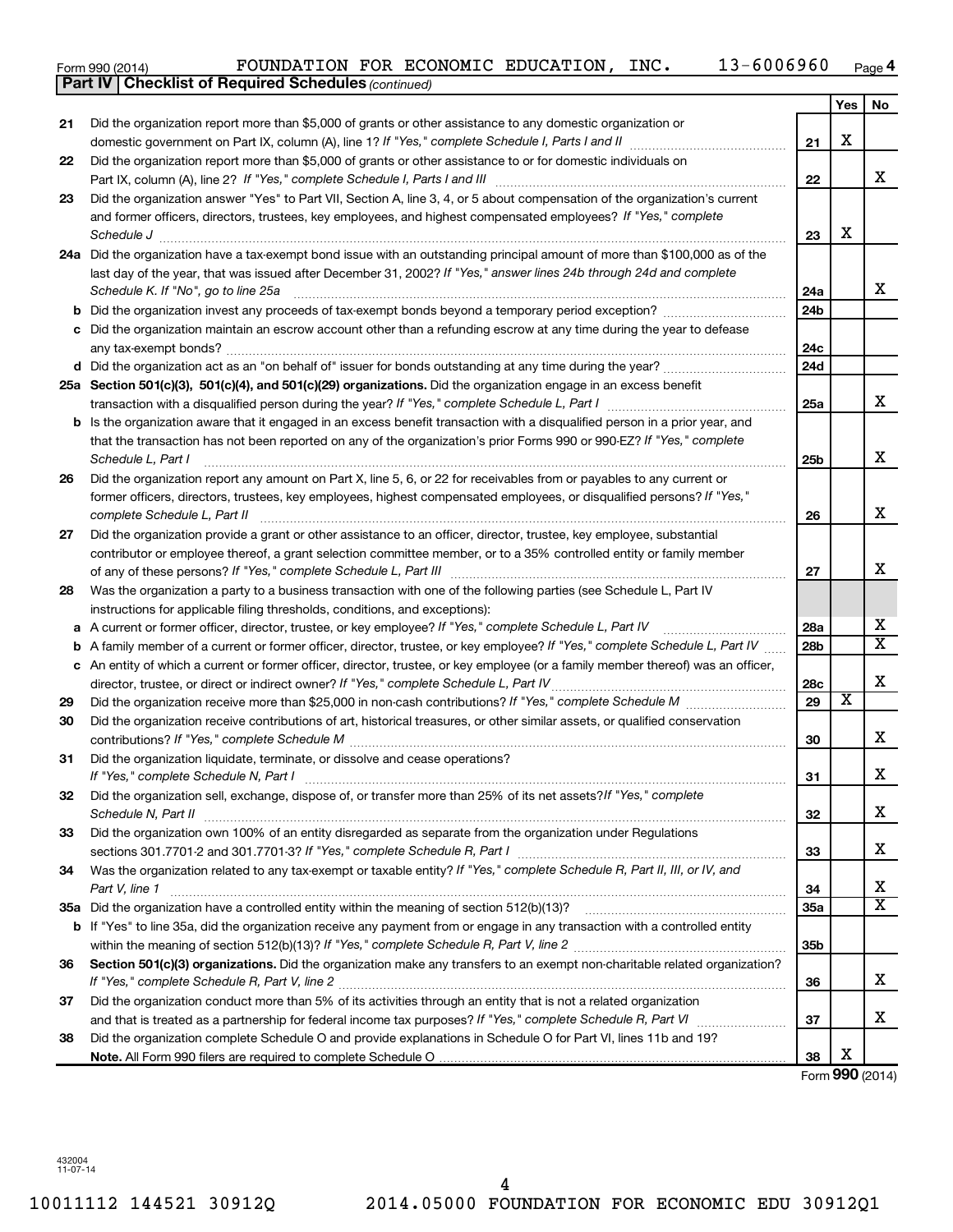|    | 13-6006960<br>FOUNDATION FOR ECONOMIC EDUCATION, INC.<br>Form 990 (2014)                                                                        |                 |                         | Page 5          |
|----|-------------------------------------------------------------------------------------------------------------------------------------------------|-----------------|-------------------------|-----------------|
|    | <b>Statements Regarding Other IRS Filings and Tax Compliance</b><br><b>Part V</b>                                                               |                 |                         |                 |
|    | Check if Schedule O contains a response or note to any line in this Part V                                                                      |                 |                         |                 |
|    |                                                                                                                                                 |                 | Yes                     | <b>No</b>       |
|    | 85<br>1a                                                                                                                                        |                 |                         |                 |
|    | $\Omega$<br>1 <sub>b</sub><br>Enter the number of Forms W-2G included in line 1a. Enter -0- if not applicable                                   |                 |                         |                 |
|    | Did the organization comply with backup withholding rules for reportable payments to vendors and reportable gaming                              |                 |                         |                 |
|    |                                                                                                                                                 | 1c              | х                       |                 |
|    | 2a Enter the number of employees reported on Form W-3, Transmittal of Wage and Tax Statements,                                                  |                 |                         |                 |
|    | 21<br>filed for the calendar year ending with or within the year covered by this return<br>2a                                                   |                 |                         |                 |
|    | b If at least one is reported on line 2a, did the organization file all required federal employment tax returns?                                | 2 <sub>b</sub>  | X                       |                 |
|    |                                                                                                                                                 |                 |                         |                 |
|    | 3a Did the organization have unrelated business gross income of \$1,000 or more during the year?                                                | 3a              | х                       |                 |
|    |                                                                                                                                                 | 3 <sub>b</sub>  | $\overline{\textbf{x}}$ |                 |
|    | 4a At any time during the calendar year, did the organization have an interest in, or a signature or other authority over, a                    |                 |                         |                 |
|    | financial account in a foreign country (such as a bank account, securities account, or other financial account)?                                | 4a              |                         | x               |
|    | <b>b</b> If "Yes," enter the name of the foreign country: $\blacktriangleright$                                                                 |                 |                         |                 |
|    | See instructions for filing requirements for FinCEN Form 114, Report of Foreign Bank and Financial Accounts (FBAR).                             |                 |                         |                 |
|    |                                                                                                                                                 | 5a              |                         | х               |
|    |                                                                                                                                                 | 5b              |                         | х               |
|    |                                                                                                                                                 | 5с              |                         |                 |
|    | 6a Does the organization have annual gross receipts that are normally greater than \$100,000, and did the organization solicit                  |                 |                         |                 |
|    |                                                                                                                                                 | 6a              |                         | X               |
|    | <b>b</b> If "Yes," did the organization include with every solicitation an express statement that such contributions or gifts                   |                 |                         |                 |
|    | were not tax deductible?                                                                                                                        | 6b              |                         |                 |
| 7  | Organizations that may receive deductible contributions under section 170(c).                                                                   |                 |                         |                 |
|    | Did the organization receive a payment in excess of \$75 made partly as a contribution and partly for goods and services provided to the payor? | 7a              |                         | х               |
|    |                                                                                                                                                 | 7b              |                         |                 |
|    | c Did the organization sell, exchange, or otherwise dispose of tangible personal property for which it was required                             |                 |                         | x               |
|    |                                                                                                                                                 | 7c              |                         |                 |
|    | 7d                                                                                                                                              |                 |                         |                 |
|    |                                                                                                                                                 | 7е<br>7f        |                         |                 |
| f. | If the organization received a contribution of qualified intellectual property, did the organization file Form 8899 as required?                | 7g              |                         |                 |
|    | h If the organization received a contribution of cars, boats, airplanes, or other vehicles, did the organization file a Form 1098-C?            | 7h              |                         |                 |
| 8  | Sponsoring organizations maintaining donor advised funds. Did a donor advised fund maintained by the                                            |                 |                         |                 |
|    |                                                                                                                                                 | 8               |                         |                 |
|    | Sponsoring organizations maintaining donor advised funds.                                                                                       |                 |                         |                 |
| а  | Did the sponsoring organization make any taxable distributions under section 4966?                                                              | 9а              |                         |                 |
| b  |                                                                                                                                                 | 9b              |                         |                 |
| 10 | Section 501(c)(7) organizations. Enter:                                                                                                         |                 |                         |                 |
| а  | 10a                                                                                                                                             |                 |                         |                 |
| b  | Gross receipts, included on Form 990, Part VIII, line 12, for public use of club facilities<br>10b                                              |                 |                         |                 |
| 11 | Section 501(c)(12) organizations. Enter:                                                                                                        |                 |                         |                 |
| а  | 11a                                                                                                                                             |                 |                         |                 |
|    | b Gross income from other sources (Do not net amounts due or paid to other sources against                                                      |                 |                         |                 |
|    | amounts due or received from them.)<br>11b                                                                                                      |                 |                         |                 |
|    | 12a Section 4947(a)(1) non-exempt charitable trusts. Is the organization filing Form 990 in lieu of Form 1041?                                  | 12a             |                         |                 |
|    | 12b<br><b>b</b> If "Yes," enter the amount of tax-exempt interest received or accrued during the year                                           |                 |                         |                 |
| 13 | Section 501(c)(29) qualified nonprofit health insurance issuers.                                                                                |                 |                         |                 |
|    | a Is the organization licensed to issue qualified health plans in more than one state?                                                          | 13a             |                         |                 |
|    | Note. See the instructions for additional information the organization must report on Schedule O.                                               |                 |                         |                 |
|    | <b>b</b> Enter the amount of reserves the organization is required to maintain by the states in which the                                       |                 |                         |                 |
|    | 13b                                                                                                                                             |                 |                         |                 |
|    | 13c                                                                                                                                             |                 |                         |                 |
|    | 14a Did the organization receive any payments for indoor tanning services during the tax year?                                                  | 14a             |                         | х               |
|    |                                                                                                                                                 | 14 <sub>b</sub> |                         |                 |
|    |                                                                                                                                                 |                 |                         | Form 990 (2014) |

432005 11-07-14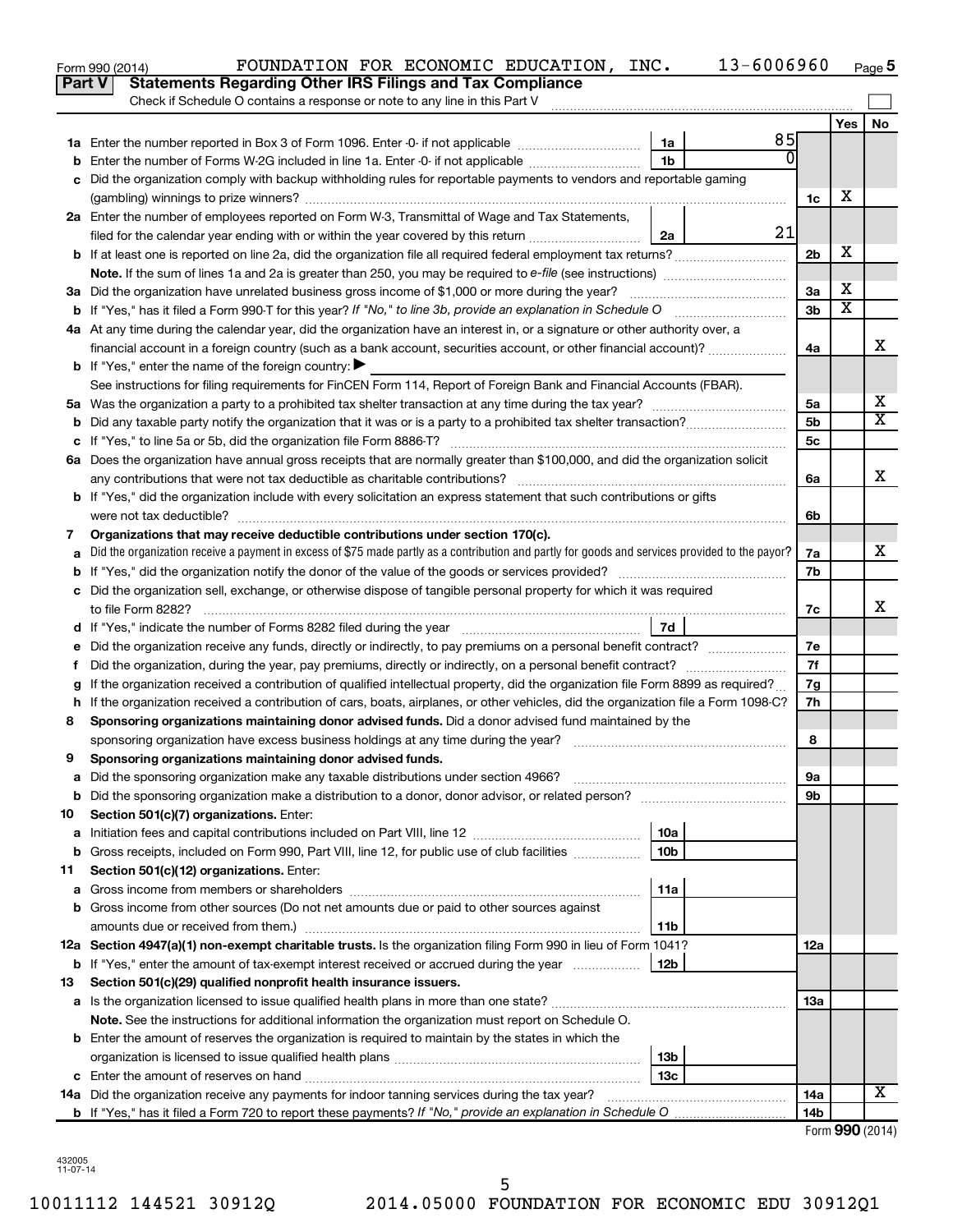| Form 990 (2014) |  |
|-----------------|--|
|-----------------|--|

#### Form 990 (2014)  $\qquad \qquad {\rm FOUNDATION\ \ FOR\ \ ECONOMIC\ \ EDUCATION\, \ INC\,.\qquad \qquad 13-6006960\qquad \qquad \qquad {\rm Page}$

**6**

**Part VI** Governance, Management, and Disclosure For each "Yes" response to lines 2 through 7b below, and for a "No" response *to line 8a, 8b, or 10b below, describe the circumstances, processes, or changes in Schedule O. See instructions.*

|     | <b>Section A. Governing Body and Management</b>                                                                                           |    |       |                 |                         | No |
|-----|-------------------------------------------------------------------------------------------------------------------------------------------|----|-------|-----------------|-------------------------|----|
|     |                                                                                                                                           |    | 12    |                 | Yes                     |    |
|     | 1a Enter the number of voting members of the governing body at the end of the tax year <i>manumum</i>                                     | 1a |       |                 |                         |    |
|     | If there are material differences in voting rights among members of the governing body, or if the governing                               |    |       |                 |                         |    |
|     | body delegated broad authority to an executive committee or similar committee, explain in Schedule O.                                     |    |       |                 |                         |    |
|     | Enter the number of voting members included in line 1a, above, who are independent                                                        | 1b | 12    |                 |                         |    |
| 2   | Did any officer, director, trustee, or key employee have a family relationship or a business relationship with any other                  |    |       |                 |                         |    |
|     |                                                                                                                                           |    |       | $\mathbf{2}$    |                         |    |
| 3   | Did the organization delegate control over management duties customarily performed by or under the direct supervision                     |    |       |                 |                         |    |
|     |                                                                                                                                           |    |       | 3               |                         |    |
| 4   | Did the organization make any significant changes to its governing documents since the prior Form 990 was filed?                          |    |       | 4               |                         |    |
| 5   |                                                                                                                                           |    |       | 5               |                         |    |
| 6   |                                                                                                                                           |    |       | 6               |                         |    |
| 7a  | Did the organization have members, stockholders, or other persons who had the power to elect or appoint one or                            |    |       |                 |                         |    |
|     |                                                                                                                                           |    |       | 7a              |                         |    |
|     | <b>b</b> Are any governance decisions of the organization reserved to (or subject to approval by) members, stockholders, or               |    |       |                 |                         |    |
|     |                                                                                                                                           |    |       | 7b              |                         |    |
| 8   | Did the organization contemporaneously document the meetings held or written actions undertaken during the year by the following:         |    |       |                 |                         |    |
| a   |                                                                                                                                           |    |       | 8а              | х                       |    |
|     |                                                                                                                                           |    |       | 8b              | $\overline{\mathbf{x}}$ |    |
| 9   | Is there any officer, director, trustee, or key employee listed in Part VII, Section A, who cannot be reached at the                      |    |       |                 |                         |    |
|     |                                                                                                                                           |    |       | 9               |                         |    |
|     | Section B. Policies (This Section B requests information about policies not required by the Internal Revenue Code.)                       |    |       |                 |                         |    |
|     |                                                                                                                                           |    |       |                 | Yes                     |    |
|     |                                                                                                                                           |    |       | 10a             |                         |    |
|     |                                                                                                                                           |    |       |                 |                         |    |
|     | b If "Yes," did the organization have written policies and procedures governing the activities of such chapters, affiliates,              |    |       |                 |                         |    |
|     |                                                                                                                                           |    |       | 10b             | X                       |    |
|     | 11a Has the organization provided a complete copy of this Form 990 to all members of its governing body before filing the form?           |    |       | 11a             |                         |    |
|     | <b>b</b> Describe in Schedule O the process, if any, used by the organization to review this Form 990.                                    |    |       |                 |                         |    |
| 12a | Did the organization have a written conflict of interest policy? If "No," go to line 13                                                   |    |       | 12a             | х                       |    |
|     | Were officers, directors, or trustees, and key employees required to disclose annually interests that could give rise to conflicts?       |    |       | 12 <sub>b</sub> | х                       |    |
| с   | Did the organization regularly and consistently monitor and enforce compliance with the policy? If "Yes," describe                        |    |       |                 |                         |    |
|     | in Schedule O how this was done manufactured and continuum and contact the was done manufactured and contact t                            |    |       | 12c             |                         |    |
| 13  |                                                                                                                                           |    |       | 13              | $\overline{\textbf{x}}$ |    |
| 14  |                                                                                                                                           |    |       | 14              |                         |    |
| 15  | Did the process for determining compensation of the following persons include a review and approval by independent                        |    |       |                 |                         |    |
|     | persons, comparability data, and contemporaneous substantiation of the deliberation and decision?                                         |    |       |                 |                         |    |
|     | The organization's CEO, Executive Director, or top management official [111] [11] manument contains an analyzi                            |    |       | 15a             | х                       |    |
|     |                                                                                                                                           |    |       | 15b             | X                       |    |
|     | If "Yes" to line 15a or 15b, describe the process in Schedule O (see instructions).                                                       |    |       |                 |                         |    |
|     | 16a Did the organization invest in, contribute assets to, or participate in a joint venture or similar arrangement with a                 |    |       |                 |                         |    |
|     | taxable entity during the year?                                                                                                           |    |       | 16a             |                         |    |
|     | b If "Yes," did the organization follow a written policy or procedure requiring the organization to evaluate its participation            |    |       |                 |                         |    |
|     | in joint venture arrangements under applicable federal tax law, and take steps to safeguard the organization's                            |    |       |                 |                         |    |
|     | exempt status with respect to such arrangements?                                                                                          |    |       | 16b             |                         |    |
|     | <b>Section C. Disclosure</b>                                                                                                              |    |       |                 |                         |    |
| 17  | List the states with which a copy of this Form 990 is required to be filed $\blacktriangleright\text{NY}$ , $\text{NJ}$                   |    |       |                 |                         |    |
| 18  | Section 6104 requires an organization to make its Forms 1023 (or 1024 if applicable), 990, and 990-T (Section 501(c)(3)s only) available  |    |       |                 |                         |    |
|     | for public inspection. Indicate how you made these available. Check all that apply.                                                       |    |       |                 |                         |    |
|     | $X$ Upon request<br>Own website<br>Another's website<br>Other (explain in Schedule O)                                                     |    |       |                 |                         |    |
|     |                                                                                                                                           |    |       |                 |                         |    |
| 19  | Describe in Schedule O whether (and if so, how) the organization made its governing documents, conflict of interest policy, and financial |    |       |                 |                         |    |
|     | statements available to the public during the tax year.                                                                                   |    |       |                 |                         |    |
| 20  | State the name, address, and telephone number of the person who possesses the organization's books and records:                           |    |       |                 |                         |    |
|     | THE FOUNDATION FOR ECONOMIC EDUCATION - 880-960-4333                                                                                      |    |       |                 |                         |    |
|     | 1718 PEACHTREE STREET NW, SUITE 1048, ATLANTA,<br>GA                                                                                      |    | 30309 |                 |                         |    |
|     | 432006 11-07-14                                                                                                                           |    |       |                 | Form 990 (2014)         |    |
|     | 6                                                                                                                                         |    |       |                 |                         |    |
|     | 10011112 144521 30912Q<br>2014.05000 FOUNDATION FOR ECONOMIC EDU 30912Q1                                                                  |    |       |                 |                         |    |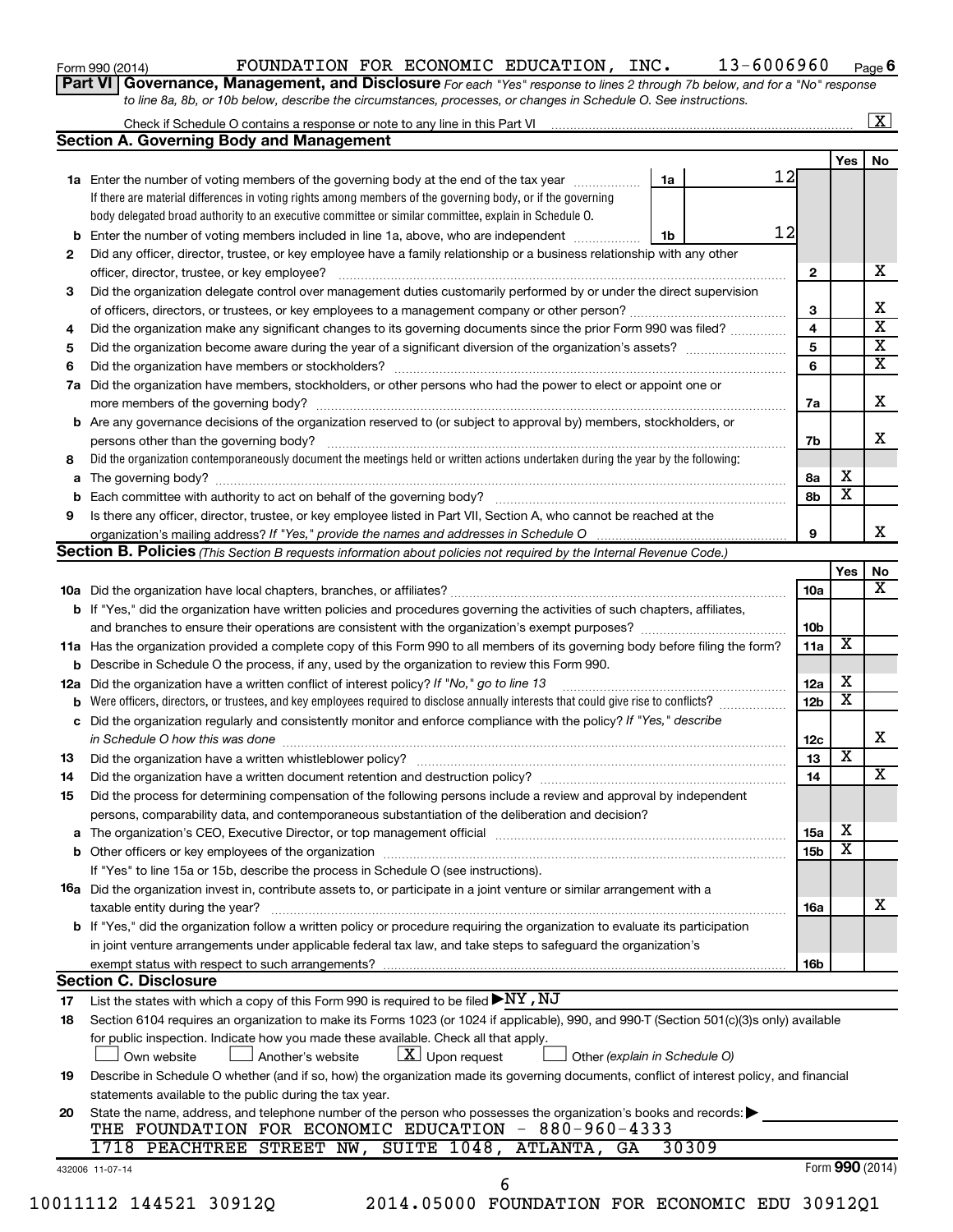$\mathcal{L}^{\text{eff}}$ 

| Part VII Compensation of Officers, Directors, Trustees, Key Employees, Highest Compensated |  |  |
|--------------------------------------------------------------------------------------------|--|--|
| <b>Employees, and Independent Contractors</b>                                              |  |  |

Check if Schedule O contains a response or note to any line in this Part VII

**Section A. Officers, Directors, Trustees, Key Employees, and Highest Compensated Employees**

**1a**  Complete this table for all persons required to be listed. Report compensation for the calendar year ending with or within the organization's tax year.

 $\bullet$  List all of the organization's current officers, directors, trustees (whether individuals or organizations), regardless of amount of compensation. Enter  $-0$ - in columns  $(D)$ ,  $(E)$ , and  $(F)$  if no compensation was paid.

**•** List all of the organization's **current** key employees, if any. See instructions for definition of "key employee."

**•** List the organization's five current highest compensated employees (other than an officer, director, trustee, or key employee) who received reportable compensation (Box 5 of Form W-2 and/or Box 7 of Form 1099-MISC) of more than \$100,000 from the organization and any related organizations.

**•** List all of the organization's former officers, key employees, and highest compensated employees who received more than \$100,000 of reportable compensation from the organization and any related organizations.

**•** List all of the organization's former directors or trustees that received, in the capacity as a former director or trustee of the organization, more than \$10,000 of reportable compensation from the organization and any related organizations.

List persons in the following order: individual trustees or directors; institutional trustees; officers; key employees; highest compensated employees; and former such persons.

Check this box if neither the organization nor any related organization compensated any current officer, director, or trustee.  $\mathcal{L}^{\text{eff}}$ 

| (A)                     | (B)                    |                                |                                                                  | (C)         |              |                                   |        | (D)                 | (E)                              | (F)                      |
|-------------------------|------------------------|--------------------------------|------------------------------------------------------------------|-------------|--------------|-----------------------------------|--------|---------------------|----------------------------------|--------------------------|
| Name and Title          | Average                |                                | (do not check more than one                                      |             | Position     |                                   |        | Reportable          | Reportable                       | Estimated                |
|                         | hours per              |                                | box, unless person is both an<br>officer and a director/trustee) |             |              |                                   |        | compensation        | compensation                     | amount of                |
|                         | week                   |                                |                                                                  |             |              |                                   |        | from                | from related                     | other                    |
|                         | (list any<br>hours for |                                |                                                                  |             |              |                                   |        | the<br>organization | organizations<br>(W-2/1099-MISC) | compensation<br>from the |
|                         | related                |                                |                                                                  |             |              |                                   |        | (W-2/1099-MISC)     |                                  | organization             |
|                         | organizations          |                                |                                                                  |             |              |                                   |        |                     |                                  | and related              |
|                         | below                  | Individual trustee or director | Institutional trustee                                            |             | Key employee |                                   |        |                     |                                  | organizations            |
|                         | line)                  |                                |                                                                  | Officer     |              | Highest compensated<br>  employee | Former |                     |                                  |                          |
| PETER BOETTKE<br>(1)    | 1.00                   |                                |                                                                  |             |              |                                   |        |                     |                                  |                          |
| TRUSTEE                 |                        | $\mathbf X$                    |                                                                  |             |              |                                   |        | $\mathbf 0$ .       | 0.                               | 0.                       |
| ROGER REAM<br>(2)       | 10.00                  |                                |                                                                  |             |              |                                   |        |                     |                                  |                          |
| CHAIRMAN, TRUSTEE       |                        | X                              |                                                                  | X           |              |                                   |        | 0                   | $\mathbf 0$                      | $\mathbf 0$ .            |
| (3)<br>STEPHEN HENNESSY | 1.00                   |                                |                                                                  |             |              |                                   |        |                     |                                  |                          |
| <b>TRUSTEE</b>          |                        | X                              |                                                                  |             |              |                                   |        | $\mathbf 0$         | $\mathbf 0$ .                    | $\mathbf 0$ .            |
| (4)<br>CHRIS TALLEY     | 1.00                   |                                |                                                                  |             |              |                                   |        |                     |                                  |                          |
| TRUSTEE                 |                        | $\rm X$                        |                                                                  |             |              |                                   |        | $\mathbf 0$         | $\mathbf 0$                      | $\mathbf 0$ .            |
| INGRID GREGG<br>(5)     | 1.00                   |                                |                                                                  |             |              |                                   |        |                     |                                  |                          |
| SECRETARY, TRUSTEE      |                        | $\mathbf X$                    |                                                                  | $\mathbf X$ |              |                                   |        | $\mathbf 0$         | $\mathbf 0$ .                    | $\mathbf 0$ .            |
| (6)<br>DON SMITH        | 1.00                   |                                |                                                                  |             |              |                                   |        |                     |                                  |                          |
| TRUSTEE                 |                        | $\rm X$                        |                                                                  |             |              |                                   |        | $\mathbf 0$         | 0.                               | $\mathbf 0$ .            |
| (7)<br>MICHAEL YASHKO   | 2.00                   |                                |                                                                  |             |              |                                   |        |                     |                                  |                          |
| TREASURER, TRUSTEE      |                        | X                              |                                                                  | $\rm X$     |              |                                   |        | $\mathbf 0$         | $\mathbf 0$ .                    | $\mathbf 0$ .            |
| HARRY LANGENBERG<br>(8) | 1.00                   |                                |                                                                  |             |              |                                   |        |                     |                                  |                          |
| VICE CHAIRMAN, TRUSTEE  |                        | $\mathbf X$                    |                                                                  | X           |              |                                   |        | $\mathbf 0$         | $\mathbf 0$                      | $\mathbf 0$ .            |
| (9)<br>KRIS ALAN MAUREN | 1.00                   |                                |                                                                  |             |              |                                   |        |                     |                                  |                          |
| TRUSTEE                 |                        | $\mathbf X$                    |                                                                  |             |              |                                   |        | $\mathbf 0$         | $\mathbf 0$ .                    | $\boldsymbol{0}$ .       |
| (10) SARAH ATKINS       | 1.00                   |                                |                                                                  |             |              |                                   |        |                     |                                  |                          |
| TRUSTEE                 |                        | $\rm X$                        |                                                                  |             |              |                                   |        | $\mathbf 0$         | 0.                               | $\mathbf 0$ .            |
| (11) JOHN WESTERFIELD   | 1.00                   |                                |                                                                  |             |              |                                   |        |                     |                                  |                          |
| TRUSTEE                 |                        | $\mathbf X$                    |                                                                  |             |              |                                   |        | $\mathbf 0$         | $\mathbf 0$ .                    | $\mathbf 0$ .            |
| (12) WAYNE OLSON        | 40.00                  |                                |                                                                  |             |              |                                   |        |                     |                                  |                          |
| EXECUTIVE DIRECTOR      |                        | $\rm X$                        |                                                                  |             |              |                                   |        | 120,000.            | $\mathbf 0$                      | $\mathbf 0$ .            |
| (13) JAY BOWEN III      | 1.00                   |                                |                                                                  |             |              |                                   |        |                     |                                  |                          |
| TRUSTEE                 |                        | $\mathbf X$                    |                                                                  |             |              |                                   |        | $\mathbf 0$         | $\mathbf 0$                      | $\mathbf 0$ .            |
| (14) RICHARD LORENC     | 40.00                  |                                |                                                                  |             |              |                                   |        |                     |                                  |                          |
| CHIEF OPERATING OFFICER |                        |                                |                                                                  | X           |              |                                   |        | 78,754.             | $\mathbf 0$ .                    | 0.                       |
| (15) LARRY REED         | 40.00                  |                                |                                                                  |             |              |                                   |        |                     |                                  |                          |
| PRESIDENT               |                        |                                |                                                                  |             |              | $\rm X$                           |        | 133,500.            | $\mathbf 0$ .                    | 17,500.                  |
|                         |                        |                                |                                                                  |             |              |                                   |        |                     |                                  |                          |
|                         |                        |                                |                                                                  |             |              |                                   |        |                     |                                  |                          |
|                         |                        |                                |                                                                  |             |              |                                   |        |                     |                                  |                          |
|                         |                        |                                |                                                                  |             |              |                                   |        |                     |                                  |                          |

7

432007 11-07-14

Form (2014) **990**

10011112 144521 30912Q 2014.05000 FOUNDATION FOR ECONOMIC EDU 30912Q1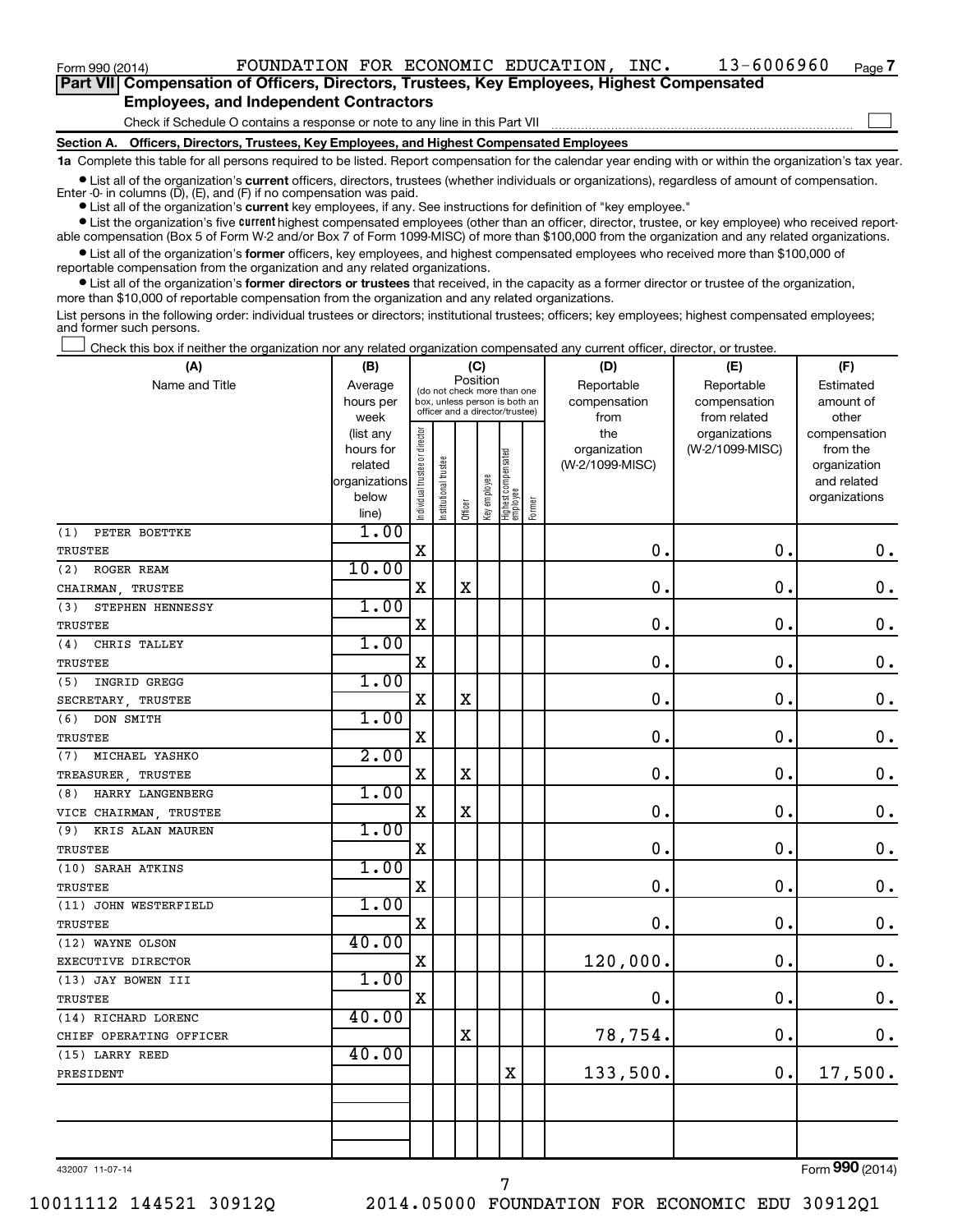|              | Form 990 (2014)                                                                                                                                                                                                                                        | FOUNDATION FOR ECONOMIC EDUCATION, INC. |                                                 |                       |                            |                                                                                                                                                    |        |                                                                                     | 13-6006960                                                                            |                     | Page 8                                                                                                             |
|--------------|--------------------------------------------------------------------------------------------------------------------------------------------------------------------------------------------------------------------------------------------------------|-----------------------------------------|-------------------------------------------------|-----------------------|----------------------------|----------------------------------------------------------------------------------------------------------------------------------------------------|--------|-------------------------------------------------------------------------------------|---------------------------------------------------------------------------------------|---------------------|--------------------------------------------------------------------------------------------------------------------|
|              | Part VII Section A. Officers, Directors, Trustees, Key Employees, and Highest Compensated Employees (continued)                                                                                                                                        |                                         |                                                 |                       |                            |                                                                                                                                                    |        |                                                                                     |                                                                                       |                     |                                                                                                                    |
|              | (A)<br>Name and title                                                                                                                                                                                                                                  |                                         | Individual trustee or director<br>organizations | Institutional trustee | (C)<br>Position<br>Officer | (do not check more than one<br>box, unless person is both an<br>officer and a director/trustee)<br>Highest compensated<br>employee<br>Key employee | Former | (D)<br>Reportable<br>compensation<br>from<br>the<br>organization<br>(W-2/1099-MISC) | (E)<br>Reportable<br>compensation<br>from related<br>organizations<br>(W-2/1099-MISC) |                     | (F)<br>Estimated<br>amount of<br>other<br>compensation<br>from the<br>organization<br>and related<br>organizations |
|              |                                                                                                                                                                                                                                                        |                                         |                                                 |                       |                            |                                                                                                                                                    |        |                                                                                     |                                                                                       |                     |                                                                                                                    |
|              |                                                                                                                                                                                                                                                        |                                         |                                                 |                       |                            |                                                                                                                                                    |        |                                                                                     |                                                                                       |                     |                                                                                                                    |
|              |                                                                                                                                                                                                                                                        |                                         |                                                 |                       |                            |                                                                                                                                                    |        |                                                                                     |                                                                                       |                     |                                                                                                                    |
|              |                                                                                                                                                                                                                                                        |                                         |                                                 |                       |                            |                                                                                                                                                    |        |                                                                                     |                                                                                       |                     |                                                                                                                    |
|              |                                                                                                                                                                                                                                                        |                                         |                                                 |                       |                            |                                                                                                                                                    |        |                                                                                     |                                                                                       |                     |                                                                                                                    |
|              |                                                                                                                                                                                                                                                        |                                         |                                                 |                       |                            |                                                                                                                                                    |        |                                                                                     |                                                                                       |                     |                                                                                                                    |
|              |                                                                                                                                                                                                                                                        |                                         |                                                 |                       |                            |                                                                                                                                                    |        |                                                                                     |                                                                                       |                     |                                                                                                                    |
|              | 1b Sub-total                                                                                                                                                                                                                                           |                                         |                                                 |                       |                            |                                                                                                                                                    |        | 332, 254.                                                                           |                                                                                       | 0.                  | 17,500.                                                                                                            |
|              |                                                                                                                                                                                                                                                        |                                         |                                                 |                       |                            |                                                                                                                                                    |        | $\overline{0}$ .<br>332, 254.                                                       | Ο.                                                                                    | $\overline{0}$ .    | $\overline{0}$ .<br>17,500.                                                                                        |
| $\mathbf{2}$ | Total number of individuals (including but not limited to those listed above) who received more than \$100,000 of reportable                                                                                                                           |                                         |                                                 |                       |                            |                                                                                                                                                    |        |                                                                                     |                                                                                       |                     |                                                                                                                    |
|              | compensation from the organization $\blacktriangleright$                                                                                                                                                                                               |                                         |                                                 |                       |                            |                                                                                                                                                    |        |                                                                                     |                                                                                       |                     | 2                                                                                                                  |
| 3            | Did the organization list any former officer, director, or trustee, key employee, or highest compensated employee on                                                                                                                                   |                                         |                                                 |                       |                            |                                                                                                                                                    |        |                                                                                     |                                                                                       | 3                   | Yes<br>No<br>х                                                                                                     |
|              | For any individual listed on line 1a, is the sum of reportable compensation and other compensation from the organization<br>and related organizations greater than \$150,000? If "Yes," complete Schedule J for such individual                        |                                         |                                                 |                       |                            |                                                                                                                                                    |        |                                                                                     |                                                                                       | 4                   | х                                                                                                                  |
| 5            | Did any person listed on line 1a receive or accrue compensation from any unrelated organization or individual for services<br>rendered to the organization? If "Yes," complete Schedule J for such person<br><b>Section B. Independent Contractors</b> |                                         |                                                 |                       |                            |                                                                                                                                                    |        |                                                                                     |                                                                                       | 5                   | х                                                                                                                  |
| 1            | Complete this table for your five highest compensated independent contractors that received more than \$100,000 of compensation from<br>the organization. Report compensation for the calendar year ending with or within the organization's tax year. |                                         |                                                 |                       |                            |                                                                                                                                                    |        |                                                                                     |                                                                                       |                     |                                                                                                                    |
|              |                                                                                                                                                                                                                                                        | (A)<br>Name and business address        |                                                 | <b>NONE</b>           |                            |                                                                                                                                                    |        | (B)<br>Description of services                                                      |                                                                                       | (C)<br>Compensation |                                                                                                                    |
|              |                                                                                                                                                                                                                                                        |                                         |                                                 |                       |                            |                                                                                                                                                    |        |                                                                                     |                                                                                       |                     |                                                                                                                    |
|              |                                                                                                                                                                                                                                                        |                                         |                                                 |                       |                            |                                                                                                                                                    |        |                                                                                     |                                                                                       |                     |                                                                                                                    |
|              |                                                                                                                                                                                                                                                        |                                         |                                                 |                       |                            |                                                                                                                                                    |        |                                                                                     |                                                                                       |                     |                                                                                                                    |
| 2            | Total number of independent contractors (including but not limited to those listed above) who received more than                                                                                                                                       |                                         |                                                 |                       |                            |                                                                                                                                                    |        |                                                                                     |                                                                                       |                     |                                                                                                                    |
|              | \$100,000 of compensation from the organization                                                                                                                                                                                                        |                                         |                                                 |                       |                            | 0                                                                                                                                                  |        |                                                                                     |                                                                                       |                     | Form 990 (2014)                                                                                                    |

| 432008   |  |
|----------|--|
| 11-07-14 |  |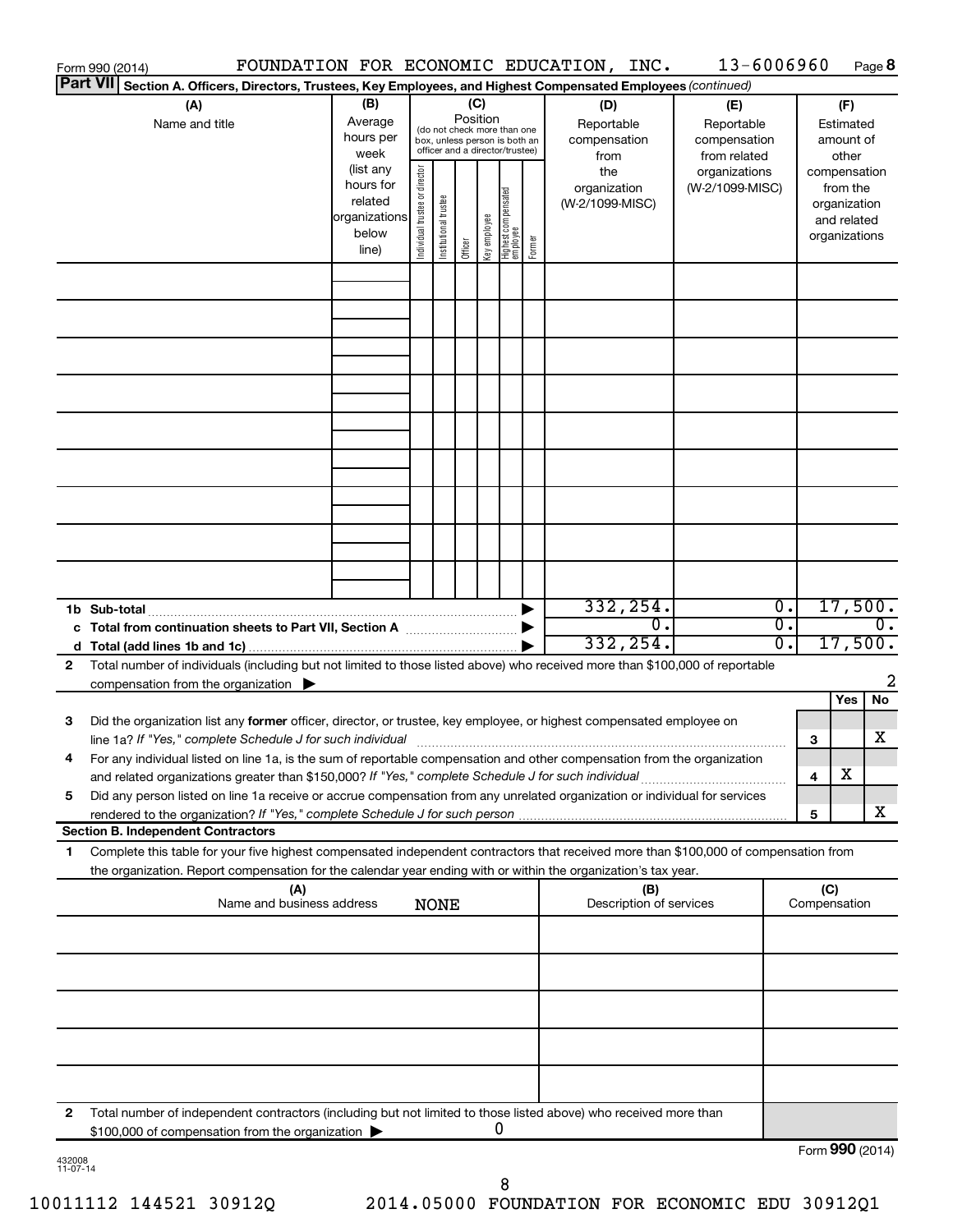| <b>Part VIII</b><br><b>Statement of Revenue</b><br>(D)<br>Revenue excluded<br>Related or<br>Unrelated<br>Total revenue<br>from tax under<br>exempt function<br>business<br>sections<br>512 - 514<br>revenue<br>revenue<br>Contributions, Gifts, Grants<br>and Other Similar Amounts<br>1 a Federated campaigns<br>  1a<br>1b<br>c Fundraising events<br>1c<br>1 <sub>d</sub><br>d Related organizations<br>e Government grants (contributions)<br>1e<br>f All other contributions, gifts, grants, and<br>2, 129, 414.<br>similar amounts not included above<br>l 1f<br>37,445.<br>g Noncash contributions included in lines 1a-1f: \$<br>2, 129, 414.<br><b>Business Code</b><br>Program Service<br>Revenue<br>2 a<br>the contract of the contract of the contract of the contract of<br>b<br>the contract of the contract of the contract of the contract of the<br>с<br><u> 1989 - Johann Barbara, martin amerikan basal dan berasal dan berasal dalam basal dalam basal dalam basal dan</u><br>d<br><u> 1989 - Johann Barbara, martin amerikan basar dan berasal dalam basar dalam basar dalam basar dalam basar dala</u><br>е<br>f.<br>Investment income (including dividends, interest, and<br>З<br>67,674.<br>67,674.<br>Income from investment of tax-exempt bond proceeds<br>4<br>27,857.<br>27,857.<br>5<br>(i) Real<br>(ii) Personal<br>b Less: rental expenses<br>c Rental income or (loss)<br>▶<br>(i) Securities<br>7 a Gross amount from sales of<br>(ii) Other<br>2,840,050.<br>2,816,562.<br>assets other than inventory<br><b>b</b> Less: cost or other basis<br>2,879,611.<br>106,226.<br>and sales expenses<br>2,670,775.<br>8 a Gross income from fundraising events (not<br><b>Other Revenue</b><br>including \$<br>of<br>contributions reported on line 1c). See<br><b>b</b> Less: direct expenses <i></i><br>b<br>c Net income or (loss) from fundraising events<br>9 a Gross income from gaming activities. See<br>b<br>10 a Gross sales of inventory, less returns<br>22,346.<br>5,811.<br><b>b</b> Less: cost of goods sold<br>b<br>16,535.<br>16,535.<br>c Net income or (loss) from sales of inventory<br>Miscellaneous Revenue<br><b>Business Code</b><br>11 a $S-CORP K-1$<br>310000<br>265,546.<br>265,546.<br><b>b</b> BUILDING DEPOSIT REVENUE<br>900099<br>100,188.<br>100,188.<br>MISCELLANEOUS RECEIPTS<br>900099<br>16,369.<br>16,369.<br>C.<br>900099<br>1,000.<br>1,000.<br>d<br>383,103.<br>5, 295, 358.<br>161,949.<br>265,546.<br>12<br>432009<br>11-07-14 | Form 990 (2014) |  | FOUNDATION FOR ECONOMIC EDUCATION, INC. | 13-6006960 | Page 9 |
|------------------------------------------------------------------------------------------------------------------------------------------------------------------------------------------------------------------------------------------------------------------------------------------------------------------------------------------------------------------------------------------------------------------------------------------------------------------------------------------------------------------------------------------------------------------------------------------------------------------------------------------------------------------------------------------------------------------------------------------------------------------------------------------------------------------------------------------------------------------------------------------------------------------------------------------------------------------------------------------------------------------------------------------------------------------------------------------------------------------------------------------------------------------------------------------------------------------------------------------------------------------------------------------------------------------------------------------------------------------------------------------------------------------------------------------------------------------------------------------------------------------------------------------------------------------------------------------------------------------------------------------------------------------------------------------------------------------------------------------------------------------------------------------------------------------------------------------------------------------------------------------------------------------------------------------------------------------------------------------------------------------------------------------------------------------------------------------------------------------------------------------------------------------------------------------------------------------------------------------------------------------------------------------------------------------------------------------------------------------------------------------------------------------------------------------------------------------------------------------------------|-----------------|--|-----------------------------------------|------------|--------|
|                                                                                                                                                                                                                                                                                                                                                                                                                                                                                                                                                                                                                                                                                                                                                                                                                                                                                                                                                                                                                                                                                                                                                                                                                                                                                                                                                                                                                                                                                                                                                                                                                                                                                                                                                                                                                                                                                                                                                                                                                                                                                                                                                                                                                                                                                                                                                                                                                                                                                                      |                 |  |                                         |            |        |
|                                                                                                                                                                                                                                                                                                                                                                                                                                                                                                                                                                                                                                                                                                                                                                                                                                                                                                                                                                                                                                                                                                                                                                                                                                                                                                                                                                                                                                                                                                                                                                                                                                                                                                                                                                                                                                                                                                                                                                                                                                                                                                                                                                                                                                                                                                                                                                                                                                                                                                      |                 |  |                                         |            |        |
|                                                                                                                                                                                                                                                                                                                                                                                                                                                                                                                                                                                                                                                                                                                                                                                                                                                                                                                                                                                                                                                                                                                                                                                                                                                                                                                                                                                                                                                                                                                                                                                                                                                                                                                                                                                                                                                                                                                                                                                                                                                                                                                                                                                                                                                                                                                                                                                                                                                                                                      |                 |  |                                         |            |        |
|                                                                                                                                                                                                                                                                                                                                                                                                                                                                                                                                                                                                                                                                                                                                                                                                                                                                                                                                                                                                                                                                                                                                                                                                                                                                                                                                                                                                                                                                                                                                                                                                                                                                                                                                                                                                                                                                                                                                                                                                                                                                                                                                                                                                                                                                                                                                                                                                                                                                                                      |                 |  |                                         |            |        |
|                                                                                                                                                                                                                                                                                                                                                                                                                                                                                                                                                                                                                                                                                                                                                                                                                                                                                                                                                                                                                                                                                                                                                                                                                                                                                                                                                                                                                                                                                                                                                                                                                                                                                                                                                                                                                                                                                                                                                                                                                                                                                                                                                                                                                                                                                                                                                                                                                                                                                                      |                 |  |                                         |            |        |
|                                                                                                                                                                                                                                                                                                                                                                                                                                                                                                                                                                                                                                                                                                                                                                                                                                                                                                                                                                                                                                                                                                                                                                                                                                                                                                                                                                                                                                                                                                                                                                                                                                                                                                                                                                                                                                                                                                                                                                                                                                                                                                                                                                                                                                                                                                                                                                                                                                                                                                      |                 |  |                                         |            |        |
|                                                                                                                                                                                                                                                                                                                                                                                                                                                                                                                                                                                                                                                                                                                                                                                                                                                                                                                                                                                                                                                                                                                                                                                                                                                                                                                                                                                                                                                                                                                                                                                                                                                                                                                                                                                                                                                                                                                                                                                                                                                                                                                                                                                                                                                                                                                                                                                                                                                                                                      |                 |  |                                         |            |        |
|                                                                                                                                                                                                                                                                                                                                                                                                                                                                                                                                                                                                                                                                                                                                                                                                                                                                                                                                                                                                                                                                                                                                                                                                                                                                                                                                                                                                                                                                                                                                                                                                                                                                                                                                                                                                                                                                                                                                                                                                                                                                                                                                                                                                                                                                                                                                                                                                                                                                                                      |                 |  |                                         |            |        |
|                                                                                                                                                                                                                                                                                                                                                                                                                                                                                                                                                                                                                                                                                                                                                                                                                                                                                                                                                                                                                                                                                                                                                                                                                                                                                                                                                                                                                                                                                                                                                                                                                                                                                                                                                                                                                                                                                                                                                                                                                                                                                                                                                                                                                                                                                                                                                                                                                                                                                                      |                 |  |                                         |            |        |
|                                                                                                                                                                                                                                                                                                                                                                                                                                                                                                                                                                                                                                                                                                                                                                                                                                                                                                                                                                                                                                                                                                                                                                                                                                                                                                                                                                                                                                                                                                                                                                                                                                                                                                                                                                                                                                                                                                                                                                                                                                                                                                                                                                                                                                                                                                                                                                                                                                                                                                      |                 |  |                                         |            |        |
|                                                                                                                                                                                                                                                                                                                                                                                                                                                                                                                                                                                                                                                                                                                                                                                                                                                                                                                                                                                                                                                                                                                                                                                                                                                                                                                                                                                                                                                                                                                                                                                                                                                                                                                                                                                                                                                                                                                                                                                                                                                                                                                                                                                                                                                                                                                                                                                                                                                                                                      |                 |  |                                         |            |        |
|                                                                                                                                                                                                                                                                                                                                                                                                                                                                                                                                                                                                                                                                                                                                                                                                                                                                                                                                                                                                                                                                                                                                                                                                                                                                                                                                                                                                                                                                                                                                                                                                                                                                                                                                                                                                                                                                                                                                                                                                                                                                                                                                                                                                                                                                                                                                                                                                                                                                                                      |                 |  |                                         |            |        |
|                                                                                                                                                                                                                                                                                                                                                                                                                                                                                                                                                                                                                                                                                                                                                                                                                                                                                                                                                                                                                                                                                                                                                                                                                                                                                                                                                                                                                                                                                                                                                                                                                                                                                                                                                                                                                                                                                                                                                                                                                                                                                                                                                                                                                                                                                                                                                                                                                                                                                                      |                 |  |                                         |            |        |
|                                                                                                                                                                                                                                                                                                                                                                                                                                                                                                                                                                                                                                                                                                                                                                                                                                                                                                                                                                                                                                                                                                                                                                                                                                                                                                                                                                                                                                                                                                                                                                                                                                                                                                                                                                                                                                                                                                                                                                                                                                                                                                                                                                                                                                                                                                                                                                                                                                                                                                      |                 |  |                                         |            |        |
|                                                                                                                                                                                                                                                                                                                                                                                                                                                                                                                                                                                                                                                                                                                                                                                                                                                                                                                                                                                                                                                                                                                                                                                                                                                                                                                                                                                                                                                                                                                                                                                                                                                                                                                                                                                                                                                                                                                                                                                                                                                                                                                                                                                                                                                                                                                                                                                                                                                                                                      |                 |  |                                         |            |        |
|                                                                                                                                                                                                                                                                                                                                                                                                                                                                                                                                                                                                                                                                                                                                                                                                                                                                                                                                                                                                                                                                                                                                                                                                                                                                                                                                                                                                                                                                                                                                                                                                                                                                                                                                                                                                                                                                                                                                                                                                                                                                                                                                                                                                                                                                                                                                                                                                                                                                                                      |                 |  |                                         |            |        |
|                                                                                                                                                                                                                                                                                                                                                                                                                                                                                                                                                                                                                                                                                                                                                                                                                                                                                                                                                                                                                                                                                                                                                                                                                                                                                                                                                                                                                                                                                                                                                                                                                                                                                                                                                                                                                                                                                                                                                                                                                                                                                                                                                                                                                                                                                                                                                                                                                                                                                                      |                 |  |                                         |            |        |
|                                                                                                                                                                                                                                                                                                                                                                                                                                                                                                                                                                                                                                                                                                                                                                                                                                                                                                                                                                                                                                                                                                                                                                                                                                                                                                                                                                                                                                                                                                                                                                                                                                                                                                                                                                                                                                                                                                                                                                                                                                                                                                                                                                                                                                                                                                                                                                                                                                                                                                      |                 |  |                                         |            |        |
|                                                                                                                                                                                                                                                                                                                                                                                                                                                                                                                                                                                                                                                                                                                                                                                                                                                                                                                                                                                                                                                                                                                                                                                                                                                                                                                                                                                                                                                                                                                                                                                                                                                                                                                                                                                                                                                                                                                                                                                                                                                                                                                                                                                                                                                                                                                                                                                                                                                                                                      |                 |  |                                         |            |        |
|                                                                                                                                                                                                                                                                                                                                                                                                                                                                                                                                                                                                                                                                                                                                                                                                                                                                                                                                                                                                                                                                                                                                                                                                                                                                                                                                                                                                                                                                                                                                                                                                                                                                                                                                                                                                                                                                                                                                                                                                                                                                                                                                                                                                                                                                                                                                                                                                                                                                                                      |                 |  |                                         |            |        |
|                                                                                                                                                                                                                                                                                                                                                                                                                                                                                                                                                                                                                                                                                                                                                                                                                                                                                                                                                                                                                                                                                                                                                                                                                                                                                                                                                                                                                                                                                                                                                                                                                                                                                                                                                                                                                                                                                                                                                                                                                                                                                                                                                                                                                                                                                                                                                                                                                                                                                                      |                 |  |                                         |            |        |
|                                                                                                                                                                                                                                                                                                                                                                                                                                                                                                                                                                                                                                                                                                                                                                                                                                                                                                                                                                                                                                                                                                                                                                                                                                                                                                                                                                                                                                                                                                                                                                                                                                                                                                                                                                                                                                                                                                                                                                                                                                                                                                                                                                                                                                                                                                                                                                                                                                                                                                      |                 |  |                                         |            |        |
| 2,670,775.<br>2,738,449.<br>Form 990 (2014)                                                                                                                                                                                                                                                                                                                                                                                                                                                                                                                                                                                                                                                                                                                                                                                                                                                                                                                                                                                                                                                                                                                                                                                                                                                                                                                                                                                                                                                                                                                                                                                                                                                                                                                                                                                                                                                                                                                                                                                                                                                                                                                                                                                                                                                                                                                                                                                                                                                          |                 |  |                                         |            |        |
|                                                                                                                                                                                                                                                                                                                                                                                                                                                                                                                                                                                                                                                                                                                                                                                                                                                                                                                                                                                                                                                                                                                                                                                                                                                                                                                                                                                                                                                                                                                                                                                                                                                                                                                                                                                                                                                                                                                                                                                                                                                                                                                                                                                                                                                                                                                                                                                                                                                                                                      |                 |  |                                         |            |        |
|                                                                                                                                                                                                                                                                                                                                                                                                                                                                                                                                                                                                                                                                                                                                                                                                                                                                                                                                                                                                                                                                                                                                                                                                                                                                                                                                                                                                                                                                                                                                                                                                                                                                                                                                                                                                                                                                                                                                                                                                                                                                                                                                                                                                                                                                                                                                                                                                                                                                                                      |                 |  |                                         |            |        |
|                                                                                                                                                                                                                                                                                                                                                                                                                                                                                                                                                                                                                                                                                                                                                                                                                                                                                                                                                                                                                                                                                                                                                                                                                                                                                                                                                                                                                                                                                                                                                                                                                                                                                                                                                                                                                                                                                                                                                                                                                                                                                                                                                                                                                                                                                                                                                                                                                                                                                                      |                 |  |                                         |            |        |
|                                                                                                                                                                                                                                                                                                                                                                                                                                                                                                                                                                                                                                                                                                                                                                                                                                                                                                                                                                                                                                                                                                                                                                                                                                                                                                                                                                                                                                                                                                                                                                                                                                                                                                                                                                                                                                                                                                                                                                                                                                                                                                                                                                                                                                                                                                                                                                                                                                                                                                      |                 |  |                                         |            |        |
|                                                                                                                                                                                                                                                                                                                                                                                                                                                                                                                                                                                                                                                                                                                                                                                                                                                                                                                                                                                                                                                                                                                                                                                                                                                                                                                                                                                                                                                                                                                                                                                                                                                                                                                                                                                                                                                                                                                                                                                                                                                                                                                                                                                                                                                                                                                                                                                                                                                                                                      |                 |  |                                         |            |        |
|                                                                                                                                                                                                                                                                                                                                                                                                                                                                                                                                                                                                                                                                                                                                                                                                                                                                                                                                                                                                                                                                                                                                                                                                                                                                                                                                                                                                                                                                                                                                                                                                                                                                                                                                                                                                                                                                                                                                                                                                                                                                                                                                                                                                                                                                                                                                                                                                                                                                                                      |                 |  |                                         |            |        |
|                                                                                                                                                                                                                                                                                                                                                                                                                                                                                                                                                                                                                                                                                                                                                                                                                                                                                                                                                                                                                                                                                                                                                                                                                                                                                                                                                                                                                                                                                                                                                                                                                                                                                                                                                                                                                                                                                                                                                                                                                                                                                                                                                                                                                                                                                                                                                                                                                                                                                                      |                 |  |                                         |            |        |
|                                                                                                                                                                                                                                                                                                                                                                                                                                                                                                                                                                                                                                                                                                                                                                                                                                                                                                                                                                                                                                                                                                                                                                                                                                                                                                                                                                                                                                                                                                                                                                                                                                                                                                                                                                                                                                                                                                                                                                                                                                                                                                                                                                                                                                                                                                                                                                                                                                                                                                      |                 |  |                                         |            |        |
|                                                                                                                                                                                                                                                                                                                                                                                                                                                                                                                                                                                                                                                                                                                                                                                                                                                                                                                                                                                                                                                                                                                                                                                                                                                                                                                                                                                                                                                                                                                                                                                                                                                                                                                                                                                                                                                                                                                                                                                                                                                                                                                                                                                                                                                                                                                                                                                                                                                                                                      |                 |  |                                         |            |        |
|                                                                                                                                                                                                                                                                                                                                                                                                                                                                                                                                                                                                                                                                                                                                                                                                                                                                                                                                                                                                                                                                                                                                                                                                                                                                                                                                                                                                                                                                                                                                                                                                                                                                                                                                                                                                                                                                                                                                                                                                                                                                                                                                                                                                                                                                                                                                                                                                                                                                                                      |                 |  |                                         |            |        |
|                                                                                                                                                                                                                                                                                                                                                                                                                                                                                                                                                                                                                                                                                                                                                                                                                                                                                                                                                                                                                                                                                                                                                                                                                                                                                                                                                                                                                                                                                                                                                                                                                                                                                                                                                                                                                                                                                                                                                                                                                                                                                                                                                                                                                                                                                                                                                                                                                                                                                                      |                 |  |                                         |            |        |
|                                                                                                                                                                                                                                                                                                                                                                                                                                                                                                                                                                                                                                                                                                                                                                                                                                                                                                                                                                                                                                                                                                                                                                                                                                                                                                                                                                                                                                                                                                                                                                                                                                                                                                                                                                                                                                                                                                                                                                                                                                                                                                                                                                                                                                                                                                                                                                                                                                                                                                      |                 |  |                                         |            |        |
|                                                                                                                                                                                                                                                                                                                                                                                                                                                                                                                                                                                                                                                                                                                                                                                                                                                                                                                                                                                                                                                                                                                                                                                                                                                                                                                                                                                                                                                                                                                                                                                                                                                                                                                                                                                                                                                                                                                                                                                                                                                                                                                                                                                                                                                                                                                                                                                                                                                                                                      |                 |  |                                         |            |        |
|                                                                                                                                                                                                                                                                                                                                                                                                                                                                                                                                                                                                                                                                                                                                                                                                                                                                                                                                                                                                                                                                                                                                                                                                                                                                                                                                                                                                                                                                                                                                                                                                                                                                                                                                                                                                                                                                                                                                                                                                                                                                                                                                                                                                                                                                                                                                                                                                                                                                                                      |                 |  |                                         |            |        |
|                                                                                                                                                                                                                                                                                                                                                                                                                                                                                                                                                                                                                                                                                                                                                                                                                                                                                                                                                                                                                                                                                                                                                                                                                                                                                                                                                                                                                                                                                                                                                                                                                                                                                                                                                                                                                                                                                                                                                                                                                                                                                                                                                                                                                                                                                                                                                                                                                                                                                                      |                 |  |                                         |            |        |
|                                                                                                                                                                                                                                                                                                                                                                                                                                                                                                                                                                                                                                                                                                                                                                                                                                                                                                                                                                                                                                                                                                                                                                                                                                                                                                                                                                                                                                                                                                                                                                                                                                                                                                                                                                                                                                                                                                                                                                                                                                                                                                                                                                                                                                                                                                                                                                                                                                                                                                      |                 |  |                                         |            |        |
|                                                                                                                                                                                                                                                                                                                                                                                                                                                                                                                                                                                                                                                                                                                                                                                                                                                                                                                                                                                                                                                                                                                                                                                                                                                                                                                                                                                                                                                                                                                                                                                                                                                                                                                                                                                                                                                                                                                                                                                                                                                                                                                                                                                                                                                                                                                                                                                                                                                                                                      |                 |  |                                         |            |        |
|                                                                                                                                                                                                                                                                                                                                                                                                                                                                                                                                                                                                                                                                                                                                                                                                                                                                                                                                                                                                                                                                                                                                                                                                                                                                                                                                                                                                                                                                                                                                                                                                                                                                                                                                                                                                                                                                                                                                                                                                                                                                                                                                                                                                                                                                                                                                                                                                                                                                                                      |                 |  |                                         |            |        |
|                                                                                                                                                                                                                                                                                                                                                                                                                                                                                                                                                                                                                                                                                                                                                                                                                                                                                                                                                                                                                                                                                                                                                                                                                                                                                                                                                                                                                                                                                                                                                                                                                                                                                                                                                                                                                                                                                                                                                                                                                                                                                                                                                                                                                                                                                                                                                                                                                                                                                                      |                 |  |                                         |            |        |
|                                                                                                                                                                                                                                                                                                                                                                                                                                                                                                                                                                                                                                                                                                                                                                                                                                                                                                                                                                                                                                                                                                                                                                                                                                                                                                                                                                                                                                                                                                                                                                                                                                                                                                                                                                                                                                                                                                                                                                                                                                                                                                                                                                                                                                                                                                                                                                                                                                                                                                      |                 |  |                                         |            |        |
|                                                                                                                                                                                                                                                                                                                                                                                                                                                                                                                                                                                                                                                                                                                                                                                                                                                                                                                                                                                                                                                                                                                                                                                                                                                                                                                                                                                                                                                                                                                                                                                                                                                                                                                                                                                                                                                                                                                                                                                                                                                                                                                                                                                                                                                                                                                                                                                                                                                                                                      |                 |  |                                         |            |        |
|                                                                                                                                                                                                                                                                                                                                                                                                                                                                                                                                                                                                                                                                                                                                                                                                                                                                                                                                                                                                                                                                                                                                                                                                                                                                                                                                                                                                                                                                                                                                                                                                                                                                                                                                                                                                                                                                                                                                                                                                                                                                                                                                                                                                                                                                                                                                                                                                                                                                                                      |                 |  |                                         |            |        |
|                                                                                                                                                                                                                                                                                                                                                                                                                                                                                                                                                                                                                                                                                                                                                                                                                                                                                                                                                                                                                                                                                                                                                                                                                                                                                                                                                                                                                                                                                                                                                                                                                                                                                                                                                                                                                                                                                                                                                                                                                                                                                                                                                                                                                                                                                                                                                                                                                                                                                                      |                 |  |                                         |            |        |
|                                                                                                                                                                                                                                                                                                                                                                                                                                                                                                                                                                                                                                                                                                                                                                                                                                                                                                                                                                                                                                                                                                                                                                                                                                                                                                                                                                                                                                                                                                                                                                                                                                                                                                                                                                                                                                                                                                                                                                                                                                                                                                                                                                                                                                                                                                                                                                                                                                                                                                      |                 |  |                                         |            |        |
|                                                                                                                                                                                                                                                                                                                                                                                                                                                                                                                                                                                                                                                                                                                                                                                                                                                                                                                                                                                                                                                                                                                                                                                                                                                                                                                                                                                                                                                                                                                                                                                                                                                                                                                                                                                                                                                                                                                                                                                                                                                                                                                                                                                                                                                                                                                                                                                                                                                                                                      |                 |  |                                         |            |        |
|                                                                                                                                                                                                                                                                                                                                                                                                                                                                                                                                                                                                                                                                                                                                                                                                                                                                                                                                                                                                                                                                                                                                                                                                                                                                                                                                                                                                                                                                                                                                                                                                                                                                                                                                                                                                                                                                                                                                                                                                                                                                                                                                                                                                                                                                                                                                                                                                                                                                                                      |                 |  |                                         |            |        |
|                                                                                                                                                                                                                                                                                                                                                                                                                                                                                                                                                                                                                                                                                                                                                                                                                                                                                                                                                                                                                                                                                                                                                                                                                                                                                                                                                                                                                                                                                                                                                                                                                                                                                                                                                                                                                                                                                                                                                                                                                                                                                                                                                                                                                                                                                                                                                                                                                                                                                                      |                 |  |                                         |            |        |
|                                                                                                                                                                                                                                                                                                                                                                                                                                                                                                                                                                                                                                                                                                                                                                                                                                                                                                                                                                                                                                                                                                                                                                                                                                                                                                                                                                                                                                                                                                                                                                                                                                                                                                                                                                                                                                                                                                                                                                                                                                                                                                                                                                                                                                                                                                                                                                                                                                                                                                      |                 |  |                                         |            |        |
|                                                                                                                                                                                                                                                                                                                                                                                                                                                                                                                                                                                                                                                                                                                                                                                                                                                                                                                                                                                                                                                                                                                                                                                                                                                                                                                                                                                                                                                                                                                                                                                                                                                                                                                                                                                                                                                                                                                                                                                                                                                                                                                                                                                                                                                                                                                                                                                                                                                                                                      |                 |  |                                         |            |        |
|                                                                                                                                                                                                                                                                                                                                                                                                                                                                                                                                                                                                                                                                                                                                                                                                                                                                                                                                                                                                                                                                                                                                                                                                                                                                                                                                                                                                                                                                                                                                                                                                                                                                                                                                                                                                                                                                                                                                                                                                                                                                                                                                                                                                                                                                                                                                                                                                                                                                                                      |                 |  |                                         |            |        |
|                                                                                                                                                                                                                                                                                                                                                                                                                                                                                                                                                                                                                                                                                                                                                                                                                                                                                                                                                                                                                                                                                                                                                                                                                                                                                                                                                                                                                                                                                                                                                                                                                                                                                                                                                                                                                                                                                                                                                                                                                                                                                                                                                                                                                                                                                                                                                                                                                                                                                                      |                 |  |                                         |            |        |
|                                                                                                                                                                                                                                                                                                                                                                                                                                                                                                                                                                                                                                                                                                                                                                                                                                                                                                                                                                                                                                                                                                                                                                                                                                                                                                                                                                                                                                                                                                                                                                                                                                                                                                                                                                                                                                                                                                                                                                                                                                                                                                                                                                                                                                                                                                                                                                                                                                                                                                      |                 |  |                                         |            |        |
|                                                                                                                                                                                                                                                                                                                                                                                                                                                                                                                                                                                                                                                                                                                                                                                                                                                                                                                                                                                                                                                                                                                                                                                                                                                                                                                                                                                                                                                                                                                                                                                                                                                                                                                                                                                                                                                                                                                                                                                                                                                                                                                                                                                                                                                                                                                                                                                                                                                                                                      |                 |  |                                         |            |        |

9

10011112 144521 30912Q 2014.05000 FOUNDATION FOR ECONOMIC EDU 30912Q1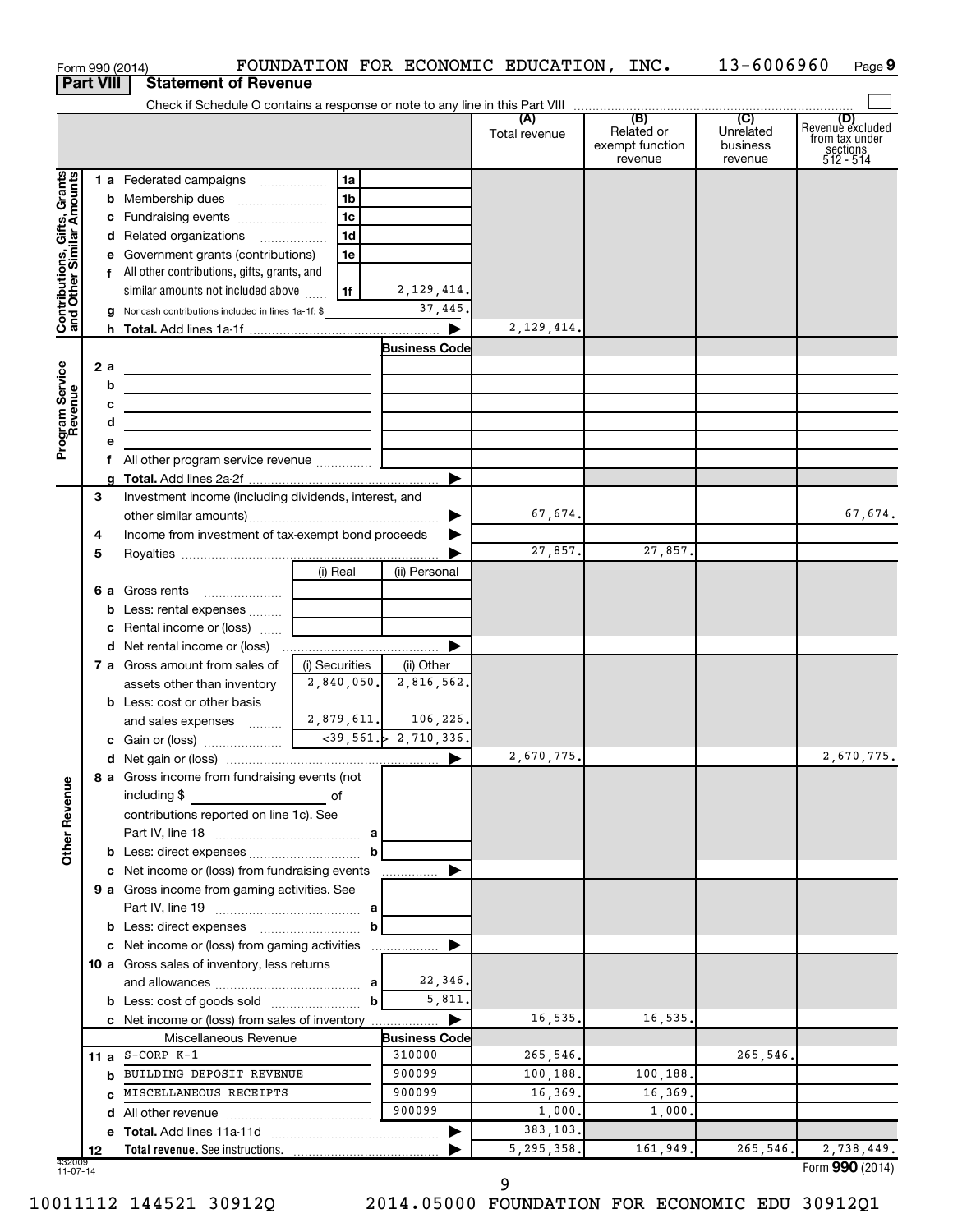|              | Section 501(c)(3) and 501(c)(4) organizations must complete all columns. All other organizations must complete column (A).                                                                                  |                       |                                    |                                           |                                |
|--------------|-------------------------------------------------------------------------------------------------------------------------------------------------------------------------------------------------------------|-----------------------|------------------------------------|-------------------------------------------|--------------------------------|
|              |                                                                                                                                                                                                             |                       |                                    |                                           | $\vert X \vert$                |
|              | Do not include amounts reported on lines 6b,<br>7b, 8b, 9b, and 10b of Part VIII.                                                                                                                           | (A)<br>Total expenses | (B)<br>Program service<br>expenses | (C)<br>Management and<br>general expenses | (D)<br>Fundraising<br>expenses |
| 1            | Grants and other assistance to domestic organizations                                                                                                                                                       |                       |                                    |                                           |                                |
|              | and domestic governments. See Part IV, line 21                                                                                                                                                              | 51,840.               | 51,840.                            |                                           |                                |
| $\mathbf{2}$ | Grants and other assistance to domestic                                                                                                                                                                     |                       |                                    |                                           |                                |
|              | individuals. See Part IV, line 22                                                                                                                                                                           |                       |                                    |                                           |                                |
| 3            | Grants and other assistance to foreign                                                                                                                                                                      |                       |                                    |                                           |                                |
|              | organizations, foreign governments, and foreign                                                                                                                                                             |                       |                                    |                                           |                                |
|              | individuals. See Part IV, lines 15 and 16                                                                                                                                                                   |                       |                                    |                                           |                                |
| 4            | Benefits paid to or for members                                                                                                                                                                             |                       |                                    |                                           |                                |
| 5            | Compensation of current officers, directors,                                                                                                                                                                |                       |                                    |                                           |                                |
|              | trustees, and key employees                                                                                                                                                                                 | 349,754.              | 261,981.                           | 34,942.                                   | 52,831.                        |
| 6            | Compensation not included above, to disqualified                                                                                                                                                            |                       |                                    |                                           |                                |
|              | persons (as defined under section 4958(f)(1)) and                                                                                                                                                           |                       |                                    |                                           |                                |
|              | persons described in section 4958(c)(3)(B)                                                                                                                                                                  |                       |                                    |                                           |                                |
| 7            |                                                                                                                                                                                                             | 671, 136.             | 503,494.                           | 65,817.                                   | 101,825.                       |
| 8            | Pension plan accruals and contributions (include                                                                                                                                                            |                       |                                    |                                           |                                |
|              | section 401(k) and 403(b) employer contributions)                                                                                                                                                           |                       |                                    |                                           |                                |
| 9            |                                                                                                                                                                                                             | 198, 155.             | 152,866.                           | 16, 171.                                  | 29,118.                        |
| 10           |                                                                                                                                                                                                             |                       |                                    |                                           |                                |
| 11           | Fees for services (non-employees):                                                                                                                                                                          |                       |                                    |                                           |                                |
|              |                                                                                                                                                                                                             |                       |                                    |                                           |                                |
| b            |                                                                                                                                                                                                             |                       |                                    |                                           |                                |
| c            |                                                                                                                                                                                                             |                       |                                    |                                           |                                |
| d            | Professional fundraising services. See Part IV, line 17                                                                                                                                                     |                       |                                    |                                           |                                |
| е            | Investment management fees                                                                                                                                                                                  |                       |                                    |                                           |                                |
| f<br>g       | Other. (If line 11g amount exceeds 10% of line 25,                                                                                                                                                          |                       |                                    |                                           |                                |
|              | column (A) amount, list line 11g expenses on Sch O.)                                                                                                                                                        | 584,326.              | 483,129.                           | 9,904.                                    |                                |
| 12           |                                                                                                                                                                                                             | 43, 264.              | 39,649.                            | 47.                                       | $\frac{91,293}{3,568}$         |
| 13           |                                                                                                                                                                                                             |                       |                                    |                                           |                                |
| 14           |                                                                                                                                                                                                             |                       |                                    |                                           |                                |
| 15           |                                                                                                                                                                                                             |                       |                                    |                                           |                                |
| 16           |                                                                                                                                                                                                             |                       |                                    |                                           |                                |
| 17           |                                                                                                                                                                                                             | 309,659.              | 230,726.                           | 4,044.                                    | 74,889.                        |
| 18           | Payments of travel or entertainment expenses                                                                                                                                                                |                       |                                    |                                           |                                |
|              | for any federal, state, or local public officials                                                                                                                                                           |                       |                                    |                                           |                                |
| 19           | Conferences, conventions, and meetings                                                                                                                                                                      |                       |                                    |                                           |                                |
| 20           | Interest                                                                                                                                                                                                    |                       |                                    |                                           |                                |
| 21           |                                                                                                                                                                                                             |                       |                                    |                                           |                                |
| 22           | Depreciation, depletion, and amortization                                                                                                                                                                   | 88,851.               | 66,532.                            | 8,876.                                    | 13,443.                        |
| 23           | Insurance                                                                                                                                                                                                   | 42,082.               | 31,511.                            | 4,204.                                    | 6, 367.                        |
| 24           | Other expenses. Itemize expenses not covered<br>above. (List miscellaneous expenses in line 24e. If line<br>24e amount exceeds 10% of line 25, column (A)<br>amount, list line 24e expenses on Schedule O.) |                       |                                    |                                           |                                |
| a            | <b>OUTSIDE SERVICES</b>                                                                                                                                                                                     | 482,583.              | 369, 372.                          | 6,607.                                    | 106,604.                       |
| b            | <b>SEMINAR STUDENTS</b>                                                                                                                                                                                     | 352, 247.             | 352, 247.                          |                                           |                                |
|              | <b>INCOME TAXES</b>                                                                                                                                                                                         | 155,955.              |                                    | 155,955.                                  |                                |
| d            | POSTAGE AND DELIVERY                                                                                                                                                                                        | 87,181.               | 49,078.                            | 1,962.                                    | 36, 141.                       |
|              | e All other expenses                                                                                                                                                                                        | 375, 713.             | 301,792.                           | 24, 228.                                  | 49,693.                        |
| 25           | Total functional expenses. Add lines 1 through 24e                                                                                                                                                          | 3,792,746.            | 2,894,217.                         | 332,757.                                  | 565,772.                       |
| 26           | Joint costs. Complete this line only if the organization                                                                                                                                                    |                       |                                    |                                           |                                |
|              | reported in column (B) joint costs from a combined                                                                                                                                                          |                       |                                    |                                           |                                |
|              | educational campaign and fundraising solicitation.                                                                                                                                                          |                       |                                    |                                           |                                |
|              | Check here $\blacktriangleright$<br>if following SOP 98-2 (ASC 958-720)                                                                                                                                     |                       |                                    |                                           |                                |

Form 990 (2014)  $\qquad \qquad {\rm FOUNDATION\ \ FOR\ \ ECONOMIC\ \ EDUCATION\, \ INC\,.\qquad \qquad 13-6006960\quad \ \text{Page}$ 

**Part IX Statement of Functional Expenses** 

432010 11-07-14

Form (2014) **990**

13-6006960 Page 10

<sup>10011112 144521 30912</sup>Q 2014.05000 FOUNDATION FOR ECONOMIC EDU 30912Q1 10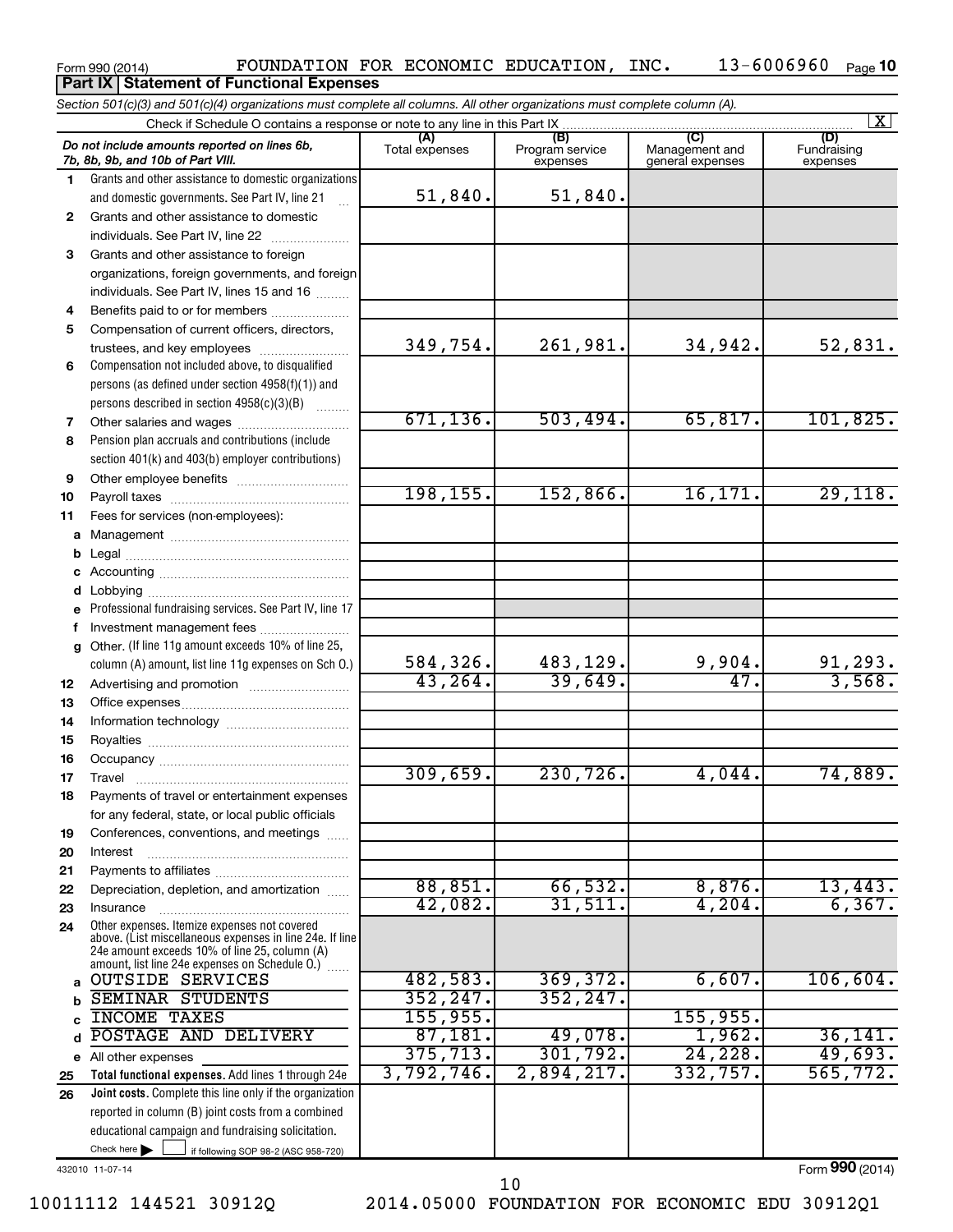Form 990 (2014) **POUNDATION FOR ECONOMIC EDUCATION, INC.** 13-6006960  $_{\text{Page}}$ **Part X Balance Sheet**

13-6006960 Page 11

 $\overline{\phantom{0}}$ 

|                      |          |                                                                                                                |                        | (A)<br>Beginning of year    |                 | (B)<br>End of year           |
|----------------------|----------|----------------------------------------------------------------------------------------------------------------|------------------------|-----------------------------|-----------------|------------------------------|
|                      | 1        |                                                                                                                |                        | 356,709.                    | $\mathbf{1}$    | 15,766.                      |
|                      | 2        |                                                                                                                | 580, 191.              | $\mathbf{2}$                | 303,474.        |                              |
|                      | 3        |                                                                                                                | 566,042.               | $\mathbf{3}$                | 336,841.        |                              |
|                      | 4        |                                                                                                                |                        |                             | 4               |                              |
|                      | 5        | Loans and other receivables from current and former officers, directors,                                       |                        |                             |                 |                              |
|                      |          | trustees, key employees, and highest compensated employees. Complete                                           |                        |                             |                 |                              |
|                      |          | Part II of Schedule L                                                                                          |                        |                             | 5               |                              |
|                      | 6        | Loans and other receivables from other disqualified persons (as defined under                                  |                        |                             |                 |                              |
|                      |          | section 4958(f)(1)), persons described in section 4958(c)(3)(B), and contributing                              |                        |                             |                 |                              |
|                      |          | employers and sponsoring organizations of section 501(c)(9) voluntary                                          |                        |                             |                 |                              |
|                      |          | employees' beneficiary organizations (see instr). Complete Part II of Sch L                                    |                        |                             | 6               |                              |
| Assets               | 7        |                                                                                                                |                        |                             | $\overline{7}$  |                              |
|                      | 8        |                                                                                                                |                        | 64,188.                     | 8               | $\frac{86,428}{31,673}$      |
|                      | 9        | Prepaid expenses and deferred charges [11] [11] Prepaid expenses and deferred charges [11] [11] American metal |                        | 322,825.                    | 9               |                              |
|                      |          | <b>10a</b> Land, buildings, and equipment: cost or other                                                       |                        |                             |                 |                              |
|                      |          | basis. Complete Part VI of Schedule D  10a                                                                     | 456, 225.<br>287, 801. |                             |                 |                              |
|                      |          |                                                                                                                |                        | $\frac{260,375}{3,072,993}$ | 10 <sub>c</sub> | $\frac{168,424}{5,642,742}$  |
|                      | 11       |                                                                                                                |                        | 1,774,000.                  | 11              | 1,780,000.                   |
|                      | 12       |                                                                                                                |                        |                             | 12              |                              |
|                      | 13       |                                                                                                                |                        |                             | 13<br>14        |                              |
|                      | 14       |                                                                                                                | 593,860.               | 15                          |                 |                              |
|                      | 15<br>16 |                                                                                                                |                        | 7,591,183.                  | 16              | $\frac{61,887.}{8,427,235.}$ |
|                      | 17       |                                                                                                                |                        | 278, 131.                   | 17              | 201, 224.                    |
|                      | 18       |                                                                                                                |                        | 18                          |                 |                              |
|                      | 19       |                                                                                                                | 100, 188.              | 19                          | 7,999.          |                              |
|                      | 20       |                                                                                                                |                        | 20                          |                 |                              |
|                      | 21       | Escrow or custodial account liability. Complete Part IV of Schedule D                                          |                        |                             | 21              |                              |
|                      | 22       | Loans and other payables to current and former officers, directors, trustees,                                  |                        |                             |                 |                              |
| Liabilities          |          | key employees, highest compensated employees, and disqualified persons.                                        |                        |                             |                 |                              |
|                      |          |                                                                                                                |                        |                             | 22              |                              |
|                      | 23       | Secured mortgages and notes payable to unrelated third parties                                                 |                        |                             | 23              |                              |
|                      | 24       | Unsecured notes and loans payable to unrelated third parties                                                   |                        |                             | 24              |                              |
|                      | 25       | Other liabilities (including federal income tax, payables to related third                                     |                        |                             |                 |                              |
|                      |          | parties, and other liabilities not included on lines 17-24). Complete Part X of                                |                        |                             |                 |                              |
|                      |          | Schedule D                                                                                                     |                        | 228,279.                    | 25              | $\frac{298,002}{507,225}$    |
|                      | 26       | Total liabilities. Add lines 17 through 25                                                                     |                        | 606,598.                    | 26              |                              |
|                      |          | Organizations that follow SFAS 117 (ASC 958), check here $\blacktriangleright$ $\boxed{X}$ and                 |                        |                             |                 |                              |
|                      |          | complete lines 27 through 29, and lines 33 and 34.                                                             |                        |                             |                 |                              |
|                      | 27       |                                                                                                                |                        | 4,178,586.                  | 27              | 5,884,853.                   |
| <b>Fund Balances</b> | 28       |                                                                                                                |                        | 1, 296, 643.                | 28              | 496,674.<br>1,538,483.       |
|                      | 29       | Permanently restricted net assets                                                                              |                        | 1,509,356.                  | 29              |                              |
|                      |          | Organizations that do not follow SFAS 117 (ASC 958), check here                                                |                        |                             |                 |                              |
| Net Assets or        |          | and complete lines 30 through 34.                                                                              |                        |                             |                 |                              |
|                      | 30       |                                                                                                                |                        |                             | 30              |                              |
|                      | 31       | Paid-in or capital surplus, or land, building, or equipment fund                                               |                        |                             | 31              |                              |
|                      | 32       | Retained earnings, endowment, accumulated income, or other funds                                               |                        | 6,984,585.                  | 32<br>33        | 7,920,010.                   |
|                      | 33<br>34 |                                                                                                                |                        | 7,591,183.                  | 34              | 8,427,235.                   |
|                      |          |                                                                                                                |                        |                             |                 | Form 990 (2014)              |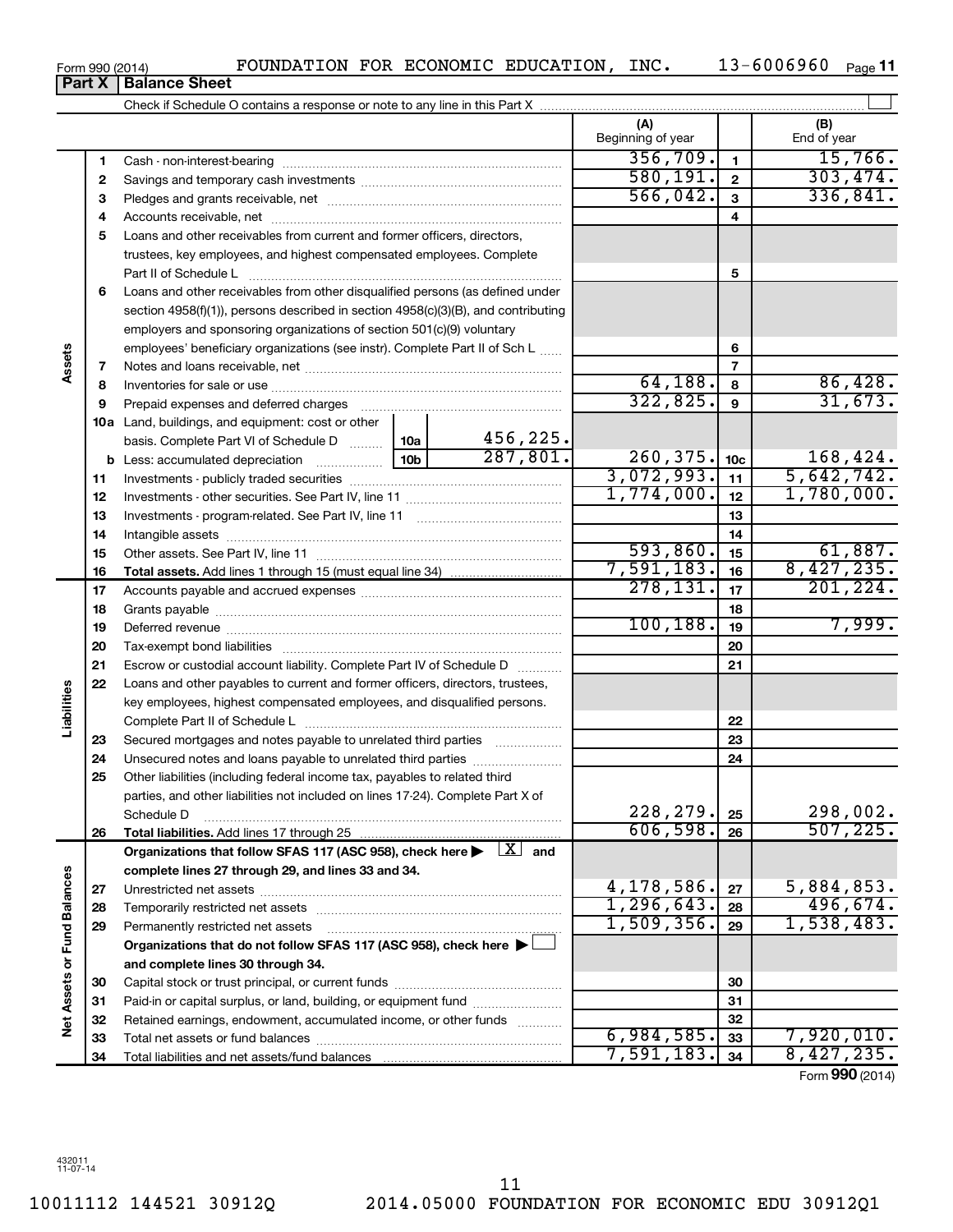|    | FOUNDATION FOR ECONOMIC EDUCATION, INC.<br>Form 990 (2014)                                                                                      | 13-6006960     |                |            | Page 12   |
|----|-------------------------------------------------------------------------------------------------------------------------------------------------|----------------|----------------|------------|-----------|
|    | Part XI<br><b>Reconciliation of Net Assets</b>                                                                                                  |                |                |            |           |
|    | Check if Schedule O contains a response or note to any line in this Part XI                                                                     |                |                |            |           |
|    |                                                                                                                                                 |                |                |            |           |
| 1  |                                                                                                                                                 | 1.             | 5,295,358.     |            |           |
| 2  |                                                                                                                                                 | $\overline{2}$ | 3,792,746.     |            |           |
| з  | Revenue less expenses. Subtract line 2 from line 1                                                                                              | 3              | 1,502,612.     |            |           |
| 4  |                                                                                                                                                 | 4              | 6,984,585.     |            |           |
| 5  |                                                                                                                                                 | 5              |                |            |           |
| 6  | Donated services and use of facilities                                                                                                          | 6              |                |            |           |
| 7  | Investment expenses                                                                                                                             | $\overline{7}$ |                |            |           |
| 8  | Prior period adjustments                                                                                                                        | 8              |                |            | 567,187.  |
| 9  | Other changes in net assets or fund balances (explain in Schedule O) manufacture changes in net assets or fund balances (explain in Schedule O) | 9              |                |            |           |
| 10 | Net assets or fund balances at end of year. Combine lines 3 through 9 (must equal Part X, line 33,                                              |                |                |            |           |
|    | column (B))                                                                                                                                     | 10             | 7,920,010.     |            |           |
|    | Part XII Financial Statements and Reporting                                                                                                     |                |                |            |           |
|    |                                                                                                                                                 |                |                |            | X         |
|    |                                                                                                                                                 |                |                | Yes        | <b>No</b> |
| 1  | $\boxed{\text{X}}$ Accrual<br>Accounting method used to prepare the Form 990: [130] Cash<br>$\Box$ Other                                        |                |                |            |           |
|    | If the organization changed its method of accounting from a prior year or checked "Other," explain in Schedule O.                               |                |                |            |           |
|    | 2a Were the organization's financial statements compiled or reviewed by an independent accountant?                                              |                | 2a             |            | х         |
|    | If "Yes," check a box below to indicate whether the financial statements for the year were compiled or reviewed on a                            |                |                |            |           |
|    | separate basis, consolidated basis, or both:                                                                                                    |                |                |            |           |
|    | Separate basis<br><b>Consolidated basis</b><br>Both consolidated and separate basis                                                             |                |                |            |           |
|    |                                                                                                                                                 |                | 2 <sub>b</sub> | X          |           |
|    | If "Yes," check a box below to indicate whether the financial statements for the year were audited on a separate basis,                         |                |                |            |           |
|    | consolidated basis, or both:                                                                                                                    |                |                |            |           |
|    | $ \mathbf{X} $ Separate basis<br>Consolidated basis<br>Both consolidated and separate basis                                                     |                |                |            |           |
|    | c If "Yes" to line 2a or 2b, does the organization have a committee that assumes responsibility for oversight of the audit,                     |                |                |            |           |
|    | review, or compilation of its financial statements and selection of an independent accountant?                                                  |                | 2c             | х          |           |
|    | If the organization changed either its oversight process or selection process during the tax year, explain in Schedule O.                       |                |                |            |           |
|    | 3a As a result of a federal award, was the organization required to undergo an audit or audits as set forth in the Single Audit                 |                |                |            |           |
|    |                                                                                                                                                 |                | За             |            | х         |
|    | b If "Yes," did the organization undergo the required audit or audits? If the organization did not undergo the required audit                   |                |                |            |           |
|    |                                                                                                                                                 |                | 3 <sub>b</sub> | <b>000</b> |           |

Form (2014) **990**

432012 11-07-14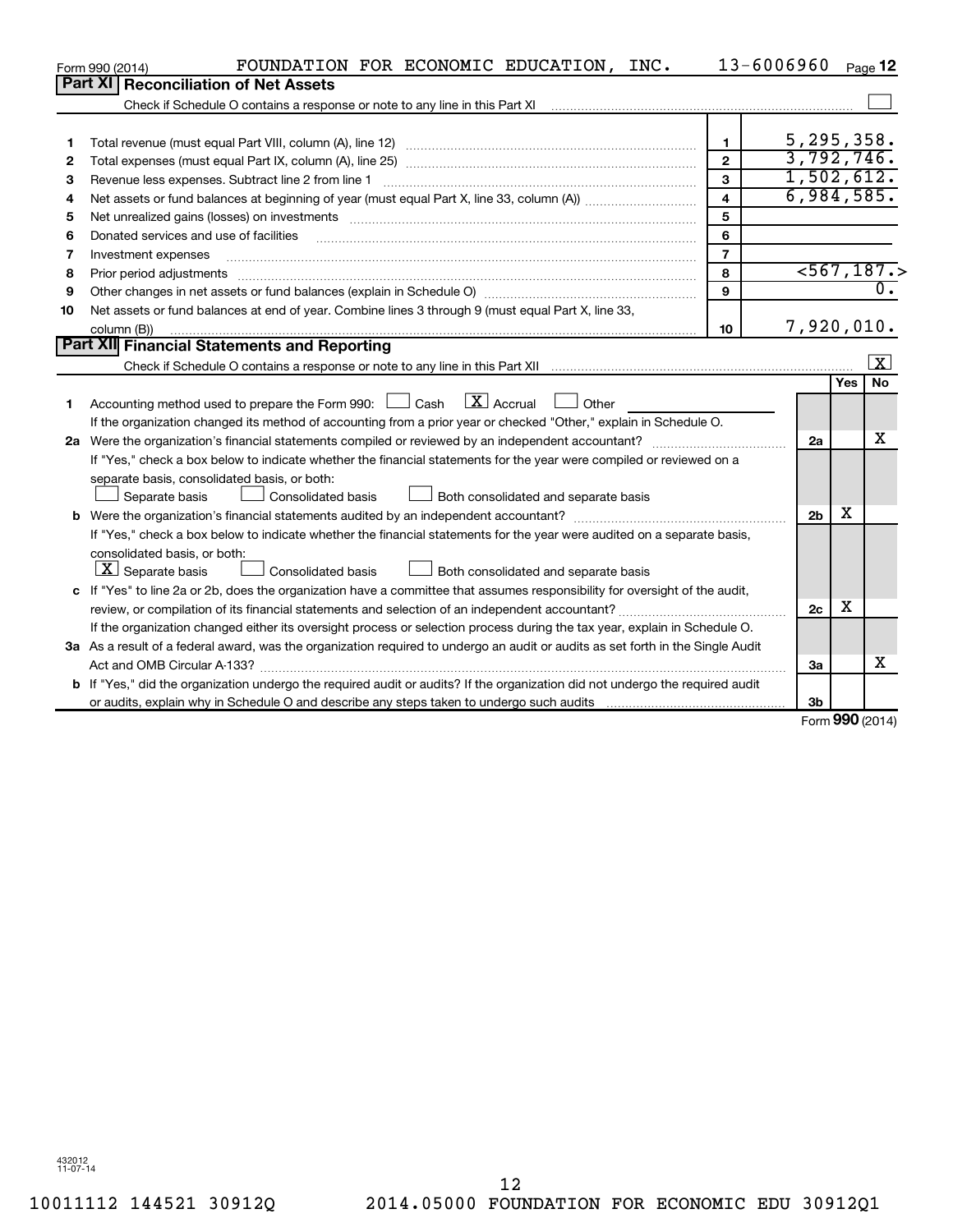| <b>SCHEDULE A</b> |  |
|-------------------|--|
|-------------------|--|

Department of the Treasury

| (Form 990 or 990-EZ) |  |  |  |
|----------------------|--|--|--|
|----------------------|--|--|--|

# Form 990 or 990-EZ) **Public Charity Status and Public Support** Form 990 or 990-EZ) Complete if the organization is a section 501(c)(3) organization or a section

**4947(a)(1) nonexempt charitable trust. | Attach to Form 990 or Form 990-EZ.** 

| <b>Open to Public</b><br>Inspection |  |
|-------------------------------------|--|

OMB No. 1545-0047

Internal Revenue Service **Information about Schedule A (Form 990 or 990-EZ) and its instructions is at | Name of the organization Employer identification number** *www.irs.gov/form990.*

|    |                     |                                                                                                                                                                                                                                                                                            |          | FOUNDATION FOR ECONOMIC EDUCATION, INC.         |                          |                |                        | 13-6006960         |
|----|---------------------|--------------------------------------------------------------------------------------------------------------------------------------------------------------------------------------------------------------------------------------------------------------------------------------------|----------|-------------------------------------------------|--------------------------|----------------|------------------------|--------------------|
|    | Part I              | Reason for Public Charity Status (All organizations must complete this part.) See instructions.                                                                                                                                                                                            |          |                                                 |                          |                |                        |                    |
|    |                     | The organization is not a private foundation because it is: (For lines 1 through 11, check only one box.)                                                                                                                                                                                  |          |                                                 |                          |                |                        |                    |
| 1. |                     | A church, convention of churches, or association of churches described in section 170(b)(1)(A)(i).                                                                                                                                                                                         |          |                                                 |                          |                |                        |                    |
| 2  |                     | A school described in section 170(b)(1)(A)(ii). (Attach Schedule E.)                                                                                                                                                                                                                       |          |                                                 |                          |                |                        |                    |
| 3  |                     | A hospital or a cooperative hospital service organization described in section 170(b)(1)(A)(iii).                                                                                                                                                                                          |          |                                                 |                          |                |                        |                    |
| 4  |                     | A medical research organization operated in conjunction with a hospital described in section 170(b)(1)(A)(iii). Enter the hospital's name,                                                                                                                                                 |          |                                                 |                          |                |                        |                    |
|    |                     | city, and state:                                                                                                                                                                                                                                                                           |          |                                                 |                          |                |                        |                    |
| 5  |                     | An organization operated for the benefit of a college or university owned or operated by a governmental unit described in                                                                                                                                                                  |          |                                                 |                          |                |                        |                    |
|    |                     | section 170(b)(1)(A)(iv). (Complete Part II.)                                                                                                                                                                                                                                              |          |                                                 |                          |                |                        |                    |
| 6  |                     | A federal, state, or local government or governmental unit described in section 170(b)(1)(A)(v).                                                                                                                                                                                           |          |                                                 |                          |                |                        |                    |
| 7  | $\lfloor x \rfloor$ | An organization that normally receives a substantial part of its support from a governmental unit or from the general public described in                                                                                                                                                  |          |                                                 |                          |                |                        |                    |
| 8  |                     | section 170(b)(1)(A)(vi). (Complete Part II.)                                                                                                                                                                                                                                              |          |                                                 |                          |                |                        |                    |
| 9  |                     | A community trust described in section 170(b)(1)(A)(vi). (Complete Part II.)                                                                                                                                                                                                               |          |                                                 |                          |                |                        |                    |
|    |                     | An organization that normally receives: (1) more than 33 1/3% of its support from contributions, membership fees, and gross receipts from<br>activities related to its exempt functions - subject to certain exceptions, and (2) no more than 33 1/3% of its support from gross investment |          |                                                 |                          |                |                        |                    |
|    |                     | income and unrelated business taxable income (less section 511 tax) from businesses acquired by the organization after June 30, 1975.                                                                                                                                                      |          |                                                 |                          |                |                        |                    |
|    |                     | See section 509(a)(2). (Complete Part III.)                                                                                                                                                                                                                                                |          |                                                 |                          |                |                        |                    |
| 10 |                     | An organization organized and operated exclusively to test for public safety. See section 509(a)(4).                                                                                                                                                                                       |          |                                                 |                          |                |                        |                    |
| 11 |                     | An organization organized and operated exclusively for the benefit of, to perform the functions of, or to carry out the purposes of one or                                                                                                                                                 |          |                                                 |                          |                |                        |                    |
|    |                     | more publicly supported organizations described in section 509(a)(1) or section 509(a)(2). See section 509(a)(3). Check the box in                                                                                                                                                         |          |                                                 |                          |                |                        |                    |
|    |                     | lines 11a through 11d that describes the type of supporting organization and complete lines 11e, 11f, and 11g.                                                                                                                                                                             |          |                                                 |                          |                |                        |                    |
| а  |                     | Type I. A supporting organization operated, supervised, or controlled by its supported organization(s), typically by giving                                                                                                                                                                |          |                                                 |                          |                |                        |                    |
|    |                     | the supported organization(s) the power to regularly appoint or elect a majority of the directors or trustees of the supporting                                                                                                                                                            |          |                                                 |                          |                |                        |                    |
|    |                     | organization. You must complete Part IV, Sections A and B.                                                                                                                                                                                                                                 |          |                                                 |                          |                |                        |                    |
| b  |                     | Type II. A supporting organization supervised or controlled in connection with its supported organization(s), by having                                                                                                                                                                    |          |                                                 |                          |                |                        |                    |
|    |                     | control or management of the supporting organization vested in the same persons that control or manage the supported                                                                                                                                                                       |          |                                                 |                          |                |                        |                    |
|    |                     | organization(s). You must complete Part IV, Sections A and C.                                                                                                                                                                                                                              |          |                                                 |                          |                |                        |                    |
| с  |                     | Type III functionally integrated. A supporting organization operated in connection with, and functionally integrated with,                                                                                                                                                                 |          |                                                 |                          |                |                        |                    |
|    |                     | its supported organization(s) (see instructions). You must complete Part IV, Sections A, D, and E.                                                                                                                                                                                         |          |                                                 |                          |                |                        |                    |
| d  |                     | Type III non-functionally integrated. A supporting organization operated in connection with its supported organization(s)<br>that is not functionally integrated. The organization generally must satisfy a distribution requirement and an attentiveness                                  |          |                                                 |                          |                |                        |                    |
|    |                     | requirement (see instructions). You must complete Part IV, Sections A and D, and Part V.                                                                                                                                                                                                   |          |                                                 |                          |                |                        |                    |
| е  |                     | Check this box if the organization received a written determination from the IRS that it is a Type I, Type II, Type III                                                                                                                                                                    |          |                                                 |                          |                |                        |                    |
|    |                     | functionally integrated, or Type III non-functionally integrated supporting organization.                                                                                                                                                                                                  |          |                                                 |                          |                |                        |                    |
| Ť. |                     | Enter the number of supported organizations                                                                                                                                                                                                                                                |          |                                                 |                          |                |                        |                    |
| g  |                     | Provide the following information about the supported organization(s).                                                                                                                                                                                                                     |          |                                                 |                          |                |                        |                    |
|    |                     | (i) Name of supported                                                                                                                                                                                                                                                                      | (ii) EIN | (iii) Type of organization                      | (iv) Is the organization | listed in your | (v) Amount of monetary | (vi) Amount of     |
|    |                     | organization                                                                                                                                                                                                                                                                               |          | (described on lines 1-9<br>above or IRC section | governing document?      |                | support (see           | other support (see |
|    |                     |                                                                                                                                                                                                                                                                                            |          | (see instructions))                             | Yes                      | No             | Instructions)          | Instructions)      |
|    |                     |                                                                                                                                                                                                                                                                                            |          |                                                 |                          |                |                        |                    |
|    |                     |                                                                                                                                                                                                                                                                                            |          |                                                 |                          |                |                        |                    |
|    |                     |                                                                                                                                                                                                                                                                                            |          |                                                 |                          |                |                        |                    |
|    |                     |                                                                                                                                                                                                                                                                                            |          |                                                 |                          |                |                        |                    |
|    |                     |                                                                                                                                                                                                                                                                                            |          |                                                 |                          |                |                        |                    |
|    |                     |                                                                                                                                                                                                                                                                                            |          |                                                 |                          |                |                        |                    |
|    |                     |                                                                                                                                                                                                                                                                                            |          |                                                 |                          |                |                        |                    |
|    |                     |                                                                                                                                                                                                                                                                                            |          |                                                 |                          |                |                        |                    |
|    |                     |                                                                                                                                                                                                                                                                                            |          |                                                 |                          |                |                        |                    |
|    |                     |                                                                                                                                                                                                                                                                                            |          |                                                 |                          |                |                        |                    |

**Total**

432021 09-17-14 **Form 990 or 990-EZ.** LHA **For Paperwork Reduction Act Notice, see the Instructions for**  **Schedule A (Form 990 or 990-EZ) 2014**

13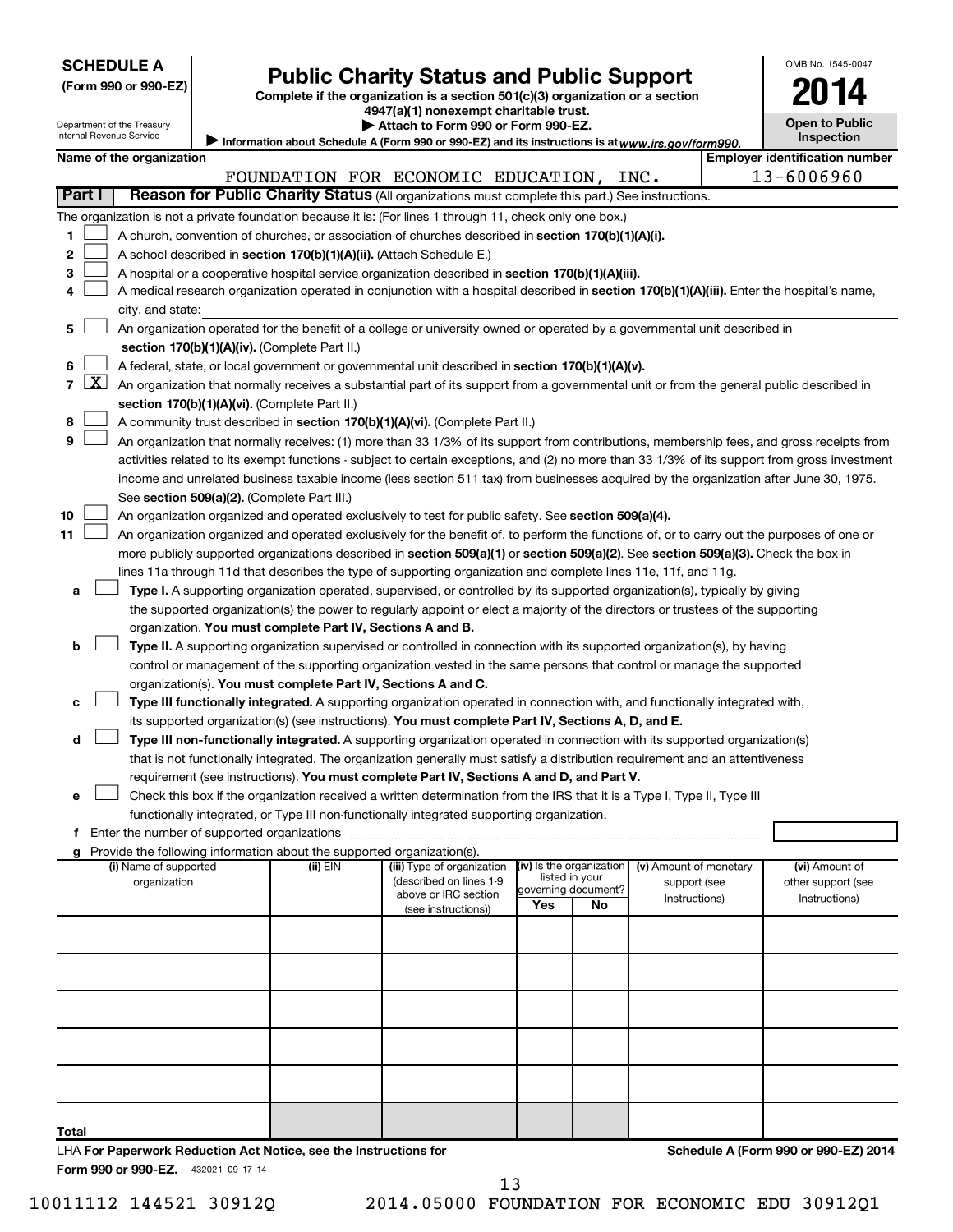#### **2** Schedule A (Form 990 or 990-EZ) 2014 Page FOUNDATION FOR ECONOMIC EDUCATION, INC. 13-6006960 **Part II** | Support Schedule for Organizations Described in Sections 170(b)(1)(A)(iv) and 170(b)(1)(A)(vi)

(Complete only if you checked the box on line 5, 7, or 8 of Part I or if the organization failed to qualify under Part III. If the organization fails to qualify under the tests listed below, please complete Part III.)

| <b>Section A. Public Support</b>                                                                                                                                                                                               |            |                          |                       |                            |                                      |                                    |
|--------------------------------------------------------------------------------------------------------------------------------------------------------------------------------------------------------------------------------|------------|--------------------------|-----------------------|----------------------------|--------------------------------------|------------------------------------|
| Calendar year (or fiscal year beginning in)                                                                                                                                                                                    | (a) 2010   | (b) 2011                 | $(c)$ 2012            | $(d)$ 2013                 | (e) 2014                             | (f) Total                          |
| 1 Gifts, grants, contributions, and                                                                                                                                                                                            |            |                          |                       |                            |                                      |                                    |
| membership fees received. (Do not                                                                                                                                                                                              |            |                          |                       |                            |                                      |                                    |
| include any "unusual grants.")                                                                                                                                                                                                 | 3,706,000. | 2,321,879.               | 2, 352, 336.          | 4, 175, 576.               | 2, 129, 415.                         | 14,685,206.                        |
| 2 Tax revenues levied for the organ-                                                                                                                                                                                           |            |                          |                       |                            |                                      |                                    |
| ization's benefit and either paid to                                                                                                                                                                                           |            |                          |                       |                            |                                      |                                    |
| or expended on its behalf                                                                                                                                                                                                      |            |                          |                       |                            |                                      |                                    |
| 3 The value of services or facilities                                                                                                                                                                                          |            |                          |                       |                            |                                      |                                    |
| furnished by a governmental unit to                                                                                                                                                                                            |            |                          |                       |                            |                                      |                                    |
| the organization without charge                                                                                                                                                                                                |            |                          |                       |                            |                                      |                                    |
| 4 Total. Add lines 1 through 3                                                                                                                                                                                                 | 3,706,000. | 2,321,879.               | 2, 352, 336.          | 4, 175, 576.               | 2,129,415                            | 14,685,206.                        |
| 5 The portion of total contributions                                                                                                                                                                                           |            |                          |                       |                            |                                      |                                    |
| by each person (other than a                                                                                                                                                                                                   |            |                          |                       |                            |                                      |                                    |
| governmental unit or publicly                                                                                                                                                                                                  |            |                          |                       |                            |                                      |                                    |
| supported organization) included                                                                                                                                                                                               |            |                          |                       |                            |                                      |                                    |
| on line 1 that exceeds 2% of the                                                                                                                                                                                               |            |                          |                       |                            |                                      |                                    |
| amount shown on line 11,                                                                                                                                                                                                       |            |                          |                       |                            |                                      |                                    |
| column (f)                                                                                                                                                                                                                     |            |                          |                       |                            |                                      |                                    |
| 6 Public support. Subtract line 5 from line 4.<br><b>Section B. Total Support</b>                                                                                                                                              |            |                          |                       |                            |                                      | 14,685,206.                        |
| Calendar year (or fiscal year beginning in)                                                                                                                                                                                    | (a) 2010   |                          |                       |                            |                                      | (f) Total                          |
| <b>7</b> Amounts from line 4                                                                                                                                                                                                   | 3,706,000. | (b) 2011<br>2, 321, 879. | (c) 2012<br>2,352,336 | $(d)$ 2013<br>4, 175, 576. | (e) 2014<br>2, 129, 415              | 14,685,206.                        |
| 8 Gross income from interest,                                                                                                                                                                                                  |            |                          |                       |                            |                                      |                                    |
| dividends, payments received on                                                                                                                                                                                                |            |                          |                       |                            |                                      |                                    |
| securities loans, rents, royalties                                                                                                                                                                                             |            |                          |                       |                            |                                      |                                    |
| and income from similar sources                                                                                                                                                                                                |            | $102, 168$ , 111, 198,   | 165, 225.             | 164,031.                   | 95,531.                              | 638,153.                           |
| 9 Net income from unrelated business                                                                                                                                                                                           |            |                          |                       |                            |                                      |                                    |
| activities, whether or not the                                                                                                                                                                                                 |            |                          |                       |                            |                                      |                                    |
| business is regularly carried on                                                                                                                                                                                               |            | $24,654.$ 150,107.       | 680, 726.             | 452,274.                   | 303,667.                             | 1,611,428.                         |
| 10 Other income. Do not include gain                                                                                                                                                                                           |            |                          |                       |                            |                                      |                                    |
| or loss from the sale of capital                                                                                                                                                                                               |            |                          |                       |                            |                                      |                                    |
| assets (Explain in Part VI.)                                                                                                                                                                                                   |            |                          |                       |                            | 100, 188.                            | 100, 188.                          |
| 11 Total support. Add lines 7 through 10                                                                                                                                                                                       |            |                          |                       |                            |                                      | 17,034,975.                        |
| <b>12</b> Gross receipts from related activities, etc. (see instructions)                                                                                                                                                      |            |                          |                       |                            | 12                                   | 22, 346.                           |
| 13 First five years. If the Form 990 is for the organization's first, second, third, fourth, or fifth tax year as a section 501(c)(3)                                                                                          |            |                          |                       |                            |                                      |                                    |
| organization, check this box and stop here                                                                                                                                                                                     |            |                          |                       |                            |                                      |                                    |
| Section C. Computation of Public Support Percentage                                                                                                                                                                            |            |                          |                       |                            |                                      |                                    |
|                                                                                                                                                                                                                                |            |                          |                       |                            | 14                                   | 86.21<br>%                         |
|                                                                                                                                                                                                                                |            |                          |                       |                            | 15                                   | 88.57<br>%                         |
| 16a 33 1/3% support test - 2014. If the organization did not check the box on line 13, and line 14 is 33 1/3% or more, check this box and                                                                                      |            |                          |                       |                            |                                      |                                    |
| stop here. The organization qualifies as a publicly supported organization manufactured content and the content of the state of the state of the state of the state of the state of the state of the state of the state of the |            |                          |                       |                            |                                      | $\blacktriangleright$ $\mathbf{X}$ |
| b 33 1/3% support test - 2013. If the organization did not check a box on line 13 or 16a, and line 15 is 33 1/3% or more, check this box                                                                                       |            |                          |                       |                            |                                      |                                    |
|                                                                                                                                                                                                                                |            |                          |                       |                            |                                      |                                    |
| 17a 10% -facts-and-circumstances test - 2014. If the organization did not check a box on line 13, 16a, or 16b, and line 14 is 10% or more,                                                                                     |            |                          |                       |                            |                                      |                                    |
| and if the organization meets the "facts-and-circumstances" test, check this box and stop here. Explain in Part VI how the organization                                                                                        |            |                          |                       |                            |                                      |                                    |
|                                                                                                                                                                                                                                |            |                          |                       |                            |                                      |                                    |
| b 10% -facts-and-circumstances test - 2013. If the organization did not check a box on line 13, 16a, 16b, or 17a, and line 15 is 10% or                                                                                        |            |                          |                       |                            |                                      |                                    |
| more, and if the organization meets the "facts-and-circumstances" test, check this box and stop here. Explain in Part VI how the                                                                                               |            |                          |                       |                            |                                      |                                    |
| organization meets the "facts-and-circumstances" test. The organization qualifies as a publicly supported organization                                                                                                         |            |                          |                       |                            |                                      |                                    |
| 18 Private foundation. If the organization did not check a box on line 13, 16a, 16b, 17a, or 17b, check this box and see instructions.                                                                                         |            |                          |                       |                            |                                      |                                    |
|                                                                                                                                                                                                                                |            |                          |                       |                            | Schedule A (Form 990 or 990-EZ) 2014 |                                    |

432022 09-17-14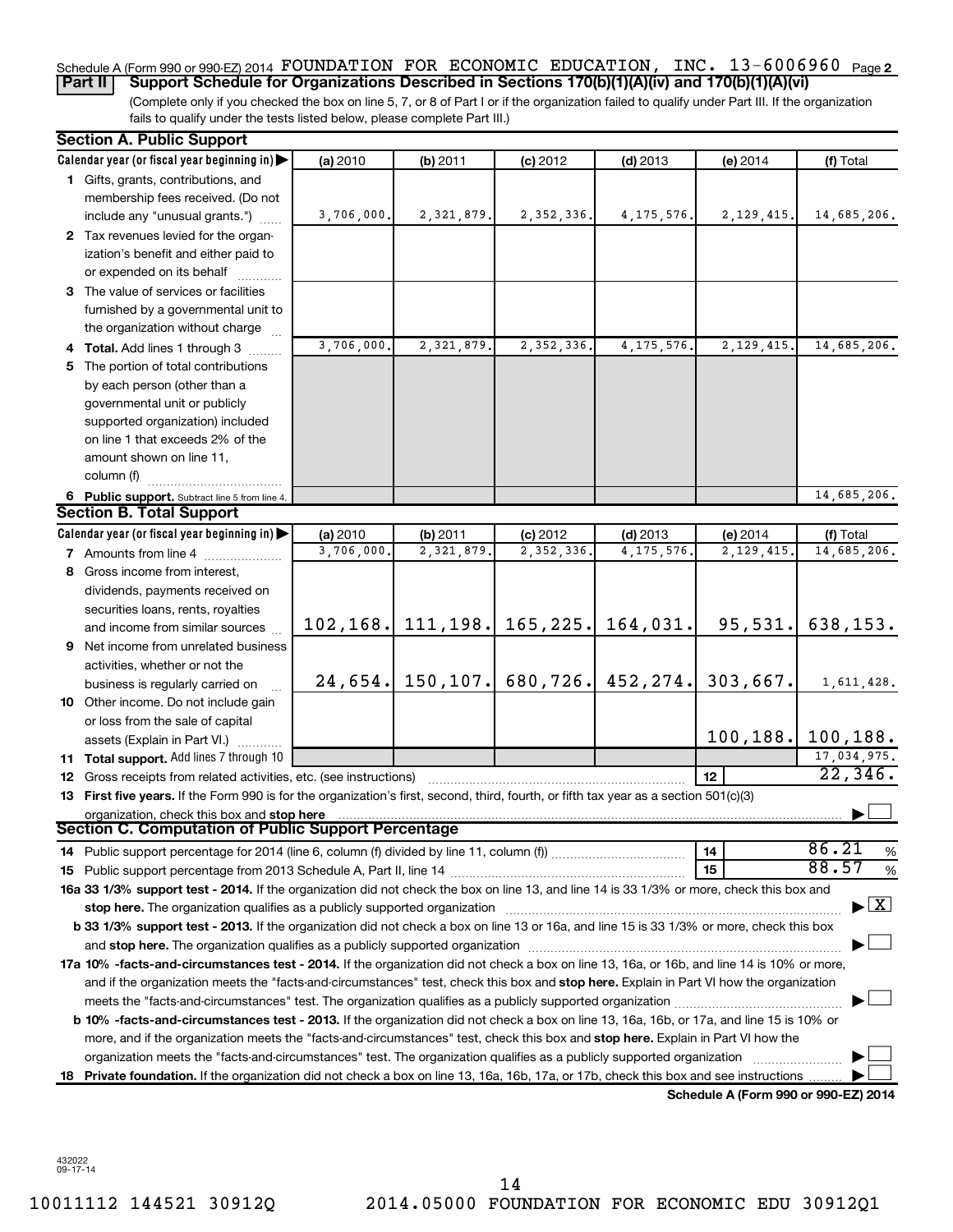#### **Part III | Support Schedule for Organizations Described in Section 509(a)(2)**

(Complete only if you checked the box on line 9 of Part I or if the organization failed to qualify under Part II. If the organization fails to qualify under the tests listed below, please complete Part II.)

| <b>Section A. Public Support</b>                                                                                                                                                 |          |          |            |            |                                      |           |
|----------------------------------------------------------------------------------------------------------------------------------------------------------------------------------|----------|----------|------------|------------|--------------------------------------|-----------|
| Calendar year (or fiscal year beginning in)                                                                                                                                      | (a) 2010 | (b) 2011 | $(c)$ 2012 | $(d)$ 2013 | (e) 2014                             | (f) Total |
| 1 Gifts, grants, contributions, and                                                                                                                                              |          |          |            |            |                                      |           |
| membership fees received. (Do not                                                                                                                                                |          |          |            |            |                                      |           |
| include any "unusual grants.")                                                                                                                                                   |          |          |            |            |                                      |           |
| 2 Gross receipts from admissions,<br>merchandise sold or services per-<br>formed, or facilities furnished in<br>any activity that is related to the                              |          |          |            |            |                                      |           |
| organization's tax-exempt purpose                                                                                                                                                |          |          |            |            |                                      |           |
| 3 Gross receipts from activities that                                                                                                                                            |          |          |            |            |                                      |           |
| are not an unrelated trade or bus-                                                                                                                                               |          |          |            |            |                                      |           |
| iness under section 513                                                                                                                                                          |          |          |            |            |                                      |           |
| 4 Tax revenues levied for the organ-                                                                                                                                             |          |          |            |            |                                      |           |
| ization's benefit and either paid to<br>or expended on its behalf<br>.                                                                                                           |          |          |            |            |                                      |           |
| 5 The value of services or facilities                                                                                                                                            |          |          |            |            |                                      |           |
| furnished by a governmental unit to                                                                                                                                              |          |          |            |            |                                      |           |
| the organization without charge                                                                                                                                                  |          |          |            |            |                                      |           |
| 6 Total. Add lines 1 through 5                                                                                                                                                   |          |          |            |            |                                      |           |
| 7a Amounts included on lines 1, 2, and                                                                                                                                           |          |          |            |            |                                      |           |
| 3 received from disqualified persons                                                                                                                                             |          |          |            |            |                                      |           |
| <b>b</b> Amounts included on lines 2 and 3 received<br>from other than disqualified persons that<br>exceed the greater of \$5,000 or 1% of the<br>amount on line 13 for the year |          |          |            |            |                                      |           |
| c Add lines 7a and 7b                                                                                                                                                            |          |          |            |            |                                      |           |
| 8 Public support (Subtract line 7c from line 6.)<br><b>Section B. Total Support</b>                                                                                              |          |          |            |            |                                      |           |
| Calendar year (or fiscal year beginning in)                                                                                                                                      | (a) 2010 | (b) 2011 | $(c)$ 2012 | $(d)$ 2013 | (e) 2014                             | (f) Total |
| 9 Amounts from line 6                                                                                                                                                            |          |          |            |            |                                      |           |
| <b>10a</b> Gross income from interest,<br>dividends, payments received on<br>securities loans, rents, royalties<br>and income from similar sources                               |          |          |            |            |                                      |           |
| <b>b</b> Unrelated business taxable income                                                                                                                                       |          |          |            |            |                                      |           |
| (less section 511 taxes) from businesses                                                                                                                                         |          |          |            |            |                                      |           |
| acquired after June 30, 1975<br>$\overline{\phantom{a}}$                                                                                                                         |          |          |            |            |                                      |           |
| c Add lines 10a and 10b                                                                                                                                                          |          |          |            |            |                                      |           |
| <b>11</b> Net income from unrelated business<br>activities not included in line 10b,<br>whether or not the business is<br>regularly carried on                                   |          |          |            |            |                                      |           |
| 12 Other income. Do not include gain<br>or loss from the sale of capital<br>assets (Explain in Part VI.)                                                                         |          |          |            |            |                                      |           |
| <b>13</b> Total support. (Add lines 9, 10c, 11, and 12.)                                                                                                                         |          |          |            |            |                                      |           |
| 14 First five years. If the Form 990 is for the organization's first, second, third, fourth, or fifth tax year as a section 501(c)(3) organization,                              |          |          |            |            |                                      |           |
| check this box and stop here                                                                                                                                                     |          |          |            |            |                                      |           |
| <b>Section C. Computation of Public Support Percentage</b>                                                                                                                       |          |          |            |            |                                      |           |
|                                                                                                                                                                                  |          |          |            |            | 15                                   | %         |
|                                                                                                                                                                                  |          |          |            |            | 16                                   | %         |
| Section D. Computation of Investment Income Percentage                                                                                                                           |          |          |            |            |                                      |           |
|                                                                                                                                                                                  |          |          |            |            | 17                                   | %         |
| 18 Investment income percentage from 2013 Schedule A, Part III, line 17                                                                                                          |          |          |            |            | 18                                   | %         |
| 19a 33 1/3% support tests - 2014. If the organization did not check the box on line 14, and line 15 is more than 33 1/3%, and line 17 is not                                     |          |          |            |            |                                      |           |
| more than 33 1/3%, check this box and stop here. The organization qualifies as a publicly supported organization                                                                 |          |          |            |            |                                      |           |
| b 33 1/3% support tests - 2013. If the organization did not check a box on line 14 or line 19a, and line 16 is more than 33 1/3%, and                                            |          |          |            |            |                                      |           |
| line 18 is not more than 33 1/3%, check this box and stop here. The organization qualifies as a publicly supported organization                                                  |          |          |            |            |                                      |           |
|                                                                                                                                                                                  |          |          |            |            |                                      |           |
| 432023 09-17-14                                                                                                                                                                  |          |          | 15         |            | Schedule A (Form 990 or 990-EZ) 2014 |           |

| or 2014 (line 8, column (f) divided by line 13, column (f))                                                    | 15 | Yo |
|----------------------------------------------------------------------------------------------------------------|----|----|
|                                                                                                                | 16 | %  |
| of Investment Income Percentage                                                                                |    |    |
| ge for 2014 (line 10c, column (f) divided by line 13, column (f))                                              |    | %  |
| ge from 2013 Schedule A, Part III, line 17                                                                     | 18 | %  |
| 14. If the organization did not check the box on line 14, and line 15 is more than 33 1/3%, and line 17 is not |    |    |
| his box and stop here. The organization qualifies as a publicly supported organization                         |    |    |
| 13. If the organization did not check a box on line 14 or line 19a, and line 16 is more than 33 1/3%, and      |    |    |
| /3%, check this box and stop here. The organization qualifies as a publicly supported organization             |    |    |

10011112 144521 30912Q 2014.05000 FOUNDATION FOR ECONOMIC EDU 30912Q1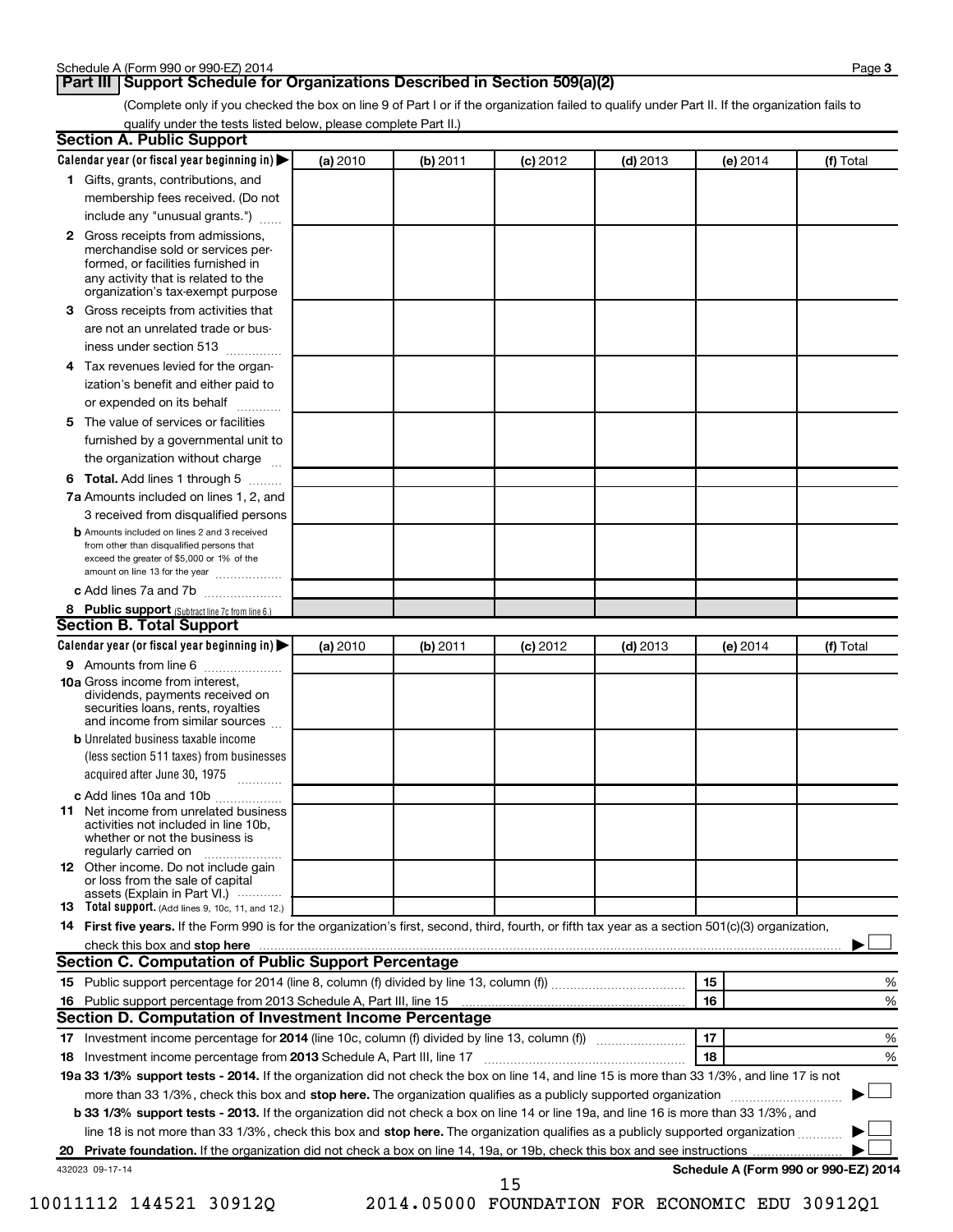#### **4** Schedule A (Form 990 or 990-EZ) 2014 Page FOUNDATION FOR ECONOMIC EDUCATION, INC. 13-6006960

### **Part IV Supporting Organizations**

(Complete only if you checked a box on line 11 of Part I. If you checked 11a of Part I, complete Sections A and B. If you checked 11b of Part I, complete Sections A and C. If you checked 11c of Part I, complete Sections A, D, and E. If you checked 11d of Part I, complete Sections A and D, and complete Part V.)

#### **Section A. All Supporting Organizations**

- **1** Are all of the organization's supported organizations listed by name in the organization's governing documents? If "No" describe in  $_{\rm Part}$   $_{\rm VI}$  how the supported organizations are designated. If designated by *class or purpose, describe the designation. If historic and continuing relationship, explain.*
- **2** Did the organization have any supported organization that does not have an IRS determination of status under section 509(a)(1) or (2)? If "Yes," explain in  $_{\sf Part}$   $_{\sf VI}$  how the organization determined that the supported *organization was described in section 509(a)(1) or (2).*
- **3a** Did the organization have a supported organization described in section 501(c)(4), (5), or (6)? If "Yes," answer *(b) and (c) below.*
- **b** Did the organization confirm that each supported organization qualified under section 501(c)(4), (5), or (6) and satisfied the public support tests under section 509(a)(2)? If "Yes," describe in  $_{\textit{Part}}$   $_{\textit{V}}$ I when and how the *organization made the determination.*
- **c** Did the organization ensure that all support to such organizations was used exclusively for section 170(c)(2) *If "Yes," explain in what controls the organization put in place to ensure such use.* (B) purposes? *Part VI*
- **4 a** *If* Was any supported organization not organized in the United States ("foreign supported organization")? *"Yes" and if you checked 11a or 11b in Part I, answer (b) and (c) below.*
- **b** Did the organization have ultimate control and discretion in deciding whether to make grants to the foreign supported organization? If "Yes," describe in Part VI how the organization had such control and discretion *despite being controlled or supervised by or in connection with its supported organizations.*
- **c** Did the organization support any foreign supported organization that does not have an IRS determination under sections 501(c)(3) and 509(a)(1) or (2)? If "Yes," explain in  $_{\sf Part}$   $_{\sf VI}$  what controls the organization used *to ensure that all support to the foreign supported organization was used exclusively for section 170(c)(2)(B) purposes.*
- **5a** Did the organization add, substitute, or remove any supported organizations during the tax year? If "Yes," answer (b) and (c) below (if applicable). Also, provide detail in  $_{\mathsf{Part}}$   $_{\mathsf{V{\mathsf{I}}}}$ , including (i) the names and EIN *numbers of the supported organizations added, substituted, or removed, (ii) the reasons for each such action, (iii) the authority under the organization's organizing document authorizing such action, and (iv) how the action was accomplished (such as by amendment to the organizing document).*
- **b Type I or Type II only.** Was any added or substituted supported organization part of a class already designated in the organization's organizing document?
- **c Substitutions only.**  Was the substitution the result of an event beyond the organization's control?
- **6** Did the organization provide support (whether in the form of grants or the provision of services or facilities) to support or benefit one or more of the filing organization's supported organizations? If "Yes," provide detail in anyone other than (a) its supported organizations; (b) individuals that are part of the charitable class benefited by one or more of its supported organizations; or (c) other supporting organizations that also *Part VI.*
- **7** Did the organization provide a grant, loan, compensation, or other similar payment to a substantial controlled entity with regard to a substantial contributor? If "Yes," complete Part I of Schedule L (Form 990). contributor (defined in IRC 4958(c)(3)(C)), a family member of a substantial contributor, or a 35-percent
- **8** Did the organization make a loan to a disqualified person (as defined in section 4958) not described in line 7? *If "Yes," complete Part I of Schedule L (Form 990).*
- **9 a** Was the organization controlled directly or indirectly at any time during the tax year by one or more *If "Yes," provide detail in*  in section 509(a)(1) or (2))? *Part VI.* disqualified persons as defined in section 4946 (other than foundation managers and organizations described
- **b** Did one or more disqualified persons (as defined in line 9(a)) hold a controlling interest in any entity in which  *If "Yes," provide detail in*  the supporting organization had an interest? *Part VI.*
- **c** Did a disqualified person (as defined in line 9(a)) have an ownership interest in, or derive any personal benefit from, assets in which the supporting organization also had an interest? If "Yes," *provide detail in Part VI.*
- **10 a** Was the organization subject to the excess business holdings rules of IRC 4943 because of IRC 4943(f)  *If "Yes," answer (b) below.* organizations)? (regarding certain Type II supporting organizations, and all Type III non-functionally integrated supporting
- **b** Did the organization have any excess business holdings in the tax year? (Use Schedule C, Form 4720, to *determine whether the organization had excess business holdings.)*

432024 09-17-14

**Schedule A (Form 990 or 990-EZ) 2014**

**Yes No**

**1**

**2**

**3a**

**3b**

**3c**

**4a**

**4b**

**4c**

**5a**

**5b 5c**

**6**

**7**

**8**

**9a**

**9b**

**9c**

**10a**

**10b**

10011112 144521 30912Q 2014.05000 FOUNDATION FOR ECONOMIC EDU 30912Q1

16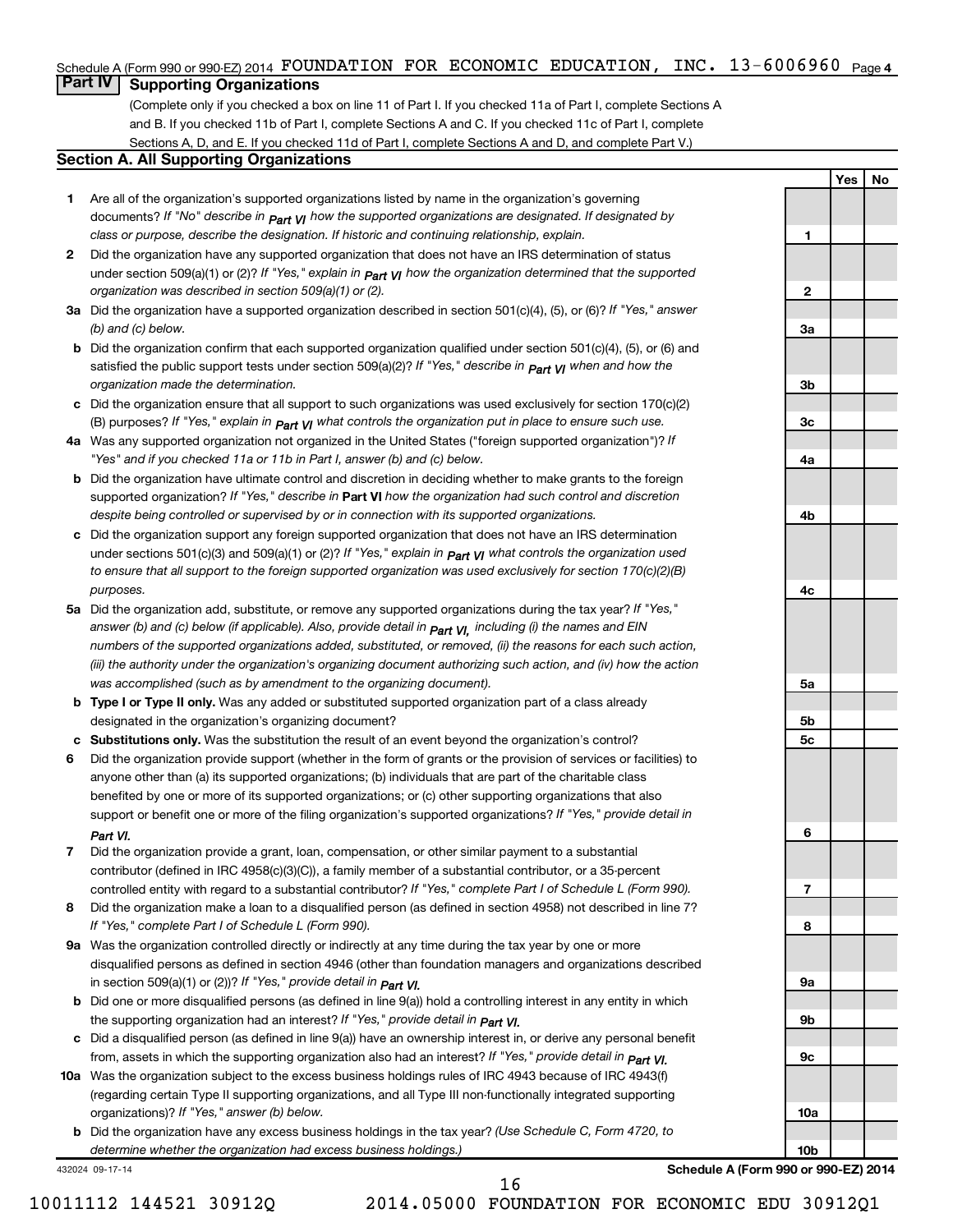#### Schedule A (Form 990 or 990-EZ) 2014 POUNDA'I'LON P'OR ECONOMIC EDUCA'I'LON, INC。【3-6 UU6 9 6 U Page 5 **Part IV Supporting Organizations** *(continued)* FOUNDATION FOR ECONOMIC EDUCATION, INC. 13-6006960

|              |                                                                                                                                  |                | Yes | No |
|--------------|----------------------------------------------------------------------------------------------------------------------------------|----------------|-----|----|
| 11           | Has the organization accepted a gift or contribution from any of the following persons?                                          |                |     |    |
|              | a A person who directly or indirectly controls, either alone or together with persons described in (b) and (c)                   |                |     |    |
|              | below, the governing body of a supported organization?                                                                           | 11a            |     |    |
|              | <b>b</b> A family member of a person described in (a) above?                                                                     | 11b            |     |    |
|              | c A 35% controlled entity of a person described in (a) or (b) above? If "Yes" to a, b, or c, provide detail in part VI.          | 11c            |     |    |
|              | <b>Section B. Type I Supporting Organizations</b>                                                                                |                |     |    |
|              |                                                                                                                                  |                | Yes | No |
| 1            | Did the directors, trustees, or membership of one or more supported organizations have the power to                              |                |     |    |
|              | regularly appoint or elect at least a majority of the organization's directors or trustees at all times during the               |                |     |    |
|              | tax year? If "No," describe in $p_{art}$ VI how the supported organization(s) effectively operated, supervised, or               |                |     |    |
|              | controlled the organization's activities. If the organization had more than one supported organization,                          |                |     |    |
|              | describe how the powers to appoint and/or remove directors or trustees were allocated among the supported                        |                |     |    |
|              | organizations and what conditions or restrictions, if any, applied to such powers during the tax year.                           | 1              |     |    |
| 2            | Did the organization operate for the benefit of any supported organization other than the supported                              |                |     |    |
|              | organization(s) that operated, supervised, or controlled the supporting organization? If "Yes," explain in                       |                |     |    |
|              | Part VI how providing such benefit carried out the purposes of the supported organization(s) that operated,                      |                |     |    |
|              | supervised, or controlled the supporting organization.                                                                           | $\mathbf{2}$   |     |    |
|              | <b>Section C. Type II Supporting Organizations</b>                                                                               |                |     |    |
|              |                                                                                                                                  |                | Yes | No |
| 1            | Were a majority of the organization's directors or trustees during the tax year also a majority of the directors                 |                |     |    |
|              | or trustees of each of the organization's supported organization(s)? If "No," describe in <b>Part VI</b> how control             |                |     |    |
|              | or management of the supporting organization was vested in the same persons that controlled or managed                           |                |     |    |
|              | the supported organization(s).                                                                                                   | 1              |     |    |
|              | <b>Section D. Type III Supporting Organizations</b>                                                                              |                |     |    |
|              |                                                                                                                                  |                | Yes | No |
| 1            | Did the organization provide to each of its supported organizations, by the last day of the fifth month of the                   |                |     |    |
|              | organization's tax year, (1) a written notice describing the type and amount of support provided during the prior tax            |                |     |    |
|              | year, (2) a copy of the Form 990 that was most recently filed as of the date of notification, and (3) copies of the              |                |     |    |
|              | organization's governing documents in effect on the date of notification, to the extent not previously provided?                 | 1              |     |    |
| $\mathbf{2}$ | Were any of the organization's officers, directors, or trustees either (i) appointed or elected by the supported                 |                |     |    |
|              | organization(s) or (ii) serving on the governing body of a supported organization? If "No," explain in part VI how               |                |     |    |
|              | the organization maintained a close and continuous working relationship with the supported organization(s).                      | 2              |     |    |
| 3            | By reason of the relationship described in (2), did the organization's supported organizations have a                            |                |     |    |
|              | significant voice in the organization's investment policies and in directing the use of the organization's                       |                |     |    |
|              | income or assets at all times during the tax year? If "Yes," describe in $P_{art}$ $V_I$ the role the organization's             |                |     |    |
|              | supported organizations played in this regard.                                                                                   | 3              |     |    |
|              | Section E. Type III Functionally-Integrated Supporting Organizations                                                             |                |     |    |
| 1            | Check the box next to the method that the organization used to satisfy the Integral Part Test during the year(see instructions): |                |     |    |
| a            | The organization satisfied the Activities Test. Complete line 2 below.                                                           |                |     |    |
| b            | The organization is the parent of each of its supported organizations. Complete $_{\text{line 3}}$ below.                        |                |     |    |
| c            | The organization supported a governmental entity. Describe in Part VI how you supported a government entity (see instructions).  |                |     |    |
| 2            | Activities Test. Answer (a) and (b) below.                                                                                       |                | Yes | No |
| a            | Did substantially all of the organization's activities during the tax year directly further the exempt purposes of               |                |     |    |
|              | the supported organization(s) to which the organization was responsive? If "Yes," then in Part VI identify                       |                |     |    |
|              | how these activities directly furthered their exempt purposes,<br>those supported organizations and explain                      |                |     |    |
|              | how the organization was responsive to those supported organizations, and how the organization determined                        |                |     |    |
|              | that these activities constituted substantially all of its activities.                                                           | 2a             |     |    |
|              | b Did the activities described in (a) constitute activities that, but for the organization's involvement, one or more            |                |     |    |
|              | of the organization's supported organization(s) would have been engaged in? If "Yes," explain in part VI the                     |                |     |    |
|              | reasons for the organization's position that its supported organization(s) would have engaged in these                           |                |     |    |
|              | activities but for the organization's involvement.                                                                               | 2b             |     |    |
| з            | Parent of Supported Organizations. Answer (a) and (b) below.                                                                     |                |     |    |
|              | a Did the organization have the power to regularly appoint or elect a majority of the officers, directors, or                    |                |     |    |
|              | trustees of each of the supported organizations? Provide details in Part VI.                                                     | За             |     |    |
|              | <b>b</b> Did the organization exercise a substantial degree of direction over the policies, programs, and activities of each     |                |     |    |
|              | of its supported organizations? If "Yes," describe in $Part$ $VI$ the role played by the organization in this regard.            | 3 <sub>b</sub> |     |    |
|              | Schedule A (Form 990 or 990-EZ) 2014<br>432025 09-17-14                                                                          |                |     |    |
|              | 17                                                                                                                               |                |     |    |

10011112 144521 30912Q 2014.05000 FOUNDATION FOR ECONOMIC EDU 30912Q1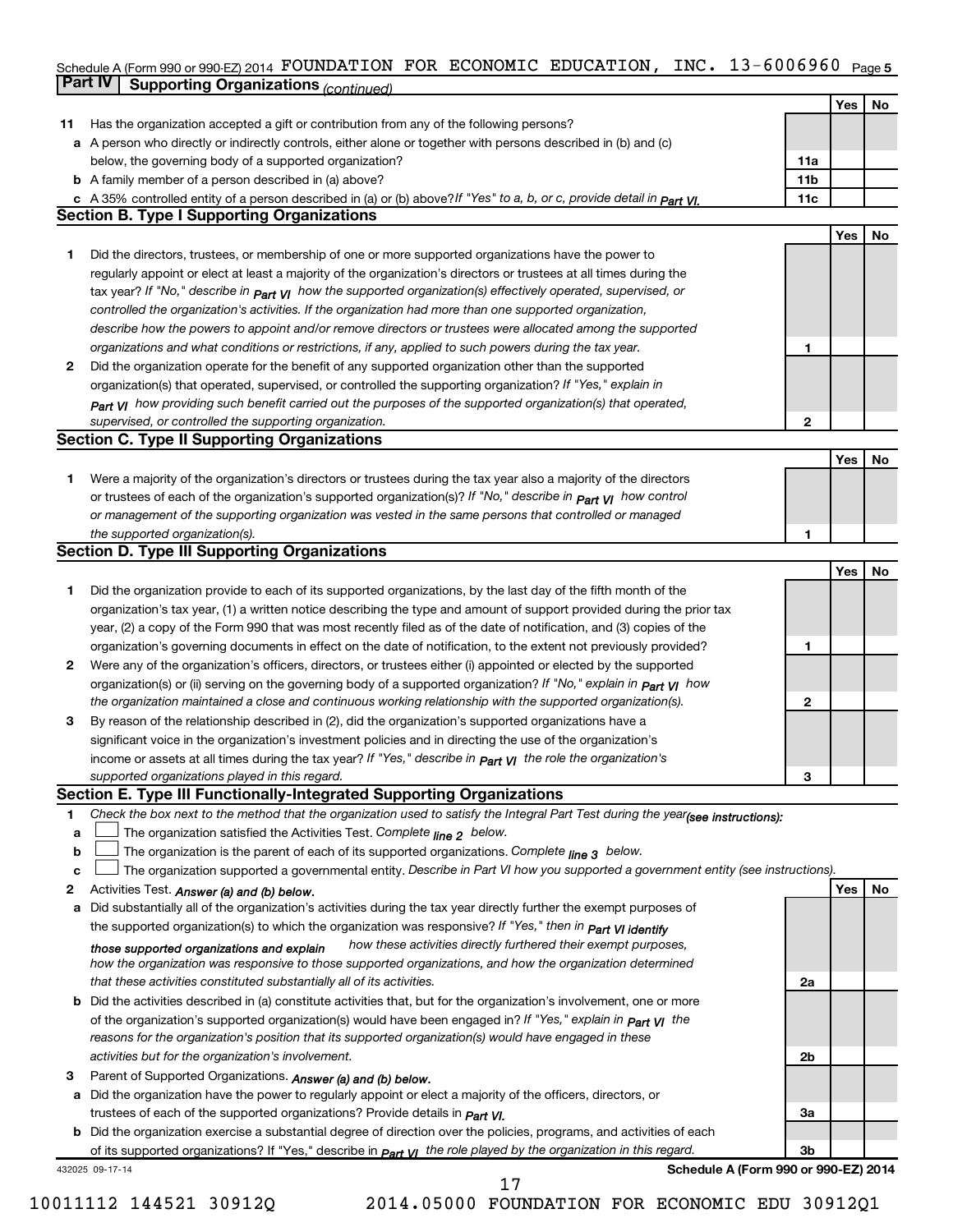|   | Schedule A (Form 990 or 990-EZ) 2014 FOUNDATION FOR ECONOMIC EDUCATION, INC. $13-6006960$ Page 6                              |                |                |                                |
|---|-------------------------------------------------------------------------------------------------------------------------------|----------------|----------------|--------------------------------|
|   | <b>Part V</b><br>Type III Non-Functionally Integrated 509(a)(3) Supporting Organizations                                      |                |                |                                |
| 1 | Check here if the organization satisfied the Integral Part Test as a qualifying trust on Nov. 20, 1970. See instructions. All |                |                |                                |
|   | other Type III non-functionally integrated supporting organizations must complete Sections A through E.                       |                |                |                                |
|   | Section A - Adjusted Net Income                                                                                               |                | (A) Prior Year | (B) Current Year<br>(optional) |
| 1 | Net short-term capital gain                                                                                                   | 1              |                |                                |
| 2 | Recoveries of prior-year distributions                                                                                        | $\overline{2}$ |                |                                |
| З | Other gross income (see instructions)                                                                                         | 3              |                |                                |
| 4 | Add lines 1 through 3                                                                                                         | 4              |                |                                |
| 5 | Depreciation and depletion                                                                                                    | 5              |                |                                |
| 6 | Portion of operating expenses paid or incurred for production or                                                              |                |                |                                |
|   | collection of gross income or for management, conservation, or                                                                |                |                |                                |
|   | maintenance of property held for production of income (see instructions)                                                      | 6              |                |                                |
| 7 | Other expenses (see instructions)                                                                                             | $\overline{7}$ |                |                                |
| 8 | Adjusted Net Income (subtract lines 5, 6 and 7 from line 4)                                                                   | 8              |                |                                |
|   | <b>Section B - Minimum Asset Amount</b>                                                                                       |                | (A) Prior Year | (B) Current Year<br>(optional) |
| 1 | Aggregate fair market value of all non-exempt-use assets (see                                                                 |                |                |                                |
|   | instructions for short tax year or assets held for part of year):                                                             |                |                |                                |
|   | <b>a</b> Average monthly value of securities                                                                                  | 1a             |                |                                |
|   | <b>b</b> Average monthly cash balances                                                                                        | 1 <sub>b</sub> |                |                                |
|   | <b>c</b> Fair market value of other non-exempt-use assets                                                                     | 1c             |                |                                |
|   | d Total (add lines 1a, 1b, and 1c)                                                                                            | 1d             |                |                                |
|   | e Discount claimed for blockage or other                                                                                      |                |                |                                |
|   | factors (explain in detail in <b>Part VI</b> ):                                                                               |                |                |                                |
| 2 | Acquisition indebtedness applicable to non-exempt-use assets                                                                  | $\mathbf{2}$   |                |                                |
| 3 | Subtract line 2 from line 1d                                                                                                  | 3              |                |                                |
| 4 | Cash deemed held for exempt use. Enter 1-1/2% of line 3 (for greater amount,                                                  |                |                |                                |
|   | see instructions).                                                                                                            | 4              |                |                                |
| 5 | Net value of non-exempt-use assets (subtract line 4 from line 3)                                                              | 5              |                |                                |
| 6 | Multiply line 5 by .035                                                                                                       | 6              |                |                                |
| 7 | Recoveries of prior-year distributions                                                                                        | $\overline{7}$ |                |                                |
| 8 | <b>Minimum Asset Amount (add line 7 to line 6)</b>                                                                            | 8              |                |                                |
|   | <b>Section C - Distributable Amount</b>                                                                                       |                |                | <b>Current Year</b>            |
| 1 | Adjusted net income for prior year (from Section A, line 8, Column A)                                                         | 1              |                |                                |
| 2 | Enter 85% of line 1                                                                                                           | $\overline{2}$ |                |                                |
| З | Minimum asset amount for prior year (from Section B, line 8, Column A)                                                        | 3              |                |                                |
| 4 | Enter greater of line 2 or line 3                                                                                             | 4              |                |                                |
| 5 | Income tax imposed in prior year                                                                                              | 5              |                |                                |
| 6 | <b>Distributable Amount.</b> Subtract line 5 from line 4, unless subject to                                                   |                |                |                                |
|   | emergency temporary reduction (see instructions)                                                                              | 6              |                |                                |
|   |                                                                                                                               |                |                |                                |

**7** Check here if the current year is the organization's first as a non-functionally-integrated Type III supporting organization (see † instructions).

**Schedule A (Form 990 or 990-EZ) 2014**

432026 09-17-14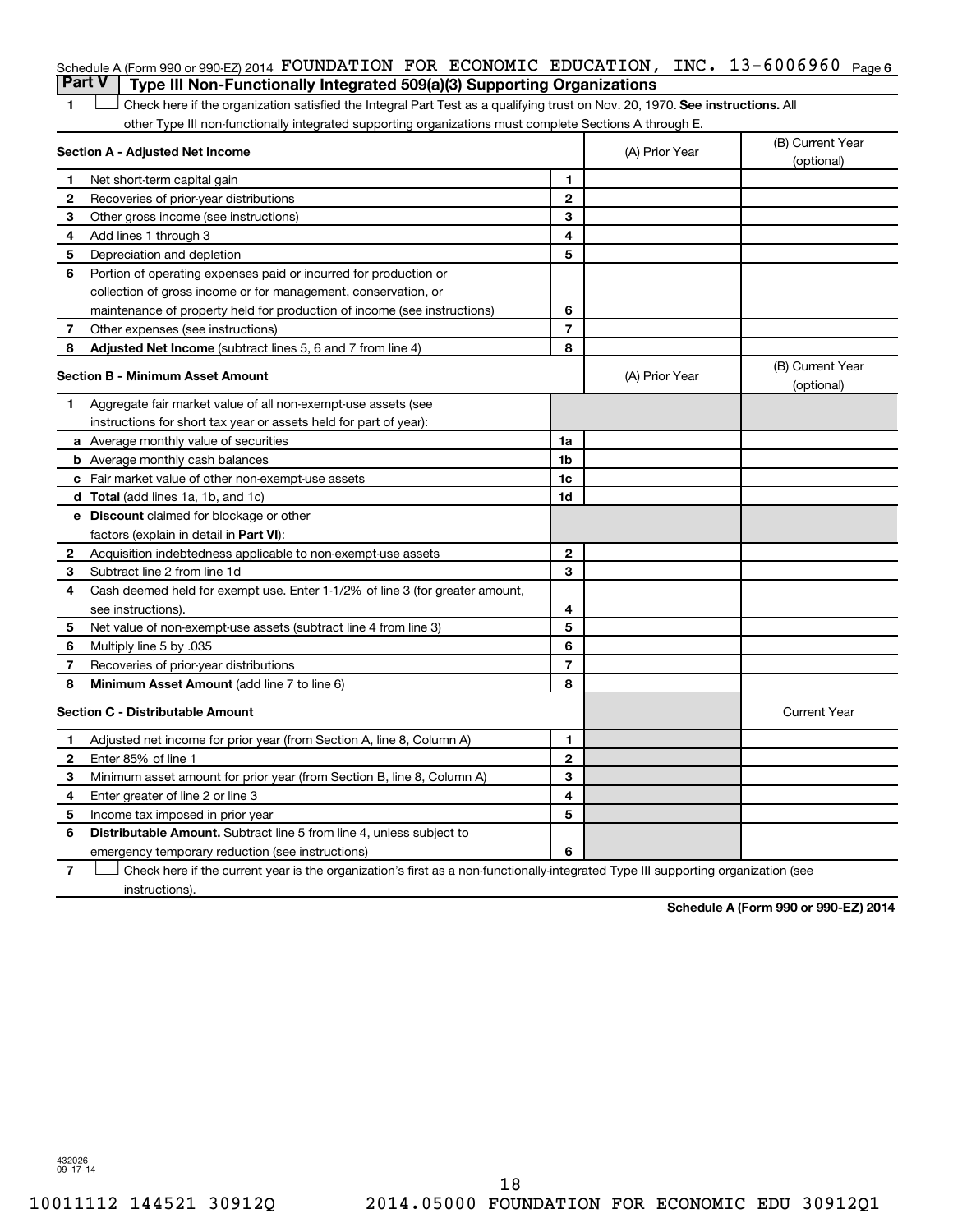#### Schedule A (Form 990 or 990-EZ) 2014 FOUNDATION FOR ECONOMIC EDUCATION, INC. 13-6006960 <sub>Page 7</sub>

| Part V |                                                                                            | Type III Non-Functionally Integrated 509(a)(3) Supporting Organizations (continued)   |                             |                           |                      |  |  |  |  |  |  |  |
|--------|--------------------------------------------------------------------------------------------|---------------------------------------------------------------------------------------|-----------------------------|---------------------------|----------------------|--|--|--|--|--|--|--|
|        |                                                                                            | <b>Section D - Distributions</b>                                                      |                             |                           | <b>Current Year</b>  |  |  |  |  |  |  |  |
| 1      |                                                                                            | Amounts paid to supported organizations to accomplish exempt purposes                 |                             |                           |                      |  |  |  |  |  |  |  |
| 2      |                                                                                            | Amounts paid to perform activity that directly furthers exempt purposes of supported  |                             |                           |                      |  |  |  |  |  |  |  |
|        |                                                                                            | organizations, in excess of income from activity                                      |                             |                           |                      |  |  |  |  |  |  |  |
| 3      |                                                                                            | Administrative expenses paid to accomplish exempt purposes of supported organizations |                             |                           |                      |  |  |  |  |  |  |  |
| 4      | Amounts paid to acquire exempt-use assets                                                  |                                                                                       |                             |                           |                      |  |  |  |  |  |  |  |
| 5      | Qualified set-aside amounts (prior IRS approval required)                                  |                                                                                       |                             |                           |                      |  |  |  |  |  |  |  |
| 6      | Other distributions (describe in <b>Part VI</b> ). See instructions.                       |                                                                                       |                             |                           |                      |  |  |  |  |  |  |  |
| 7      | <b>Total annual distributions.</b> Add lines 1 through 6.                                  |                                                                                       |                             |                           |                      |  |  |  |  |  |  |  |
| 8      | Distributions to attentive supported organizations to which the organization is responsive |                                                                                       |                             |                           |                      |  |  |  |  |  |  |  |
|        |                                                                                            | (provide details in Part VI). See instructions.                                       |                             |                           |                      |  |  |  |  |  |  |  |
| 9      |                                                                                            | Distributable amount for 2014 from Section C, line 6                                  |                             |                           |                      |  |  |  |  |  |  |  |
| 10     |                                                                                            | Line 8 amount divided by Line 9 amount                                                |                             |                           |                      |  |  |  |  |  |  |  |
|        |                                                                                            |                                                                                       | (i)                         | (ii)                      | (iii)                |  |  |  |  |  |  |  |
|        |                                                                                            |                                                                                       | <b>Excess Distributions</b> | <b>Underdistributions</b> | <b>Distributable</b> |  |  |  |  |  |  |  |
|        |                                                                                            | Section E - Distribution Allocations (see instructions)                               |                             | Pre-2014                  | Amount for 2014      |  |  |  |  |  |  |  |
| 1      |                                                                                            | Distributable amount for 2014 from Section C, line 6                                  |                             |                           |                      |  |  |  |  |  |  |  |
| 2      |                                                                                            | Underdistributions, if any, for years prior to 2014                                   |                             |                           |                      |  |  |  |  |  |  |  |
|        |                                                                                            | (reasonable cause required-see instructions)                                          |                             |                           |                      |  |  |  |  |  |  |  |
| З      |                                                                                            | Excess distributions carryover, if any, to 2014:                                      |                             |                           |                      |  |  |  |  |  |  |  |
| а      |                                                                                            |                                                                                       |                             |                           |                      |  |  |  |  |  |  |  |
| b      |                                                                                            |                                                                                       |                             |                           |                      |  |  |  |  |  |  |  |
| с      |                                                                                            |                                                                                       |                             |                           |                      |  |  |  |  |  |  |  |
| d      |                                                                                            |                                                                                       |                             |                           |                      |  |  |  |  |  |  |  |
|        | e From 2013                                                                                |                                                                                       |                             |                           |                      |  |  |  |  |  |  |  |
| f      |                                                                                            | <b>Total</b> of lines 3a through e                                                    |                             |                           |                      |  |  |  |  |  |  |  |
|        |                                                                                            | <b>g</b> Applied to underdistributions of prior years                                 |                             |                           |                      |  |  |  |  |  |  |  |
|        |                                                                                            | <b>h</b> Applied to 2014 distributable amount                                         |                             |                           |                      |  |  |  |  |  |  |  |
| Ť.     |                                                                                            | Carryover from 2009 not applied (see instructions)                                    |                             |                           |                      |  |  |  |  |  |  |  |
|        |                                                                                            | Remainder. Subtract lines 3g, 3h, and 3i from 3f.                                     |                             |                           |                      |  |  |  |  |  |  |  |
| 4      |                                                                                            | Distributions for 2014 from Section D,                                                |                             |                           |                      |  |  |  |  |  |  |  |
|        | line $7:$                                                                                  |                                                                                       |                             |                           |                      |  |  |  |  |  |  |  |
|        |                                                                                            | a Applied to underdistributions of prior years                                        |                             |                           |                      |  |  |  |  |  |  |  |
|        |                                                                                            | <b>b</b> Applied to 2014 distributable amount                                         |                             |                           |                      |  |  |  |  |  |  |  |
| с      |                                                                                            | Remainder. Subtract lines 4a and 4b from 4.                                           |                             |                           |                      |  |  |  |  |  |  |  |
| 5      |                                                                                            | Remaining underdistributions for years prior to 2014, if                              |                             |                           |                      |  |  |  |  |  |  |  |
|        |                                                                                            | any. Subtract lines 3g and 4a from line 2 (if amount                                  |                             |                           |                      |  |  |  |  |  |  |  |
|        |                                                                                            | greater than zero, see instructions).                                                 |                             |                           |                      |  |  |  |  |  |  |  |
| 6      |                                                                                            | Remaining underdistributions for 2014. Subtract lines 3h                              |                             |                           |                      |  |  |  |  |  |  |  |
|        |                                                                                            | and 4b from line 1 (if amount greater than zero, see                                  |                             |                           |                      |  |  |  |  |  |  |  |
|        | instructions).                                                                             |                                                                                       |                             |                           |                      |  |  |  |  |  |  |  |
|        |                                                                                            | 7 Excess distributions carryover to 2015. Add lines 3j                                |                             |                           |                      |  |  |  |  |  |  |  |
|        | and 4c.                                                                                    |                                                                                       |                             |                           |                      |  |  |  |  |  |  |  |
| 8      |                                                                                            | Breakdown of line 7:                                                                  |                             |                           |                      |  |  |  |  |  |  |  |
| a      |                                                                                            |                                                                                       |                             |                           |                      |  |  |  |  |  |  |  |
| b      |                                                                                            |                                                                                       |                             |                           |                      |  |  |  |  |  |  |  |
| c      |                                                                                            |                                                                                       |                             |                           |                      |  |  |  |  |  |  |  |
|        | d Excess from 2013                                                                         |                                                                                       |                             |                           |                      |  |  |  |  |  |  |  |
|        | e Excess from 2014                                                                         |                                                                                       |                             |                           |                      |  |  |  |  |  |  |  |

**Schedule A (Form 990 or 990-EZ) 2014**

432027 09-17-14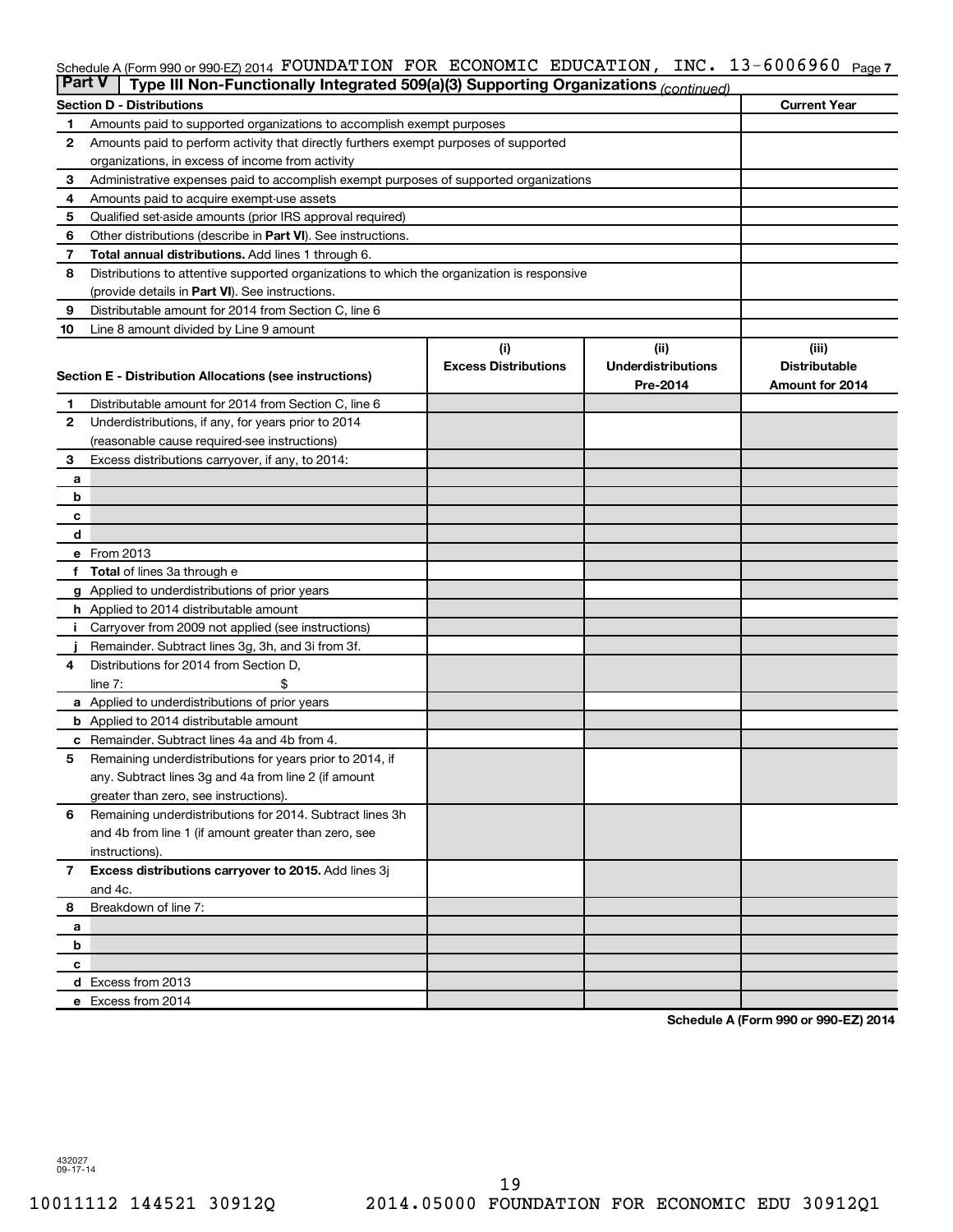| Schedule A (Form 990 or 990 EZ) 2014 FOUNDATION FOR ECONOMIC EDUCATION, INC. $13-6006960$ Page 8                                                 |  |  |  |  |
|--------------------------------------------------------------------------------------------------------------------------------------------------|--|--|--|--|
| <b>Part VI</b> Supplemental Information. Provide the explanations required by Part II, line 10; Part II, line 17a or 17b; and Part III, line 12. |  |  |  |  |

| <b>II Supplemental Information.</b> Provide the explanations required by Part II, line 10; Part II, line 17a or 17b; and Part III, line 12. |  |
|---------------------------------------------------------------------------------------------------------------------------------------------|--|
| Also complete this part for any additional information. (See instructions).                                                                 |  |

| 432028 09-17-14<br>10011112 144521 30912Q | $2\,0$<br>2014.05000 FOUNDATION FOR ECONOMIC EDU 30912Q1 | Schedule A (Form 990 or 990-EZ) 2014 |
|-------------------------------------------|----------------------------------------------------------|--------------------------------------|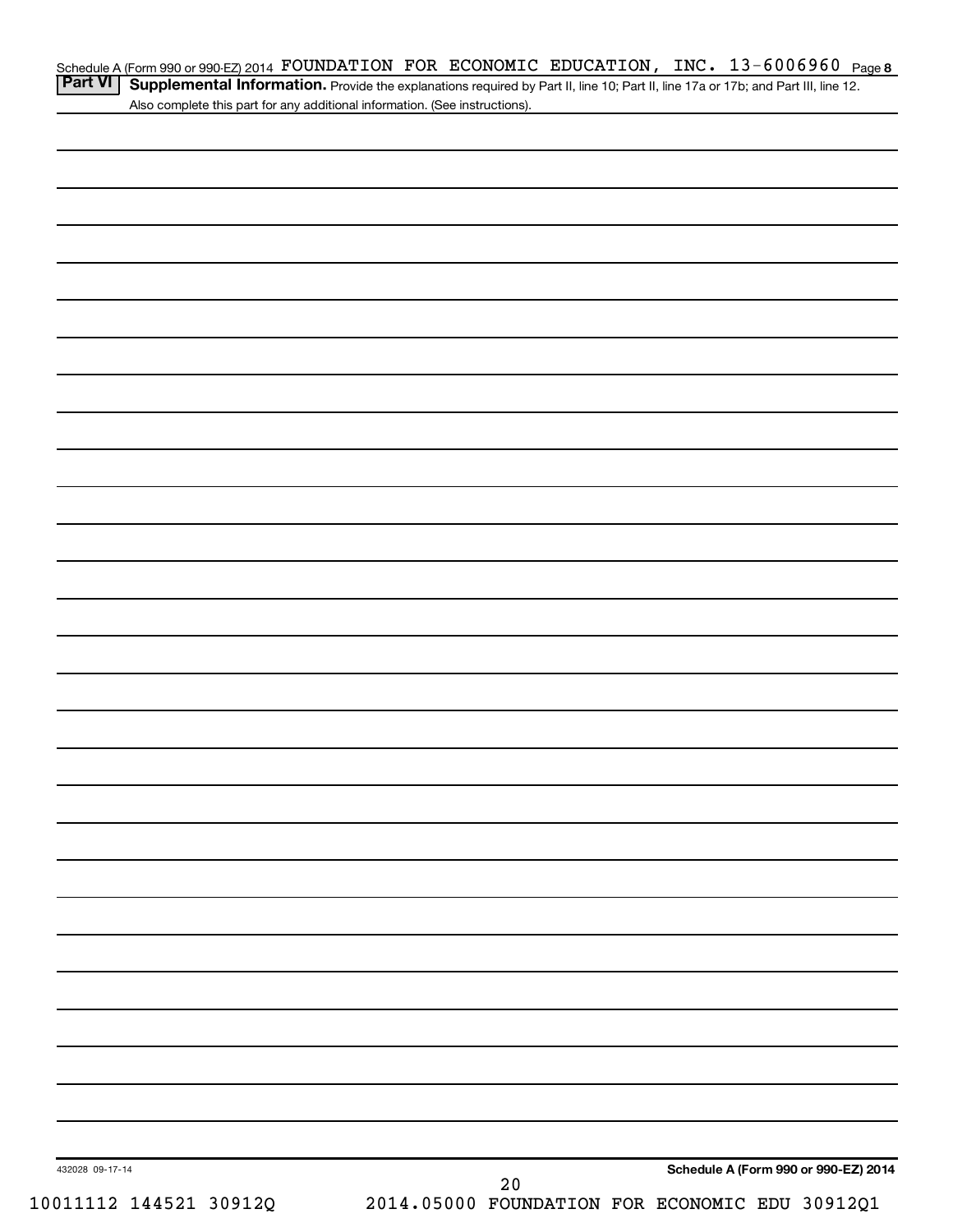|         |                                                                                                                                                                                                                                                                                                                                         |                         | OMB No. 1545-0047                                   |
|---------|-----------------------------------------------------------------------------------------------------------------------------------------------------------------------------------------------------------------------------------------------------------------------------------------------------------------------------------------|-------------------------|-----------------------------------------------------|
|         | <b>Supplemental Financial Statements</b><br><b>SCHEDULE D</b><br>Complete if the organization answered "Yes" to Form 990,<br>(Form 990)                                                                                                                                                                                                 |                         |                                                     |
|         | Part IV, line 6, 7, 8, 9, 10, 11a, 11b, 11c, 11d, 11e, 11f, 12a, or 12b.                                                                                                                                                                                                                                                                |                         | <b>Open to Public</b>                               |
|         | Attach to Form 990.<br>Department of the Treasury<br>Information about Schedule D (Form 990) and its instructions is at www.irs.gov/form990.<br>Internal Revenue Service                                                                                                                                                                |                         | Inspection                                          |
|         | Name of the organization<br>FOUNDATION FOR ECONOMIC EDUCATION, INC.                                                                                                                                                                                                                                                                     |                         | <b>Employer identification number</b><br>13-6006960 |
| Part I  | Organizations Maintaining Donor Advised Funds or Other Similar Funds or Accounts. Complete if the                                                                                                                                                                                                                                       |                         |                                                     |
|         | organization answered "Yes" to Form 990, Part IV, line 6.                                                                                                                                                                                                                                                                               |                         |                                                     |
|         | (a) Donor advised funds                                                                                                                                                                                                                                                                                                                 |                         | (b) Funds and other accounts                        |
| 1       |                                                                                                                                                                                                                                                                                                                                         |                         |                                                     |
| 2       | Aggregate value of contributions to (during year)                                                                                                                                                                                                                                                                                       |                         |                                                     |
| 3       | Aggregate value of grants from (during year)                                                                                                                                                                                                                                                                                            |                         |                                                     |
| 4       |                                                                                                                                                                                                                                                                                                                                         |                         |                                                     |
| 5       | Did the organization inform all donors and donor advisors in writing that the assets held in donor advised funds                                                                                                                                                                                                                        |                         |                                                     |
|         |                                                                                                                                                                                                                                                                                                                                         |                         | Yes<br><b>No</b>                                    |
| 6       | Did the organization inform all grantees, donors, and donor advisors in writing that grant funds can be used only                                                                                                                                                                                                                       |                         |                                                     |
|         | for charitable purposes and not for the benefit of the donor or donor advisor, or for any other purpose conferring                                                                                                                                                                                                                      |                         | Yes                                                 |
| Part II | impermissible private benefit?<br>Conservation Easements. Complete if the organization answered "Yes" to Form 990, Part IV, line 7.                                                                                                                                                                                                     |                         | No                                                  |
| 1.      | Purpose(s) of conservation easements held by the organization (check all that apply).                                                                                                                                                                                                                                                   |                         |                                                     |
|         | Preservation of land for public use (e.g., recreation or education)<br>Preservation of a historically important land area                                                                                                                                                                                                               |                         |                                                     |
|         | Preservation of a certified historic structure<br>Protection of natural habitat                                                                                                                                                                                                                                                         |                         |                                                     |
|         | Preservation of open space                                                                                                                                                                                                                                                                                                              |                         |                                                     |
| 2       | Complete lines 2a through 2d if the organization held a qualified conservation contribution in the form of a conservation easement on the last                                                                                                                                                                                          |                         |                                                     |
|         | day of the tax year.                                                                                                                                                                                                                                                                                                                    |                         |                                                     |
|         |                                                                                                                                                                                                                                                                                                                                         |                         | Held at the End of the Tax Year                     |
|         |                                                                                                                                                                                                                                                                                                                                         | 2a                      |                                                     |
|         | Total acreage restricted by conservation easements                                                                                                                                                                                                                                                                                      | 2b                      |                                                     |
| с       | Number of conservation easements on a certified historic structure included in (a) manu-conservation-                                                                                                                                                                                                                                   | 2c                      |                                                     |
|         | d Number of conservation easements included in (c) acquired after 8/17/06, and not on a historic structure                                                                                                                                                                                                                              |                         |                                                     |
|         |                                                                                                                                                                                                                                                                                                                                         | 2d                      |                                                     |
| З       | Number of conservation easements modified, transferred, released, extinguished, or terminated by the organization during the tax                                                                                                                                                                                                        |                         |                                                     |
|         | $\vee$ ear $\blacktriangleright$                                                                                                                                                                                                                                                                                                        |                         |                                                     |
| 4       | Number of states where property subject to conservation easement is located >                                                                                                                                                                                                                                                           |                         |                                                     |
| 5       | Does the organization have a written policy regarding the periodic monitoring, inspection, handling of<br>violations, and enforcement of the conservation easements it holds? [[11,11]] will reconstruct the conservation easements it holds? [11] [12] will reconstruct the conservation easements it holds? [12] will reconstruct the |                         | Yes<br>No                                           |
| 6       | Staff and volunteer hours devoted to monitoring, inspecting, and enforcing conservation easements during the year                                                                                                                                                                                                                       |                         |                                                     |
| 7       | Amount of expenses incurred in monitoring, inspecting, and enforcing conservation easements during the year $\triangleright$ \$                                                                                                                                                                                                         |                         |                                                     |
| 8       | Does each conservation easement reported on line 2(d) above satisfy the requirements of section 170(h)(4)(B)(i)                                                                                                                                                                                                                         |                         |                                                     |
|         |                                                                                                                                                                                                                                                                                                                                         |                         | Yes<br>No                                           |
| 9       | In Part XIII, describe how the organization reports conservation easements in its revenue and expense statement, and balance sheet, and                                                                                                                                                                                                 |                         |                                                     |
|         | include, if applicable, the text of the footnote to the organization's financial statements that describes the organization's accounting for                                                                                                                                                                                            |                         |                                                     |
|         | conservation easements.                                                                                                                                                                                                                                                                                                                 |                         |                                                     |
|         | Organizations Maintaining Collections of Art, Historical Treasures, or Other Similar Assets.<br>Part III                                                                                                                                                                                                                                |                         |                                                     |
|         | Complete if the organization answered "Yes" to Form 990, Part IV, line 8.                                                                                                                                                                                                                                                               |                         |                                                     |
|         | 1a If the organization elected, as permitted under SFAS 116 (ASC 958), not to report in its revenue statement and balance sheet works of art,                                                                                                                                                                                           |                         |                                                     |
|         | historical treasures, or other similar assets held for public exhibition, education, or research in furtherance of public service, provide, in Part XIII,                                                                                                                                                                               |                         |                                                     |
|         | the text of the footnote to its financial statements that describes these items.                                                                                                                                                                                                                                                        |                         |                                                     |
|         | b If the organization elected, as permitted under SFAS 116 (ASC 958), to report in its revenue statement and balance sheet works of art, historical                                                                                                                                                                                     |                         |                                                     |
|         | treasures, or other similar assets held for public exhibition, education, or research in furtherance of public service, provide the following amounts                                                                                                                                                                                   |                         |                                                     |
|         | relating to these items:                                                                                                                                                                                                                                                                                                                |                         |                                                     |
|         | (i) Revenue included in Form 990, Part VIII, line 1 [2000] [2010] Contract the included in Form 990, Part VIII, line 1                                                                                                                                                                                                                  | $\blacktriangleright$ s |                                                     |
| 2       | (ii) Assets included in Form 990, Part X [11] [2000] [2010] Assets included in Form 990, Part X [11] [11] [200<br>If the organization received or held works of art, historical treasures, or other similar assets for financial gain, provide                                                                                          |                         |                                                     |
|         | the following amounts required to be reported under SFAS 116 (ASC 958) relating to these items:                                                                                                                                                                                                                                         |                         |                                                     |
| а       |                                                                                                                                                                                                                                                                                                                                         |                         |                                                     |
|         |                                                                                                                                                                                                                                                                                                                                         |                         |                                                     |
|         |                                                                                                                                                                                                                                                                                                                                         |                         |                                                     |
|         | $\sim$                                                                                                                                                                                                                                                                                                                                  |                         |                                                     |

432051 10-01-14 **For Paperwork Reduction Act Notice, see the Instructions for Form 990. Schedule D (Form 990) 2014** LHA

26

10011112 144521 30912Q 2014.05000 FOUNDATION FOR ECONOMIC EDU 30912Q1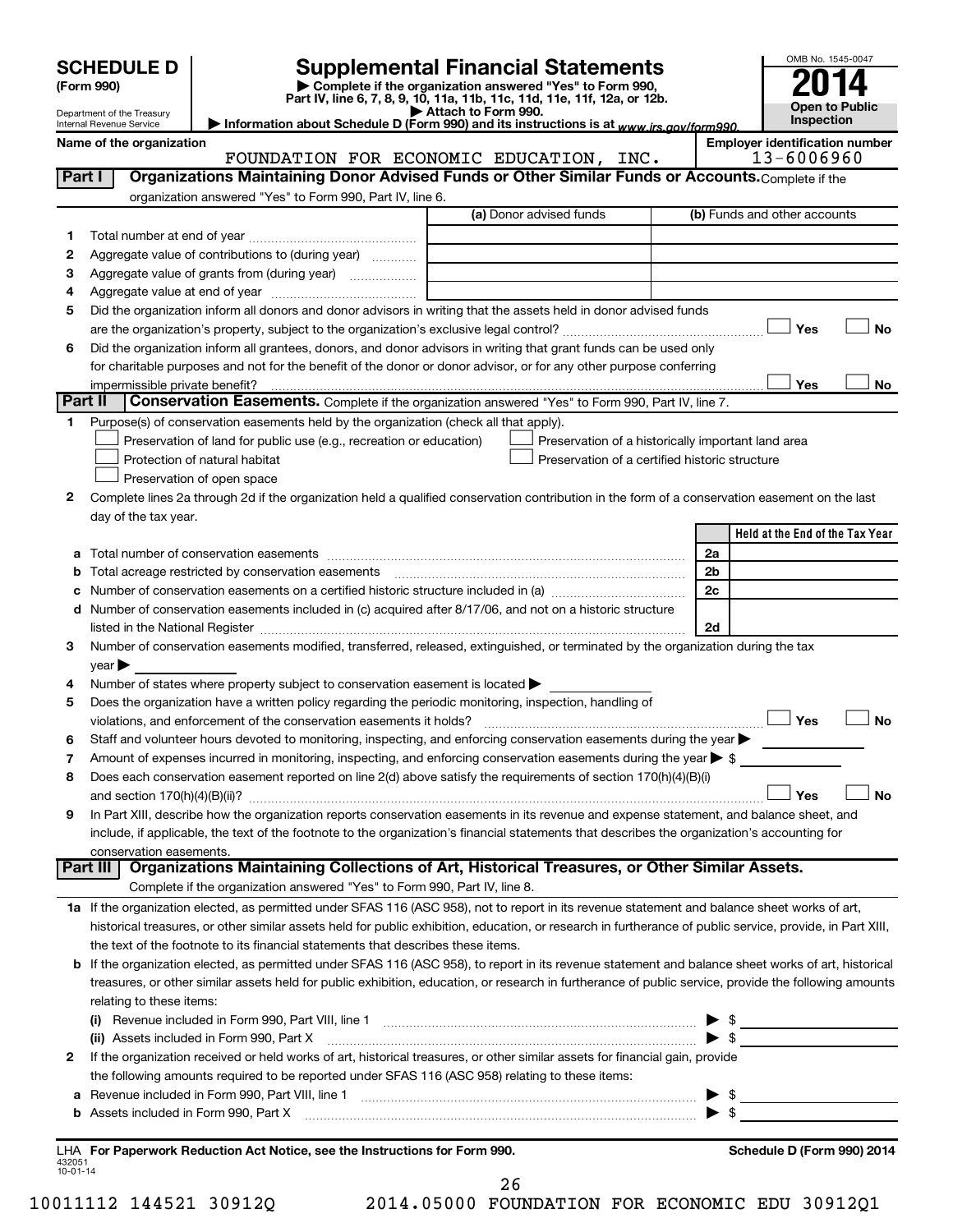|               | Schedule D (Form 990) 2014                                                                                                                                                                                                     | FOUNDATION FOR ECONOMIC EDUCATION, INC. |                |                                    |                                 | $13 - 6006960$ Page 2      |     |                        |
|---------------|--------------------------------------------------------------------------------------------------------------------------------------------------------------------------------------------------------------------------------|-----------------------------------------|----------------|------------------------------------|---------------------------------|----------------------------|-----|------------------------|
|               | Part III<br>Organizations Maintaining Collections of Art, Historical Treasures, or Other Similar Assets (continued)                                                                                                            |                                         |                |                                    |                                 |                            |     |                        |
| 3             | Using the organization's acquisition, accession, and other records, check any of the following that are a significant use of its collection items                                                                              |                                         |                |                                    |                                 |                            |     |                        |
|               | (check all that apply):                                                                                                                                                                                                        |                                         |                |                                    |                                 |                            |     |                        |
| a             | Public exhibition                                                                                                                                                                                                              | d                                       |                | Loan or exchange programs          |                                 |                            |     |                        |
| b             | Scholarly research                                                                                                                                                                                                             | e                                       | Other          |                                    |                                 |                            |     |                        |
| c             | Preservation for future generations                                                                                                                                                                                            |                                         |                |                                    |                                 |                            |     |                        |
| 4             | Provide a description of the organization's collections and explain how they further the organization's exempt purpose in Part XIII.                                                                                           |                                         |                |                                    |                                 |                            |     |                        |
| 5             | During the year, did the organization solicit or receive donations of art, historical treasures, or other similar assets                                                                                                       |                                         |                |                                    |                                 |                            |     |                        |
|               |                                                                                                                                                                                                                                |                                         |                |                                    |                                 | Yes                        |     | No                     |
|               | <b>Part IV</b><br>Escrow and Custodial Arrangements. Complete if the organization answered "Yes" to Form 990, Part IV, line 9, or<br>reported an amount on Form 990, Part X, line 21.                                          |                                         |                |                                    |                                 |                            |     |                        |
|               | 1a Is the organization an agent, trustee, custodian or other intermediary for contributions or other assets not included                                                                                                       |                                         |                |                                    |                                 |                            |     |                        |
|               |                                                                                                                                                                                                                                |                                         |                |                                    |                                 | Yes                        |     | $\boxed{\text{X}}$ No  |
|               | b If "Yes," explain the arrangement in Part XIII and complete the following table:                                                                                                                                             |                                         |                |                                    |                                 |                            |     |                        |
|               |                                                                                                                                                                                                                                |                                         |                |                                    |                                 | Amount                     |     |                        |
|               | c Beginning balance measurements and the contract of the contract of the contract of the contract of the contract of the contract of the contract of the contract of the contract of the contract of the contract of the contr |                                         |                |                                    | 1c                              | 1,509,356.                 |     |                        |
|               |                                                                                                                                                                                                                                |                                         |                |                                    | 1d                              |                            |     | 29,127.                |
|               | Distributions during the year manufactured and an account of the year manufactured and the year manufactured and the year manufactured and the year manufactured and the year manufactured and the year manufactured and the y |                                         |                |                                    | 1e                              |                            |     |                        |
|               |                                                                                                                                                                                                                                |                                         |                |                                    | 1f                              | 1,538,483.                 |     |                        |
|               | 2a Did the organization include an amount on Form 990, Part X, line 21, for escrow or custodial account liability?                                                                                                             |                                         |                |                                    |                                 | Yes                        |     | $\lfloor x \rfloor$ No |
|               | b If "Yes," explain the arrangement in Part XIII. Check here if the explanation has been provided in Part XIII                                                                                                                 |                                         |                |                                    |                                 |                            |     |                        |
| <b>Part V</b> | <b>Endowment Funds.</b> Complete if the organization answered "Yes" to Form 990, Part IV, line 10.                                                                                                                             |                                         |                |                                    |                                 |                            |     |                        |
|               |                                                                                                                                                                                                                                | (a) Current year                        | (b) Prior year | (c) Two years back                 | (d) Three years back            | (e) Four years back        |     |                        |
| 1a            | Beginning of year balance <i>manumman</i>                                                                                                                                                                                      | 1,506,686.                              | 1,531,480.     |                                    |                                 |                            |     |                        |
| b             |                                                                                                                                                                                                                                | < 9, 191.                               | ~10,167.       |                                    |                                 |                            |     |                        |
|               | Net investment earnings, gains, and losses                                                                                                                                                                                     | 12,047.                                 | 14,627.        |                                    |                                 |                            |     |                        |
|               |                                                                                                                                                                                                                                |                                         |                |                                    |                                 |                            |     |                        |
|               | e Other expenditures for facilities                                                                                                                                                                                            |                                         |                |                                    |                                 |                            |     |                        |
|               | and programs                                                                                                                                                                                                                   |                                         |                |                                    |                                 |                            |     |                        |
|               | End of year balance                                                                                                                                                                                                            | 1,485,448.                              | 1,506,686.     |                                    |                                 |                            |     |                        |
| g<br>2        | Provide the estimated percentage of the current year end balance (line 1g, column (a)) held as:                                                                                                                                |                                         |                |                                    |                                 |                            |     |                        |
|               | Board designated or quasi-endowment >                                                                                                                                                                                          |                                         | ℅              |                                    |                                 |                            |     |                        |
|               | Permanent endowment > 100.00                                                                                                                                                                                                   | %                                       |                |                                    |                                 |                            |     |                        |
|               | c Temporarily restricted endowment $\blacktriangleright$                                                                                                                                                                       | %                                       |                |                                    |                                 |                            |     |                        |
|               | The percentages in lines 2a, 2b, and 2c should equal 100%.                                                                                                                                                                     |                                         |                |                                    |                                 |                            |     |                        |
|               | 3a Are there endowment funds not in the possession of the organization that are held and administered for the organization                                                                                                     |                                         |                |                                    |                                 |                            |     |                        |
|               | by:                                                                                                                                                                                                                            |                                         |                |                                    |                                 |                            | Yes | No                     |
|               | (i)                                                                                                                                                                                                                            |                                         |                |                                    |                                 | 3a(i)                      |     | X                      |
|               | (ii) related organizations                                                                                                                                                                                                     |                                         |                |                                    |                                 | 3a(ii)                     |     | х                      |
|               |                                                                                                                                                                                                                                |                                         |                |                                    |                                 | 3b                         |     |                        |
|               | Describe in Part XIII the intended uses of the organization's endowment funds.                                                                                                                                                 |                                         |                |                                    |                                 |                            |     |                        |
|               | Land, Buildings, and Equipment.<br><b>Part VI</b>                                                                                                                                                                              |                                         |                |                                    |                                 |                            |     |                        |
|               | Complete if the organization answered "Yes" to Form 990, Part IV, line 11a. See Form 990, Part X, line 10.                                                                                                                     |                                         |                |                                    |                                 |                            |     |                        |
|               | Description of property                                                                                                                                                                                                        | (a) Cost or other<br>basis (investment) |                | (b) Cost or other<br>basis (other) | (c) Accumulated<br>depreciation | (d) Book value             |     |                        |
|               |                                                                                                                                                                                                                                |                                         |                |                                    |                                 |                            |     |                        |
|               |                                                                                                                                                                                                                                |                                         |                |                                    |                                 |                            |     |                        |
|               |                                                                                                                                                                                                                                |                                         |                | 27,268.                            | 7,318.                          |                            |     | 19,950.                |
|               |                                                                                                                                                                                                                                |                                         |                | 312,097.                           | 243,797.                        |                            |     | 68,300.                |
|               |                                                                                                                                                                                                                                |                                         |                | 116,860.                           | 36,686                          |                            |     | 80, 174.               |
|               | Total. Add lines 1a through 1e. (Column (d) must equal Form 990, Part X, column (B), line 10c.)                                                                                                                                |                                         |                |                                    |                                 |                            |     | 168,424.               |
|               |                                                                                                                                                                                                                                |                                         |                |                                    |                                 | Schedule D (Form 990) 2014 |     |                        |

**Schedule D (Form 990) 2014**

432052 10-01-14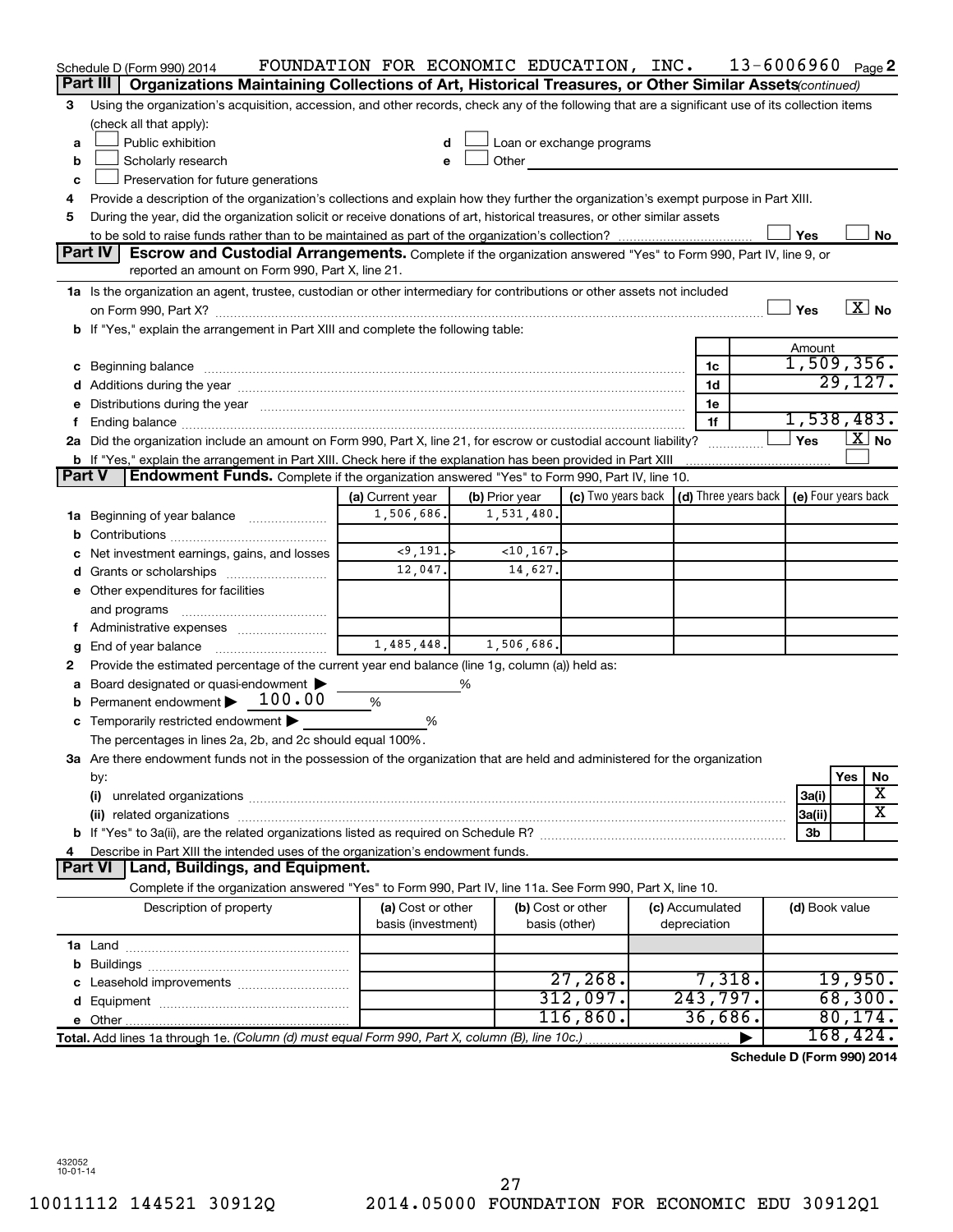|                 | Schedule D (Form 990) 2014        |  |                                                                                        |            |                 |                | FOUNDATION FOR ECONOMIC EDUCATION, INC. |                |                                                                                                            |                                                                                                                   | $13 - 6006960$ Page 3                                                                                                                                |  |
|-----------------|-----------------------------------|--|----------------------------------------------------------------------------------------|------------|-----------------|----------------|-----------------------------------------|----------------|------------------------------------------------------------------------------------------------------------|-------------------------------------------------------------------------------------------------------------------|------------------------------------------------------------------------------------------------------------------------------------------------------|--|
| <b>Part VII</b> |                                   |  | <b>Investments - Other Securities.</b>                                                 |            |                 |                |                                         |                |                                                                                                            |                                                                                                                   |                                                                                                                                                      |  |
|                 |                                   |  |                                                                                        |            |                 |                |                                         |                | Complete if the organization answered "Yes" to Form 990, Part IV, line 11b. See Form 990, Part X, line 12. |                                                                                                                   |                                                                                                                                                      |  |
|                 |                                   |  | (a) Description of security or category (including name of security)                   |            |                 | (b) Book value |                                         |                |                                                                                                            |                                                                                                                   | (c) Method of valuation: Cost or end-of-year market value                                                                                            |  |
|                 | (1) Financial derivatives         |  |                                                                                        |            |                 |                |                                         |                |                                                                                                            |                                                                                                                   |                                                                                                                                                      |  |
|                 | (2) Closely-held equity interests |  |                                                                                        |            |                 |                |                                         |                |                                                                                                            |                                                                                                                   |                                                                                                                                                      |  |
| (3) Other       |                                   |  |                                                                                        |            |                 |                |                                         |                |                                                                                                            |                                                                                                                   |                                                                                                                                                      |  |
| (A)             |                                   |  | 20,000 SH METALCRAFT,                                                                  | <b>INC</b> |                 |                | 1,780,000.                              |                |                                                                                                            |                                                                                                                   | END-OF-YEAR MARKET VALUE                                                                                                                             |  |
| (B)             |                                   |  |                                                                                        |            |                 |                |                                         |                |                                                                                                            |                                                                                                                   |                                                                                                                                                      |  |
|                 |                                   |  |                                                                                        |            |                 |                |                                         |                |                                                                                                            |                                                                                                                   |                                                                                                                                                      |  |
| (C)             |                                   |  |                                                                                        |            |                 |                |                                         |                |                                                                                                            |                                                                                                                   |                                                                                                                                                      |  |
| (D)             |                                   |  |                                                                                        |            |                 |                |                                         |                |                                                                                                            |                                                                                                                   |                                                                                                                                                      |  |
| (E)             |                                   |  |                                                                                        |            |                 |                |                                         |                |                                                                                                            |                                                                                                                   |                                                                                                                                                      |  |
| (F)             |                                   |  |                                                                                        |            |                 |                |                                         |                |                                                                                                            |                                                                                                                   |                                                                                                                                                      |  |
| (G)             |                                   |  |                                                                                        |            |                 |                |                                         |                |                                                                                                            |                                                                                                                   |                                                                                                                                                      |  |
| (H)             |                                   |  |                                                                                        |            |                 |                |                                         |                |                                                                                                            |                                                                                                                   |                                                                                                                                                      |  |
|                 |                                   |  | Total. (Col. (b) must equal Form 990, Part X, col. (B) line 12.) $\blacktriangleright$ |            |                 |                | 1,780,000.                              |                |                                                                                                            |                                                                                                                   |                                                                                                                                                      |  |
|                 |                                   |  | Part VIII Investments - Program Related.                                               |            |                 |                |                                         |                |                                                                                                            |                                                                                                                   |                                                                                                                                                      |  |
|                 |                                   |  |                                                                                        |            |                 |                |                                         |                | Complete if the organization answered "Yes" to Form 990, Part IV, line 11c. See Form 990, Part X, line 13. |                                                                                                                   |                                                                                                                                                      |  |
|                 |                                   |  | (a) Description of investment                                                          |            |                 | (b) Book value |                                         |                |                                                                                                            |                                                                                                                   | (c) Method of valuation: Cost or end-of-year market value                                                                                            |  |
| (1)             |                                   |  |                                                                                        |            |                 |                |                                         |                |                                                                                                            |                                                                                                                   |                                                                                                                                                      |  |
| (2)             |                                   |  |                                                                                        |            |                 |                |                                         |                |                                                                                                            |                                                                                                                   |                                                                                                                                                      |  |
| (3)             |                                   |  |                                                                                        |            |                 |                |                                         |                |                                                                                                            |                                                                                                                   |                                                                                                                                                      |  |
| (4)             |                                   |  |                                                                                        |            |                 |                |                                         |                |                                                                                                            |                                                                                                                   |                                                                                                                                                      |  |
| (5)             |                                   |  |                                                                                        |            |                 |                |                                         |                |                                                                                                            |                                                                                                                   |                                                                                                                                                      |  |
| (6)             |                                   |  |                                                                                        |            |                 |                |                                         |                |                                                                                                            |                                                                                                                   |                                                                                                                                                      |  |
| (7)             |                                   |  |                                                                                        |            |                 |                |                                         |                |                                                                                                            |                                                                                                                   |                                                                                                                                                      |  |
| (8)             |                                   |  |                                                                                        |            |                 |                |                                         |                |                                                                                                            |                                                                                                                   |                                                                                                                                                      |  |
| (9)             |                                   |  |                                                                                        |            |                 |                |                                         |                |                                                                                                            |                                                                                                                   |                                                                                                                                                      |  |
|                 |                                   |  | <b>Total.</b> (Col. (b) must equal Form 990, Part X, col. (B) line 13.)                |            |                 |                |                                         |                |                                                                                                            |                                                                                                                   |                                                                                                                                                      |  |
| Part IX         | <b>Other Assets.</b>              |  |                                                                                        |            |                 |                |                                         |                |                                                                                                            |                                                                                                                   |                                                                                                                                                      |  |
|                 |                                   |  |                                                                                        |            |                 |                |                                         |                | Complete if the organization answered "Yes" to Form 990, Part IV, line 11d. See Form 990, Part X, line 15. |                                                                                                                   |                                                                                                                                                      |  |
|                 |                                   |  |                                                                                        |            | (a) Description |                |                                         |                |                                                                                                            |                                                                                                                   | (b) Book value                                                                                                                                       |  |
|                 |                                   |  |                                                                                        |            |                 |                |                                         |                |                                                                                                            |                                                                                                                   |                                                                                                                                                      |  |
| (1)             |                                   |  |                                                                                        |            |                 |                |                                         |                |                                                                                                            |                                                                                                                   |                                                                                                                                                      |  |
| (2)             |                                   |  |                                                                                        |            |                 |                |                                         |                |                                                                                                            |                                                                                                                   |                                                                                                                                                      |  |
| (3)             |                                   |  |                                                                                        |            |                 |                |                                         |                |                                                                                                            |                                                                                                                   |                                                                                                                                                      |  |
| (4)             |                                   |  |                                                                                        |            |                 |                |                                         |                |                                                                                                            |                                                                                                                   |                                                                                                                                                      |  |
| (5)             |                                   |  |                                                                                        |            |                 |                |                                         |                |                                                                                                            |                                                                                                                   |                                                                                                                                                      |  |
| (6)             |                                   |  |                                                                                        |            |                 |                |                                         |                |                                                                                                            |                                                                                                                   |                                                                                                                                                      |  |
| (7)             |                                   |  |                                                                                        |            |                 |                |                                         |                |                                                                                                            |                                                                                                                   |                                                                                                                                                      |  |
| (8)             |                                   |  |                                                                                        |            |                 |                |                                         |                |                                                                                                            |                                                                                                                   |                                                                                                                                                      |  |
| (9)             |                                   |  |                                                                                        |            |                 |                |                                         |                |                                                                                                            |                                                                                                                   |                                                                                                                                                      |  |
|                 |                                   |  | Total. (Column (b) must equal Form 990, Part X, col. (B) line 15.)                     |            |                 |                |                                         |                |                                                                                                            |                                                                                                                   |                                                                                                                                                      |  |
| Part X          | <b>Other Liabilities.</b>         |  |                                                                                        |            |                 |                |                                         |                |                                                                                                            |                                                                                                                   |                                                                                                                                                      |  |
|                 |                                   |  |                                                                                        |            |                 |                |                                         |                |                                                                                                            | Complete if the organization answered "Yes" to Form 990, Part IV, line 11e or 11f. See Form 990, Part X, line 25. |                                                                                                                                                      |  |
| 1.              |                                   |  | (a) Description of liability                                                           |            |                 |                |                                         | (b) Book value |                                                                                                            |                                                                                                                   |                                                                                                                                                      |  |
| (1)             | Federal income taxes              |  |                                                                                        |            |                 |                |                                         |                |                                                                                                            |                                                                                                                   |                                                                                                                                                      |  |
| (2)             |                                   |  | <b>IHS SHARE OF WARREN TRUST</b>                                                       |            |                 |                |                                         |                | 120,681.                                                                                                   |                                                                                                                   |                                                                                                                                                      |  |
| (3)             |                                   |  | CHARITABLE GIFT ANNUITY                                                                |            |                 |                |                                         |                | 9,101.                                                                                                     |                                                                                                                   |                                                                                                                                                      |  |
| (4)             | CHANDLER ANNUITY                  |  |                                                                                        |            |                 |                |                                         |                | 14,650.                                                                                                    |                                                                                                                   |                                                                                                                                                      |  |
| (5)             | <b>ACCRUED BONUS</b>              |  |                                                                                        |            |                 |                |                                         |                | 14,963.                                                                                                    |                                                                                                                   |                                                                                                                                                      |  |
| (6)             | SALARIES PAYABLE                  |  |                                                                                        |            |                 |                |                                         |                | 38, 357.                                                                                                   |                                                                                                                   |                                                                                                                                                      |  |
| (7)             | <b>UBIT TAX ACCRUAL</b>           |  |                                                                                        |            |                 |                |                                         |                | 100, 250                                                                                                   |                                                                                                                   |                                                                                                                                                      |  |
|                 |                                   |  |                                                                                        |            |                 |                |                                         |                |                                                                                                            |                                                                                                                   |                                                                                                                                                      |  |
| (8)             |                                   |  |                                                                                        |            |                 |                |                                         |                |                                                                                                            |                                                                                                                   |                                                                                                                                                      |  |
| (9)             |                                   |  |                                                                                        |            |                 |                |                                         |                | 298,002.                                                                                                   |                                                                                                                   |                                                                                                                                                      |  |
|                 |                                   |  | <b>Total.</b> (Column (b) must equal Form 990, Part X, col. (B) line 25.) $\ldots$     |            |                 |                |                                         |                |                                                                                                            |                                                                                                                   |                                                                                                                                                      |  |
|                 |                                   |  |                                                                                        |            |                 |                |                                         |                |                                                                                                            |                                                                                                                   | 2. Liability for uncertain tax positions. In Part XIII, provide the text of the footnote to the organization's financial statements that reports the |  |
|                 |                                   |  |                                                                                        |            |                 |                |                                         |                |                                                                                                            |                                                                                                                   | organization's liability for uncertain tax positions under FIN 48 (ASC 740). Check here if the text of the footnote has been provided in Part XIII   |  |

**Schedule D (Form 990) 2014**

432053 10-01-14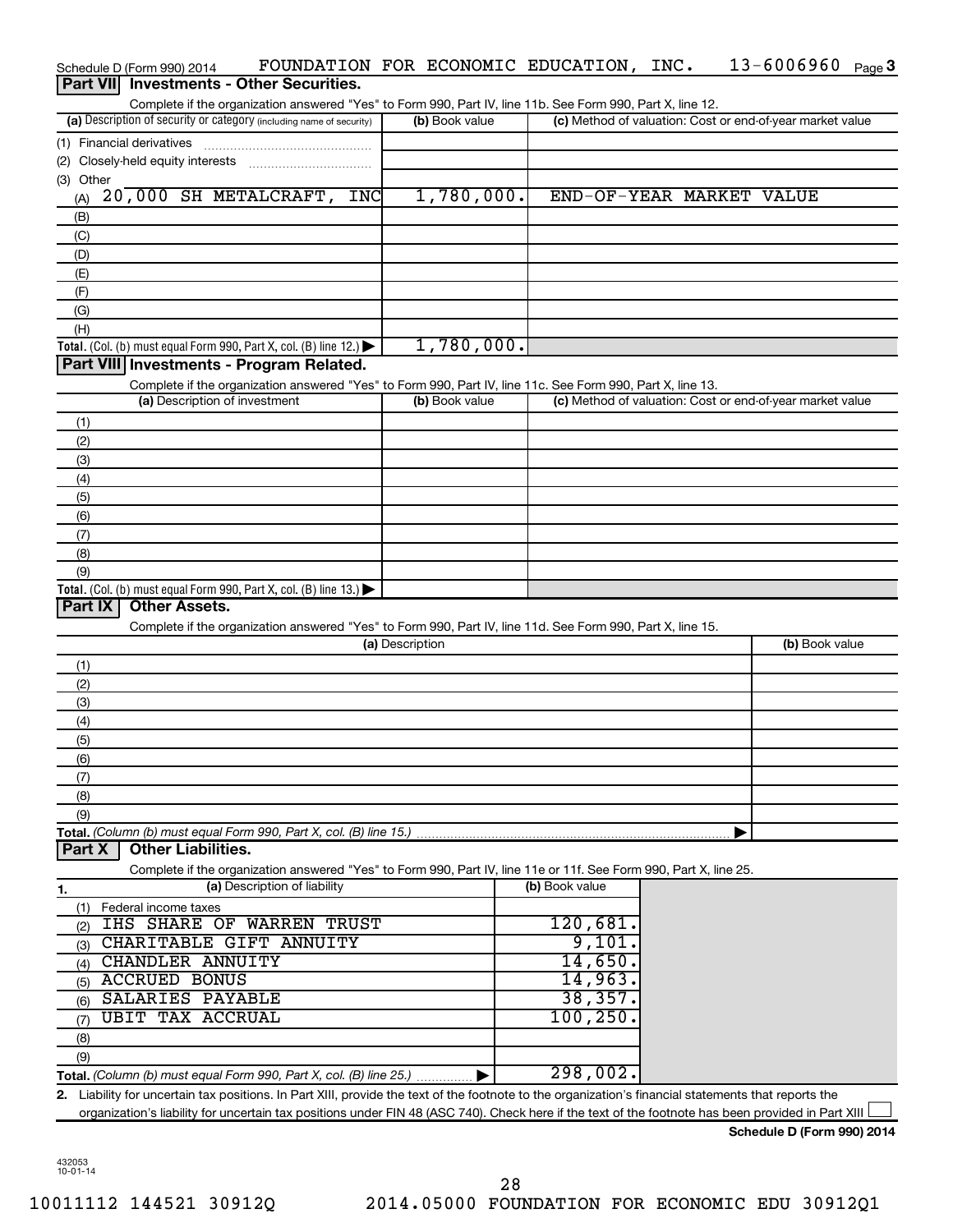|    | FOUNDATION FOR ECONOMIC EDUCATION, INC. $13-6006960$ Page 4<br>Schedule D (Form 990) 2014                                                                                                                                            |                |                |              |
|----|--------------------------------------------------------------------------------------------------------------------------------------------------------------------------------------------------------------------------------------|----------------|----------------|--------------|
|    | Reconciliation of Revenue per Audited Financial Statements With Revenue per Return.<br>Part XI                                                                                                                                       |                |                |              |
|    | Complete if the organization answered "Yes" to Form 990, Part IV, line 12a.                                                                                                                                                          |                |                |              |
| 1  | Total revenue, gains, and other support per audited financial statements                                                                                                                                                             |                | $\blacksquare$ | 5, 295, 358. |
| 2  | Amounts included on line 1 but not on Form 990, Part VIII, line 12:                                                                                                                                                                  |                |                |              |
| a  |                                                                                                                                                                                                                                      | 2a             |                |              |
| b  |                                                                                                                                                                                                                                      | 2 <sub>b</sub> |                |              |
| с  |                                                                                                                                                                                                                                      | 2 <sub>c</sub> |                |              |
| d  | Other (Describe in Part XIII.) <b>Construction Contract Construction</b> Chern Construction Chern Chern Chern Chern Chern Chern Chern Chern Chern Chern Chern Chern Chern Chern Chern Chern Chern Chern Chern Chern Chern Chern Che  | 2d             |                |              |
| e  | Add lines 2a through 2d                                                                                                                                                                                                              |                | 2е             | υ.           |
| з  |                                                                                                                                                                                                                                      |                | 3              | 5, 295, 358. |
| 4  | Amounts included on Form 990. Part VIII. line 12, but not on line 1:                                                                                                                                                                 |                |                |              |
|    |                                                                                                                                                                                                                                      | 4a             |                |              |
| b  |                                                                                                                                                                                                                                      | 4 <sub>b</sub> |                |              |
| c. | Add lines 4a and 4b                                                                                                                                                                                                                  |                | 4c             |              |
|    |                                                                                                                                                                                                                                      |                | $\overline{5}$ | 5, 295, 358. |
|    |                                                                                                                                                                                                                                      |                |                |              |
|    | Part XII   Reconciliation of Expenses per Audited Financial Statements With Expenses per Return.                                                                                                                                     |                |                |              |
|    | Complete if the organization answered "Yes" to Form 990, Part IV, line 12a.                                                                                                                                                          |                |                |              |
| 1  |                                                                                                                                                                                                                                      |                | $\blacksquare$ | 3,792,746.   |
| 2  | Amounts included on line 1 but not on Form 990, Part IX, line 25:                                                                                                                                                                    |                |                |              |
| a  |                                                                                                                                                                                                                                      | 2a             |                |              |
| b  |                                                                                                                                                                                                                                      | 2 <sub>b</sub> |                |              |
|    |                                                                                                                                                                                                                                      | 2 <sub>c</sub> |                |              |
| d  |                                                                                                                                                                                                                                      | 2d             |                |              |
| е  | Add lines 2a through 2d <b>continuum contract and contract and contract and contract and contract and contract and contract and contract and contract and contract and contract and contract and contract and contract and contr</b> |                | 2e             | $0 \cdot$    |
| З  |                                                                                                                                                                                                                                      |                | 3              | 3,792,746.   |
| 4  | Amounts included on Form 990, Part IX, line 25, but not on line 1:                                                                                                                                                                   |                |                |              |
| a  |                                                                                                                                                                                                                                      | 4a             |                |              |
| b  | Other (Describe in Part XIII.) <b>Construction Contract Construction</b> Chemistry Chemistry Chemistry Chemistry Chemistry                                                                                                           | 4 <sub>h</sub> |                |              |
|    | c Add lines 4a and 4b                                                                                                                                                                                                                |                | 4с             | υ.           |
| 5  | Part XIII Supplemental Information.                                                                                                                                                                                                  |                | 5              | 3,792,746.   |

Provide the descriptions required for Part II, lines 3, 5, and 9; Part III, lines 1a and 4; Part IV, lines 1b and 2b; Part V, line 4; Part X, line 2; Part XI, lines 2d and 4b; and Part XII, lines 2d and 4b. Also complete this part to provide any additional information.

#### PART IV, LINE 1B:

THE FOUNDATION FOR ECONOMIC EDUCATION HOLDS SEVERAL LONG TERM INVESTMENTS

RECEIVED FROM CONTRIBUTIONS AND GRANTS SPECIFIED BY THE DONORS TO BE USED

FOR ENDOWMENTS.

432054 10-01-14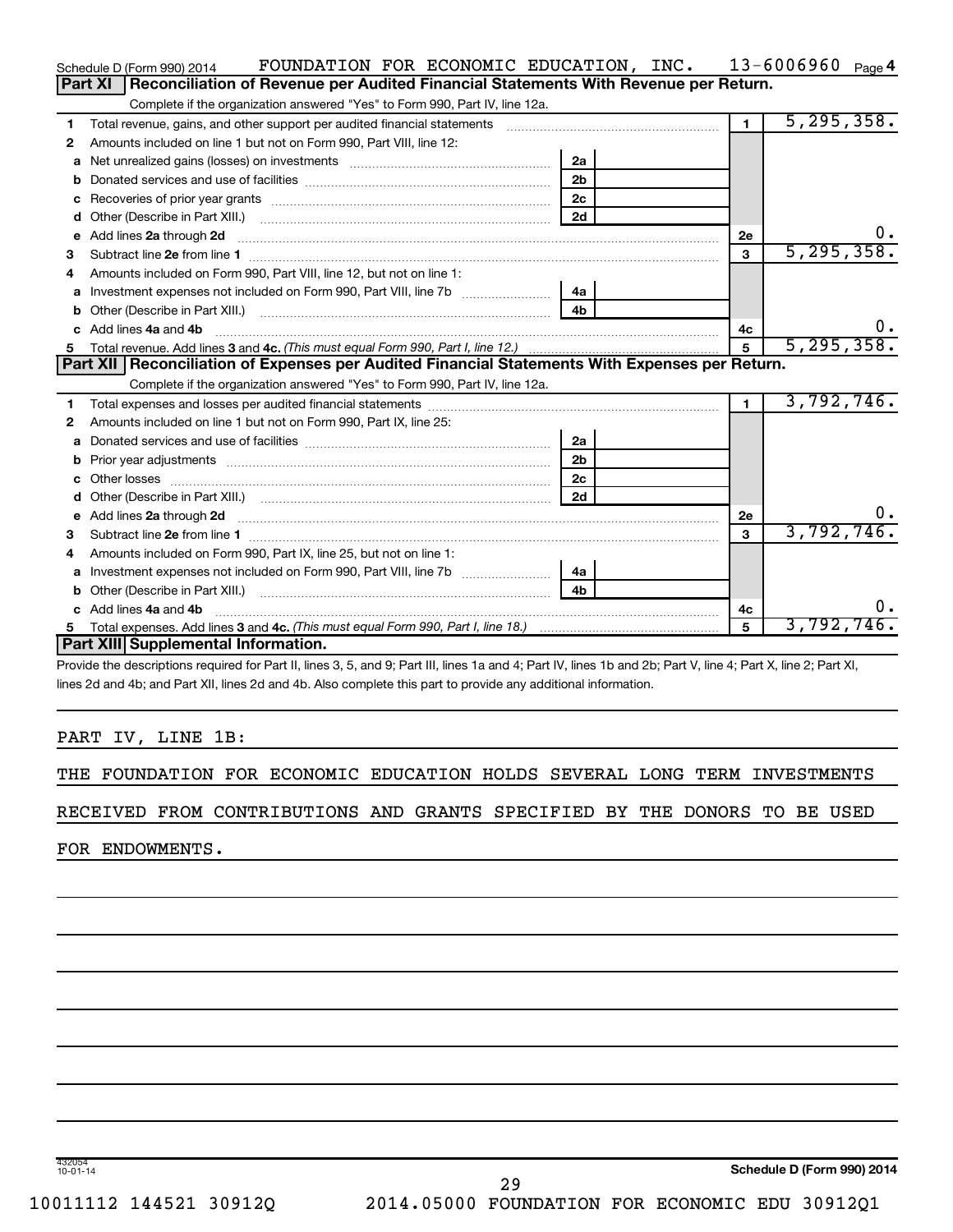| <b>SCHEDULE I</b>                                                                                                                                                                                                                                                                                                        |                                                     | OMB No. 1545-0047        |                                                                                                                                                                                               |                             |                                         |                                               |                                           |                                                     |
|--------------------------------------------------------------------------------------------------------------------------------------------------------------------------------------------------------------------------------------------------------------------------------------------------------------------------|-----------------------------------------------------|--------------------------|-----------------------------------------------------------------------------------------------------------------------------------------------------------------------------------------------|-----------------------------|-----------------------------------------|-----------------------------------------------|-------------------------------------------|-----------------------------------------------------|
| (Form 990)                                                                                                                                                                                                                                                                                                               |                                                     |                          | <b>Grants and Other Assistance to Organizations,</b><br>Governments, and Individuals in the United States<br>Complete if the organization answered "Yes" to Form 990, Part IV, line 21 or 22. |                             |                                         |                                               |                                           | 2014                                                |
| Department of the Treasury<br>Internal Revenue Service                                                                                                                                                                                                                                                                   |                                                     |                          | Information about Schedule I (Form 990) and its instructions is at www.irs.gov/form990.                                                                                                       | Attach to Form 990.         |                                         |                                               |                                           | <b>Open to Public</b><br>Inspection                 |
| Name of the organization                                                                                                                                                                                                                                                                                                 |                                                     |                          | FOUNDATION FOR ECONOMIC EDUCATION, INC.                                                                                                                                                       |                             |                                         |                                               |                                           | <b>Employer identification number</b><br>13-6006960 |
| Part I                                                                                                                                                                                                                                                                                                                   | <b>General Information on Grants and Assistance</b> |                          |                                                                                                                                                                                               |                             |                                         |                                               |                                           |                                                     |
| Does the organization maintain records to substantiate the amount of the grants or assistance, the grantees' eligibility for the grants or assistance, and the selection<br>$\mathbf 1$<br>Describe in Part IV the organization's procedures for monitoring the use of grant funds in the United States.<br>$\mathbf{2}$ |                                                     |                          |                                                                                                                                                                                               |                             |                                         |                                               |                                           | $\boxed{\text{X}}$ Yes<br>  No                      |
| Part II                                                                                                                                                                                                                                                                                                                  |                                                     |                          | Grants and Other Assistance to Domestic Organizations and Domestic Governments. Complete if the organization answered "Yes" to Form 990, Part IV, line 21, for any                            |                             |                                         |                                               |                                           |                                                     |
|                                                                                                                                                                                                                                                                                                                          |                                                     |                          | recipient that received more than \$5,000. Part II can be duplicated if additional space is needed.                                                                                           |                             |                                         | (f) Method of                                 |                                           |                                                     |
| 1 (a) Name and address of organization<br>or government                                                                                                                                                                                                                                                                  |                                                     | $(b)$ EIN                | (c) IRC section<br>if applicable                                                                                                                                                              | (d) Amount of<br>cash grant | (e) Amount of<br>non-cash<br>assistance | valuation (book,<br>FMV, appraisal,<br>other) | (g) Description of<br>non-cash assistance | (h) Purpose of grant<br>or assistance               |
| VOICE & EXIT<br>3405 HARPERS FERRY LANE<br><b>AUSTIN, TX 78745</b>                                                                                                                                                                                                                                                       |                                                     | 46-4147784               |                                                                                                                                                                                               | 34,000                      | 0                                       |                                               |                                           | SUPPORT OF ANNUAL VOICE &<br>EXIT CONFERENCE        |
| YOUNG AMERICANS FOR LIBERTY<br>PO BOX 2751<br>ARLINGTON, VA 22202                                                                                                                                                                                                                                                        |                                                     | $45-3503672$ $501(C)(3)$ |                                                                                                                                                                                               | 6,000                       | $\mathbf{0}$                            |                                               |                                           | SUPPORT OF EDUCATIONAL<br>OUTREACH.                 |
| CNF ENTERPRISES, LLC<br>PO BOX 221615<br>WEST PALM BEACH, FL 33422                                                                                                                                                                                                                                                       |                                                     | $35 - 2487478$           |                                                                                                                                                                                               | 9,000.                      | $\mathbf{0}$                            |                                               |                                           | SUPPORT OF LIBERTY.ME<br>WEBSITE.                   |
|                                                                                                                                                                                                                                                                                                                          |                                                     |                          |                                                                                                                                                                                               |                             |                                         |                                               |                                           |                                                     |
|                                                                                                                                                                                                                                                                                                                          |                                                     |                          |                                                                                                                                                                                               |                             |                                         |                                               |                                           |                                                     |
|                                                                                                                                                                                                                                                                                                                          |                                                     |                          |                                                                                                                                                                                               |                             |                                         |                                               |                                           |                                                     |
| 2<br>3 Enter total number of other organizations listed in the line 1 table                                                                                                                                                                                                                                              |                                                     |                          |                                                                                                                                                                                               |                             |                                         |                                               |                                           | 1.<br>$\overline{2}$ .                              |

**For Paperwork Reduction Act Notice, see the Instructions for Form 990. Schedule I (Form 990) (2014)** LHA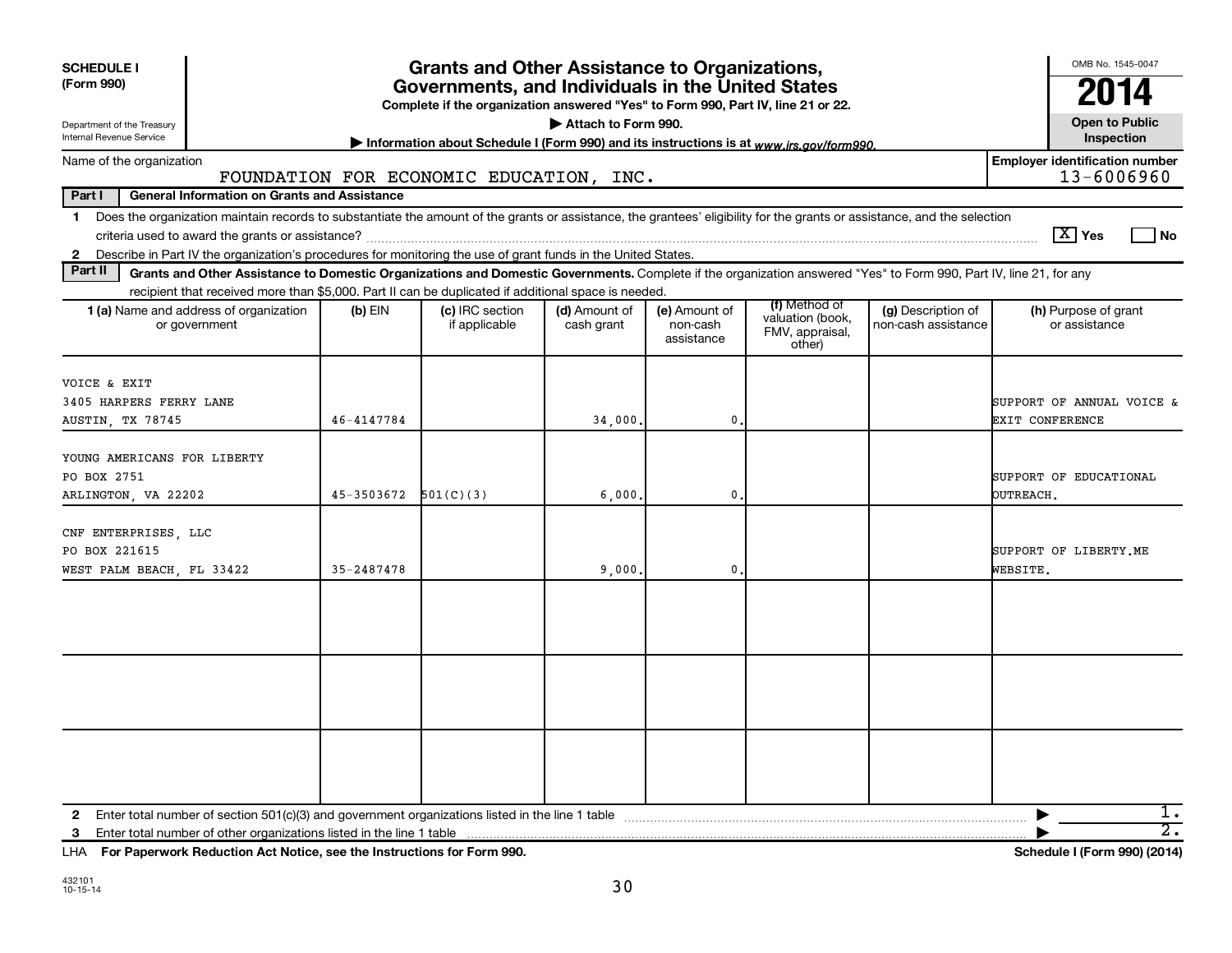432102 10-15-14

#### Schedule I (Form 990) (2014) POUNDATION FOR ECONOMIC EDUCATION, INC.  $13-6006960$  Page

Part III | Grants and Other Assistance to Domestic Individuals. Complete if the organization answered "Yes" to Form 990, Part IV, line 22. Part III can be duplicated if additional space is needed.

Part IV | Supplemental Information. Provide the information required in Part I, line 2, Part III, column (b), and any other additional information.

| (a) Type of grant or assistance | (b) Number of<br>recipients | (c) Amount of<br>cash grant | (d) Amount of non-<br>cash assistance | (e) Method of valuation<br>(book, FMV, appraisal, other) | (f) Description of non-cash assistance |
|---------------------------------|-----------------------------|-----------------------------|---------------------------------------|----------------------------------------------------------|----------------------------------------|
|                                 |                             |                             |                                       |                                                          |                                        |
|                                 |                             |                             |                                       |                                                          |                                        |
|                                 |                             |                             |                                       |                                                          |                                        |
|                                 |                             |                             |                                       |                                                          |                                        |
|                                 |                             |                             |                                       |                                                          |                                        |
|                                 |                             |                             |                                       |                                                          |                                        |
|                                 |                             |                             |                                       |                                                          |                                        |
|                                 |                             |                             |                                       |                                                          |                                        |
|                                 |                             |                             |                                       |                                                          |                                        |
|                                 |                             |                             |                                       |                                                          |                                        |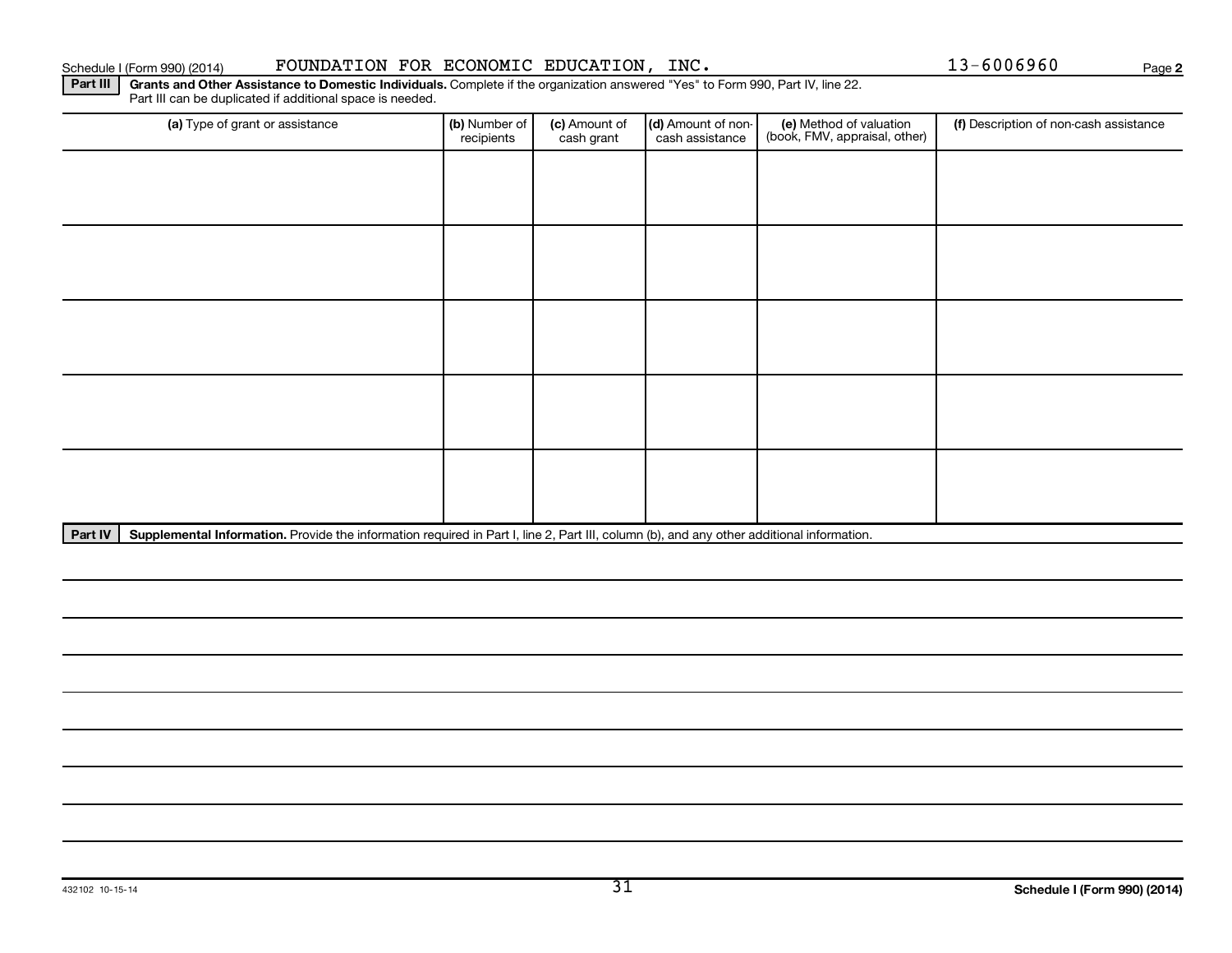| <b>SCHEDULE J</b>                                      | <b>Compensation Information</b>                                                                                                                                                                                                                 |                                       | OMB No. 1545-0047     |            |                              |
|--------------------------------------------------------|-------------------------------------------------------------------------------------------------------------------------------------------------------------------------------------------------------------------------------------------------|---------------------------------------|-----------------------|------------|------------------------------|
| (Form 990)                                             | For certain Officers, Directors, Trustees, Key Employees, and Highest                                                                                                                                                                           |                                       |                       |            |                              |
|                                                        | <b>Compensated Employees</b>                                                                                                                                                                                                                    |                                       | 2014                  |            |                              |
|                                                        | Complete if the organization answered "Yes" on Form 990, Part IV, line 23.<br>Attach to Form 990.                                                                                                                                               |                                       | <b>Open to Public</b> |            |                              |
| Department of the Treasury<br>Internal Revenue Service | Information about Schedule J (Form 990) and its instructions is at www.irs.gov/form990.                                                                                                                                                         |                                       | Inspection            |            |                              |
| Name of the organization                               |                                                                                                                                                                                                                                                 | <b>Employer identification number</b> |                       |            |                              |
|                                                        | FOUNDATION FOR ECONOMIC EDUCATION,<br>INC.                                                                                                                                                                                                      | 13-6006960                            |                       |            |                              |
| Part I                                                 | <b>Questions Regarding Compensation</b>                                                                                                                                                                                                         |                                       |                       |            |                              |
|                                                        |                                                                                                                                                                                                                                                 |                                       |                       | <b>Yes</b> | No                           |
| 1a                                                     | Check the appropriate box(es) if the organization provided any of the following to or for a person listed in Form 990,                                                                                                                          |                                       |                       |            |                              |
|                                                        | Part VII, Section A, line 1a. Complete Part III to provide any relevant information regarding these items.                                                                                                                                      |                                       |                       |            |                              |
|                                                        | First-class or charter travel<br>Housing allowance or residence for personal use                                                                                                                                                                |                                       |                       |            |                              |
|                                                        | Travel for companions<br>Payments for business use of personal residence                                                                                                                                                                        |                                       |                       |            |                              |
|                                                        | Health or social club dues or initiation fees<br>Tax indemnification and gross-up payments                                                                                                                                                      |                                       |                       |            |                              |
|                                                        | Discretionary spending account<br>Personal services (e.g., maid, chauffeur, chef)                                                                                                                                                               |                                       |                       |            |                              |
|                                                        |                                                                                                                                                                                                                                                 |                                       |                       |            |                              |
|                                                        | <b>b</b> If any of the boxes on line 1a are checked, did the organization follow a written policy regarding payment or                                                                                                                          |                                       |                       |            |                              |
|                                                        |                                                                                                                                                                                                                                                 |                                       | 1b                    |            |                              |
| 2                                                      | Did the organization require substantiation prior to reimbursing or allowing expenses incurred by all directors,                                                                                                                                |                                       |                       |            |                              |
|                                                        |                                                                                                                                                                                                                                                 |                                       | $\mathbf{2}$          |            |                              |
|                                                        |                                                                                                                                                                                                                                                 |                                       |                       |            |                              |
| З                                                      | Indicate which, if any, of the following the filing organization used to establish the compensation of the organization's<br>CEO/Executive Director. Check all that apply. Do not check any boxes for methods used by a related organization to |                                       |                       |            |                              |
|                                                        | establish compensation of the CEO/Executive Director, but explain in Part III.                                                                                                                                                                  |                                       |                       |            |                              |
|                                                        | Compensation committee<br>Written employment contract                                                                                                                                                                                           |                                       |                       |            |                              |
|                                                        | Independent compensation consultant<br>Compensation survey or study                                                                                                                                                                             |                                       |                       |            |                              |
|                                                        | Form 990 of other organizations<br>Approval by the board or compensation committee                                                                                                                                                              |                                       |                       |            |                              |
|                                                        |                                                                                                                                                                                                                                                 |                                       |                       |            |                              |
| 4                                                      | During the year, did any person listed in Form 990, Part VII, Section A, line 1a, with respect to the filing                                                                                                                                    |                                       |                       |            |                              |
|                                                        | organization or a related organization:                                                                                                                                                                                                         |                                       |                       |            |                              |
| а                                                      | Receive a severance payment or change-of-control payment?                                                                                                                                                                                       |                                       | 4a                    |            | x                            |
| b                                                      |                                                                                                                                                                                                                                                 |                                       | 4b                    |            | $\overline{\mathbf{X}}$      |
| c                                                      |                                                                                                                                                                                                                                                 |                                       | 4c                    |            | $\overline{\textbf{X}}$      |
|                                                        | If "Yes" to any of lines 4a-c, list the persons and provide the applicable amounts for each item in Part III.                                                                                                                                   |                                       |                       |            |                              |
|                                                        |                                                                                                                                                                                                                                                 |                                       |                       |            |                              |
|                                                        | Only section 501(c)(3), 501(c)(4), and 501(c)(29) organizations must complete lines 5-9.                                                                                                                                                        |                                       |                       |            |                              |
|                                                        | For persons listed in Form 990, Part VII, Section A, line 1a, did the organization pay or accrue any compensation                                                                                                                               |                                       |                       |            |                              |
| contingent on the revenues of:                         |                                                                                                                                                                                                                                                 |                                       |                       |            |                              |
|                                                        |                                                                                                                                                                                                                                                 |                                       | 5а                    |            | x                            |
|                                                        |                                                                                                                                                                                                                                                 |                                       | 5b                    |            | $\overline{\mathbf{x}}$      |
|                                                        | If "Yes" to line 5a or 5b, describe in Part III.                                                                                                                                                                                                |                                       |                       |            |                              |
|                                                        | 6 For persons listed in Form 990, Part VII, Section A, line 1a, did the organization pay or accrue any compensation                                                                                                                             |                                       |                       |            |                              |
|                                                        | contingent on the net earnings of:                                                                                                                                                                                                              |                                       |                       |            |                              |
|                                                        |                                                                                                                                                                                                                                                 |                                       | 6a                    |            | x<br>$\overline{\mathbf{X}}$ |
|                                                        |                                                                                                                                                                                                                                                 |                                       | 6b                    |            |                              |
|                                                        | If "Yes" to line 6a or 6b, describe in Part III.                                                                                                                                                                                                |                                       |                       |            |                              |
|                                                        | 7 For persons listed in Form 990, Part VII, Section A, line 1a, did the organization provide any non-fixed payments                                                                                                                             |                                       | 7                     |            | x                            |
| 8                                                      | Were any amounts reported in Form 990, Part VII, paid or accrued pursuant to a contract that was subject to the                                                                                                                                 |                                       |                       |            |                              |
|                                                        |                                                                                                                                                                                                                                                 |                                       | 8                     |            | x                            |
| 9                                                      | If "Yes" to line 8, did the organization also follow the rebuttable presumption procedure described in                                                                                                                                          |                                       |                       |            |                              |
|                                                        |                                                                                                                                                                                                                                                 |                                       | 9                     |            |                              |
|                                                        | LHA For Paperwork Reduction Act Notice, see the Instructions for Form 990.                                                                                                                                                                      | Schedule J (Form 990) 2014            |                       |            |                              |
|                                                        |                                                                                                                                                                                                                                                 |                                       |                       |            |                              |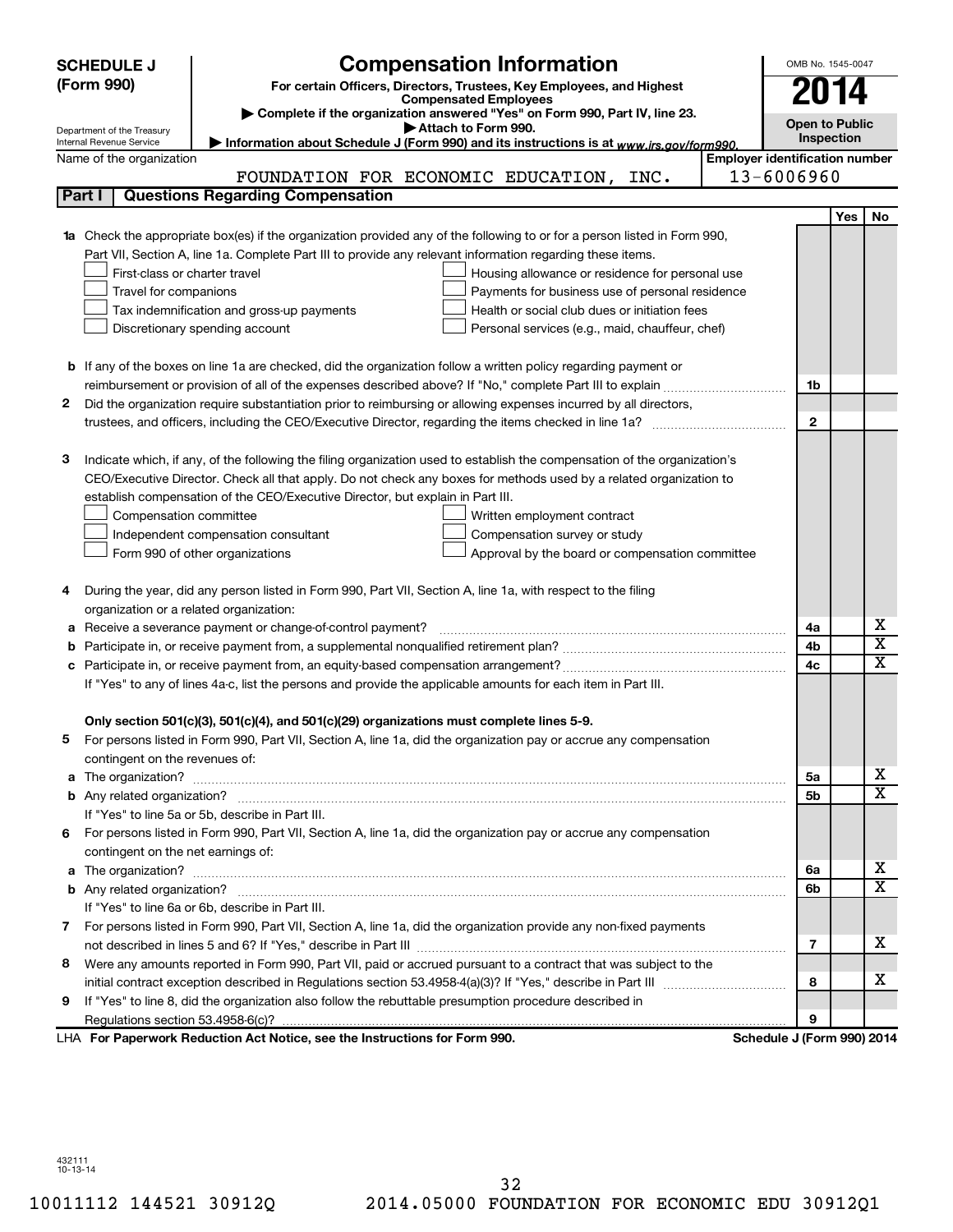#### Schedule J (Form 990) 2014 FOUNDATION FOR ECONOMIC EDUCATION,INC. 13-6006960

#### Part II | Officers, Directors, Trustees, Key Employees, and Highest Compensated Employees. Use duplicate copies if additional space is needed.

For each individual whose compensation must be reported in Schedule J, report compensation from the organization on row (i) and from related organizations, described in the instructions, on row (ii). Do not list any individuals that are not listed on Form 990, Part VII.

Note. The sum of columns (B)(i)-(iii) for each listed individual must equal the total amount of Form 990, Part VII, Section A, line 1a, applicable column (D) and (E) amounts for that individual.

|                    |             |                          | (B) Breakdown of W-2 and/or 1099-MISC compensation |                                           | (C) Retirement and             | (D) Nontaxable   | (E) Total of columns | (F) Compensation                                           |
|--------------------|-------------|--------------------------|----------------------------------------------------|-------------------------------------------|--------------------------------|------------------|----------------------|------------------------------------------------------------|
| (A) Name and Title |             | (i) Base<br>compensation | (ii) Bonus &<br>incentive<br>compensation          | (iii) Other<br>reportable<br>compensation | other deferred<br>compensation | benefits         | $(B)(i)-(D)$         | in column (B)<br>reported as deferred<br>in prior Form 990 |
| LARRY REED<br>(1)  | (i)         | 133,500.                 | $\overline{0}$ .                                   | $\overline{\mathbf{0}}$ .                 | 17,500.                        | $\overline{0}$ . | 151,000.             | $\overline{0}$ .                                           |
| PRESIDENT          | (ii)        | $\overline{0}$ .         | $\overline{0}$ .                                   | $\overline{0}$ .                          | $\overline{0}$ .               | $\overline{0}$ . | $\overline{0}$ .     | $\overline{0}$ .                                           |
|                    | (i)         |                          |                                                    |                                           |                                |                  |                      |                                                            |
|                    | (ii)        |                          |                                                    |                                           |                                |                  |                      |                                                            |
|                    | (i)         |                          |                                                    |                                           |                                |                  |                      |                                                            |
|                    | (ii)        |                          |                                                    |                                           |                                |                  |                      |                                                            |
|                    | (i)         |                          |                                                    |                                           |                                |                  |                      |                                                            |
|                    | (ii)        |                          |                                                    |                                           |                                |                  |                      |                                                            |
|                    | (i)         |                          |                                                    |                                           |                                |                  |                      |                                                            |
|                    | (ii)        |                          |                                                    |                                           |                                |                  |                      |                                                            |
|                    | (i)         |                          |                                                    |                                           |                                |                  |                      |                                                            |
|                    | (ii)        |                          |                                                    |                                           |                                |                  |                      |                                                            |
|                    | (i)<br>(ii) |                          |                                                    |                                           |                                |                  |                      |                                                            |
|                    | (i)         |                          |                                                    |                                           |                                |                  |                      |                                                            |
|                    | (ii)        |                          |                                                    |                                           |                                |                  |                      |                                                            |
|                    | (i)         |                          |                                                    |                                           |                                |                  |                      |                                                            |
|                    | (ii)        |                          |                                                    |                                           |                                |                  |                      |                                                            |
|                    | (i)         |                          |                                                    |                                           |                                |                  |                      |                                                            |
|                    | (ii)        |                          |                                                    |                                           |                                |                  |                      |                                                            |
|                    | (i)         |                          |                                                    |                                           |                                |                  |                      |                                                            |
|                    | (ii)        |                          |                                                    |                                           |                                |                  |                      |                                                            |
|                    | (i)         |                          |                                                    |                                           |                                |                  |                      |                                                            |
|                    | (ii)        |                          |                                                    |                                           |                                |                  |                      |                                                            |
|                    | (i)         |                          |                                                    |                                           |                                |                  |                      |                                                            |
|                    | (ii)        |                          |                                                    |                                           |                                |                  |                      |                                                            |
|                    | (i)         |                          |                                                    |                                           |                                |                  |                      |                                                            |
|                    | (ii)        |                          |                                                    |                                           |                                |                  |                      |                                                            |
|                    | (i)         |                          |                                                    |                                           |                                |                  |                      |                                                            |
|                    | (ii)        |                          |                                                    |                                           |                                |                  |                      |                                                            |
|                    | (i)         |                          |                                                    |                                           |                                |                  |                      |                                                            |
|                    | (ii)        |                          |                                                    |                                           |                                |                  |                      |                                                            |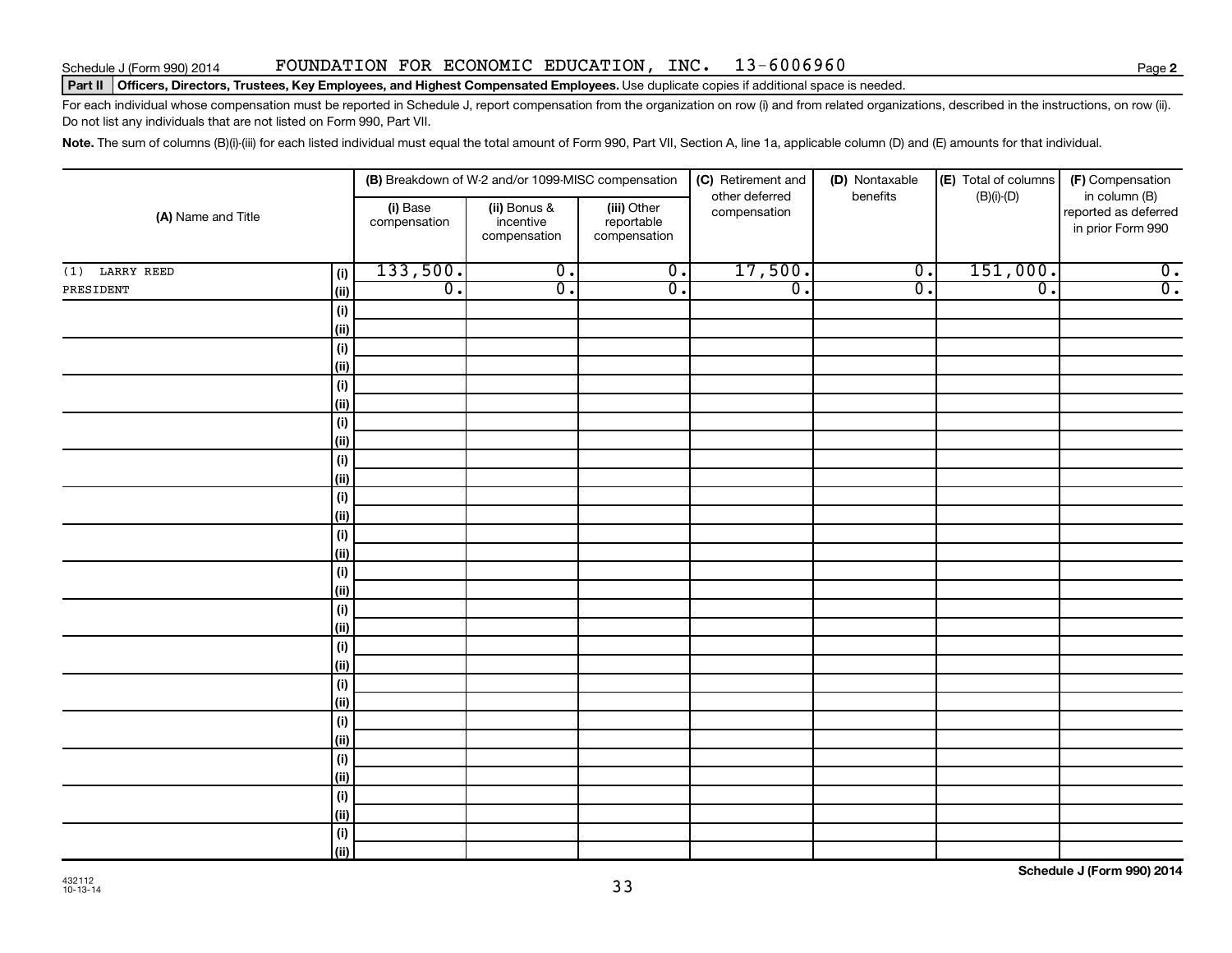#### **Part III Supplemental Information**

Provide the information, explanation, or descriptions required for Part I, lines 1a, 1b, 3, 4a, 4b, 4c, 5a, 5b, 6a, 6b, 7, and 8, and for Part II. Also complete this part for any additional information.

**Schedule J (Form 990) 2014**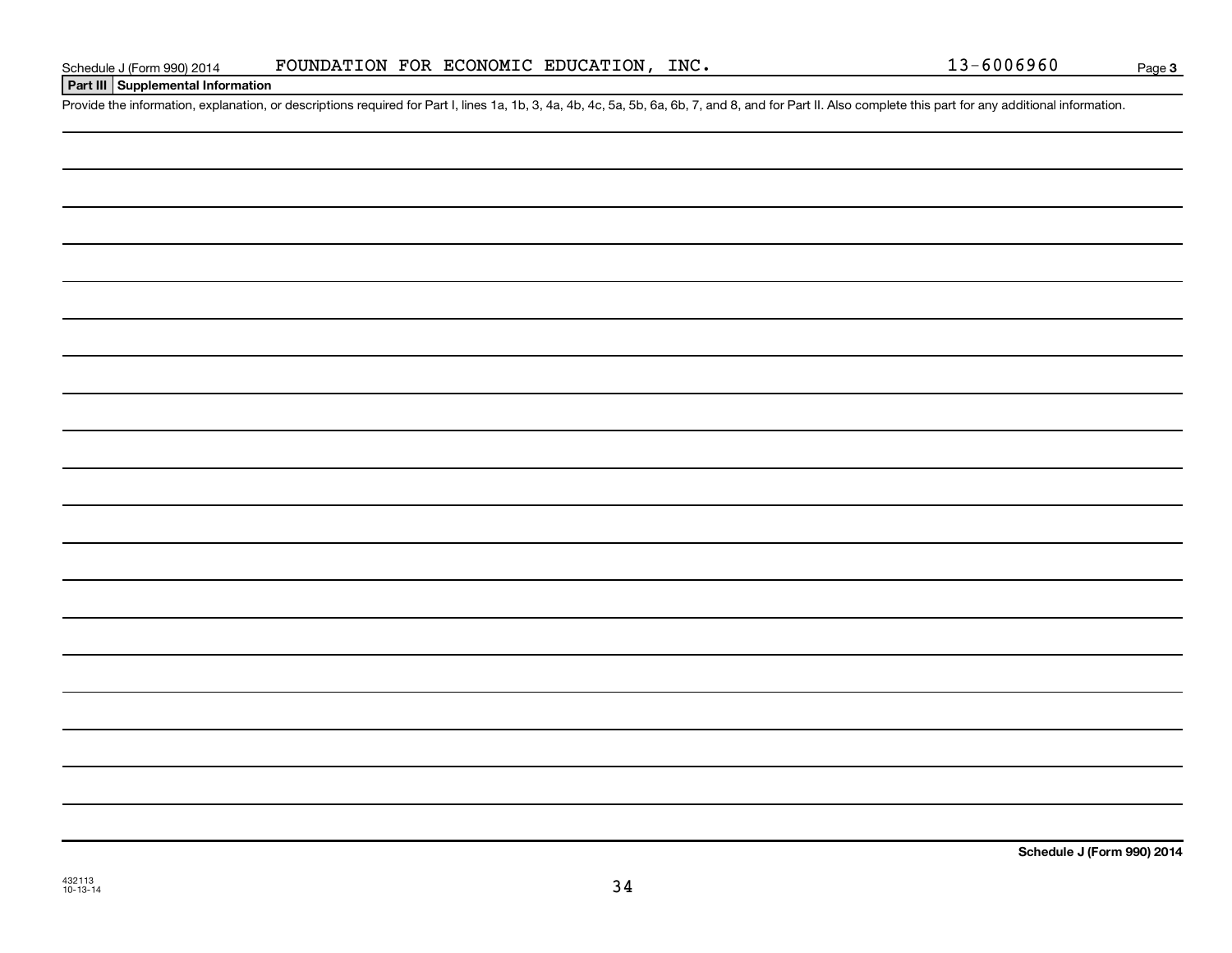| <b>SCHEDULE M</b> |  |
|-------------------|--|
| (Form 990)        |  |

## **Noncash Contributions**

OMB No. 1545-0047

Department of the Treasury Internal Revenue Service

**Complete if the organizations answered "Yes" on Form 990, Part IV, lines 29 or 30.**<br>• Complete if the organizations answered "Yes" on Form 990, Part IV, lines 29 or 30. **Attach to Form 990.**  $\blacktriangleright$ 

**Open To Public**

| Name of the organization |  |  |
|--------------------------|--|--|
|                          |  |  |

 $\blacktriangleright$ 

Information about Schedule M (Form 990) and its instructions is at <sub>www.irs.gov/form990.</sub> Inspection *www.irs.gov/form990.*

| Name of the organization             |                                    |  |      | Emplover identification number |
|--------------------------------------|------------------------------------|--|------|--------------------------------|
|                                      | FOUNDATION FOR ECONOMIC EDUCATION, |  | INC. | $13 - 6006960$                 |
| l Part I<br><b>Types of Property</b> |                                    |  |      |                                |

|              |                                                                                                                                                                                                                                                                                                                                                                                                                                                                                                             | (a)<br>Check if       | (b)<br>Number of | (c)<br>Noncash contribution                    |                              | (d)<br>Method of determining |     |    |
|--------------|-------------------------------------------------------------------------------------------------------------------------------------------------------------------------------------------------------------------------------------------------------------------------------------------------------------------------------------------------------------------------------------------------------------------------------------------------------------------------------------------------------------|-----------------------|------------------|------------------------------------------------|------------------------------|------------------------------|-----|----|
|              |                                                                                                                                                                                                                                                                                                                                                                                                                                                                                                             | applicable            | contributions or | amounts reported on                            | noncash contribution amounts |                              |     |    |
|              |                                                                                                                                                                                                                                                                                                                                                                                                                                                                                                             |                       |                  | items contributed Form 990, Part VIII, line 1g |                              |                              |     |    |
| 1.           |                                                                                                                                                                                                                                                                                                                                                                                                                                                                                                             |                       |                  |                                                |                              |                              |     |    |
| $\mathbf{2}$ |                                                                                                                                                                                                                                                                                                                                                                                                                                                                                                             |                       |                  |                                                |                              |                              |     |    |
| 3            | Art - Fractional interests                                                                                                                                                                                                                                                                                                                                                                                                                                                                                  |                       |                  |                                                |                              |                              |     |    |
| 4            | Books and publications                                                                                                                                                                                                                                                                                                                                                                                                                                                                                      |                       |                  |                                                |                              |                              |     |    |
| 5            | Clothing and household goods                                                                                                                                                                                                                                                                                                                                                                                                                                                                                |                       |                  |                                                |                              |                              |     |    |
| 6            |                                                                                                                                                                                                                                                                                                                                                                                                                                                                                                             |                       |                  |                                                |                              |                              |     |    |
| 7            |                                                                                                                                                                                                                                                                                                                                                                                                                                                                                                             |                       |                  |                                                |                              |                              |     |    |
| 8            |                                                                                                                                                                                                                                                                                                                                                                                                                                                                                                             |                       |                  |                                                |                              |                              |     |    |
| 9            | Securities - Publicly traded                                                                                                                                                                                                                                                                                                                                                                                                                                                                                | $\overline{\text{x}}$ | 1                | 37,445.                                        | <b>FAIR MARKET VALUE</b>     |                              |     |    |
| 10           | Securities - Closely held stock                                                                                                                                                                                                                                                                                                                                                                                                                                                                             |                       |                  |                                                |                              |                              |     |    |
| 11           | Securities - Partnership, LLC, or                                                                                                                                                                                                                                                                                                                                                                                                                                                                           |                       |                  |                                                |                              |                              |     |    |
|              |                                                                                                                                                                                                                                                                                                                                                                                                                                                                                                             |                       |                  |                                                |                              |                              |     |    |
| 12           |                                                                                                                                                                                                                                                                                                                                                                                                                                                                                                             |                       |                  |                                                |                              |                              |     |    |
| 13           | Qualified conservation contribution -                                                                                                                                                                                                                                                                                                                                                                                                                                                                       |                       |                  |                                                |                              |                              |     |    |
|              |                                                                                                                                                                                                                                                                                                                                                                                                                                                                                                             |                       |                  |                                                |                              |                              |     |    |
| 14           | Qualified conservation contribution - Other                                                                                                                                                                                                                                                                                                                                                                                                                                                                 |                       |                  |                                                |                              |                              |     |    |
| 15           |                                                                                                                                                                                                                                                                                                                                                                                                                                                                                                             |                       |                  |                                                |                              |                              |     |    |
| 16           | Real estate - Commercial                                                                                                                                                                                                                                                                                                                                                                                                                                                                                    |                       |                  |                                                |                              |                              |     |    |
| 17           |                                                                                                                                                                                                                                                                                                                                                                                                                                                                                                             |                       |                  |                                                |                              |                              |     |    |
| 18           |                                                                                                                                                                                                                                                                                                                                                                                                                                                                                                             |                       |                  |                                                |                              |                              |     |    |
| 19           |                                                                                                                                                                                                                                                                                                                                                                                                                                                                                                             |                       |                  |                                                |                              |                              |     |    |
| 20           | Drugs and medical supplies                                                                                                                                                                                                                                                                                                                                                                                                                                                                                  |                       |                  |                                                |                              |                              |     |    |
| 21           |                                                                                                                                                                                                                                                                                                                                                                                                                                                                                                             |                       |                  |                                                |                              |                              |     |    |
| 22           |                                                                                                                                                                                                                                                                                                                                                                                                                                                                                                             |                       |                  |                                                |                              |                              |     |    |
| 23           |                                                                                                                                                                                                                                                                                                                                                                                                                                                                                                             |                       |                  |                                                |                              |                              |     |    |
| 24           |                                                                                                                                                                                                                                                                                                                                                                                                                                                                                                             |                       |                  |                                                |                              |                              |     |    |
| 25           | Other $\blacktriangleright$<br>$\sqrt{2}$                                                                                                                                                                                                                                                                                                                                                                                                                                                                   |                       |                  |                                                |                              |                              |     |    |
| 26           | Other $\blacktriangleright$                                                                                                                                                                                                                                                                                                                                                                                                                                                                                 |                       |                  |                                                |                              |                              |     |    |
| 27           | Other $\blacktriangleright$                                                                                                                                                                                                                                                                                                                                                                                                                                                                                 |                       |                  |                                                |                              |                              |     |    |
| 28           | Other $\blacktriangleright$                                                                                                                                                                                                                                                                                                                                                                                                                                                                                 |                       |                  |                                                |                              |                              |     |    |
| 29           | Number of Forms 8283 received by the organization during the tax year for contributions                                                                                                                                                                                                                                                                                                                                                                                                                     |                       |                  |                                                |                              |                              |     |    |
|              | for which the organization completed Form 8283, Part IV, Donee Acknowledgement                                                                                                                                                                                                                                                                                                                                                                                                                              |                       |                  | 29                                             |                              |                              |     |    |
|              |                                                                                                                                                                                                                                                                                                                                                                                                                                                                                                             |                       |                  |                                                |                              |                              | Yes | No |
|              | 30a During the year, did the organization receive by contribution any property reported in Part I, lines 1 through 28, that it                                                                                                                                                                                                                                                                                                                                                                              |                       |                  |                                                |                              |                              |     |    |
|              | must hold for at least three years from the date of the initial contribution, and which is not required to be used for                                                                                                                                                                                                                                                                                                                                                                                      |                       |                  |                                                |                              |                              |     |    |
|              |                                                                                                                                                                                                                                                                                                                                                                                                                                                                                                             |                       |                  |                                                |                              |                              |     | X. |
|              |                                                                                                                                                                                                                                                                                                                                                                                                                                                                                                             |                       |                  |                                                |                              | <b>30a</b>                   |     |    |
|              | <b>b</b> If "Yes," describe the arrangement in Part II.                                                                                                                                                                                                                                                                                                                                                                                                                                                     |                       |                  |                                                |                              |                              |     | X. |
| 31           | Does the organization have a gift acceptance policy that requires the review of any non-standard contributions?                                                                                                                                                                                                                                                                                                                                                                                             |                       |                  |                                                |                              | 31                           |     |    |
|              | 32a Does the organization hire or use third parties or related organizations to solicit, process, or sell noncash                                                                                                                                                                                                                                                                                                                                                                                           |                       |                  |                                                |                              |                              |     |    |
|              | $\begin{minipage}[c]{0.5\textwidth} \centering \begin{tabular}[c]{@{}l@{}} \textbf{contributions?} \end{tabular} & \begin{tabular}[c]{@{}l@{}} \textbf{contributions?} \end{tabular} & \begin{tabular}[c]{@{}l@{}} \textbf{contributions?} \end{tabular} & \begin{tabular}[c]{@{}l@{}} \textbf{contribitions?} \end{tabular} & \begin{tabular}[c]{@{}l@{}} \textbf{contribitions?} \end{tabular} & \begin{tabular}[c]{@{}l@{}} \textbf{contribitions?} \end{tabular} & \begin{tabular}[c]{@{}l@{}} \textbf$ |                       |                  |                                                |                              | 32a                          |     | х  |
|              | <b>b</b> If "Yes," describe in Part II.                                                                                                                                                                                                                                                                                                                                                                                                                                                                     |                       |                  |                                                |                              |                              |     |    |
| 33           | If the organization did not report an amount in column (c) for a type of property for which column (a) is checked,                                                                                                                                                                                                                                                                                                                                                                                          |                       |                  |                                                |                              |                              |     |    |
|              | describe in Part II.                                                                                                                                                                                                                                                                                                                                                                                                                                                                                        |                       |                  |                                                |                              |                              |     |    |
| LHA          | For Paperwork Reduction Act Notice, see the Instructions for Form 990.                                                                                                                                                                                                                                                                                                                                                                                                                                      |                       |                  |                                                |                              | Schedule M (Form 990) (2014) |     |    |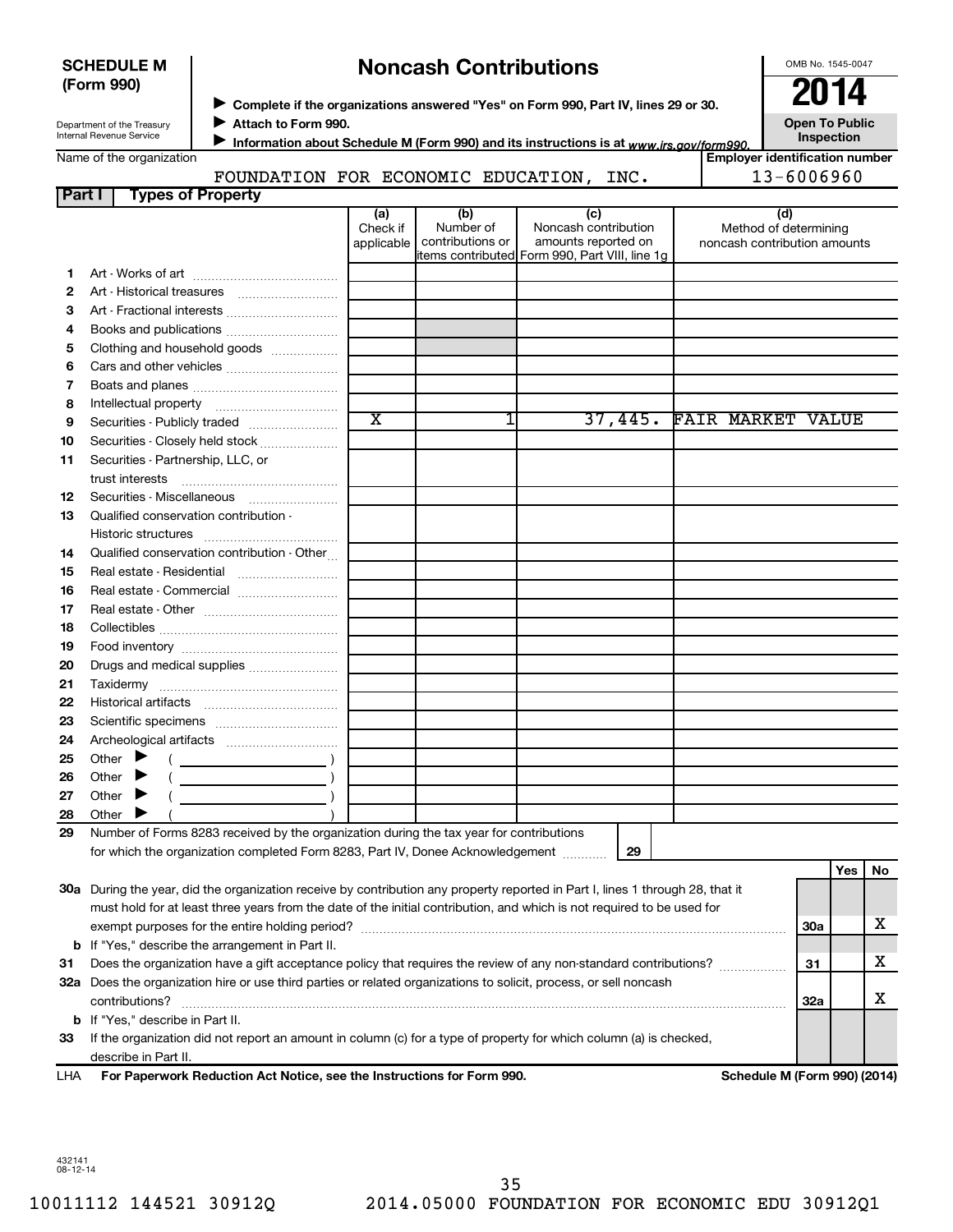| Schedule M (Form 990) (2014)                                                                                                                                                     |
|----------------------------------------------------------------------------------------------------------------------------------------------------------------------------------|
|                                                                                                                                                                                  |
| is reporting in Part I, column (b), the number of contributions, the number of items received, or a combination of both. Also complete this part for any additional information. |

Schedule M (Form 990) (2014)  $\hbox{ FOUNDATION}$   $\hbox{ FOR ECONOMIC }$   $\hbox{EDUCATION}$  ,  $\hbox{INC. }$   $\hbox{13-6006960 }$   $\hbox{Page}$ 

**Part II Supplemental Information.** 

Provide the information required by Part I, lines 30b, 32b, and 33, and whether the organization

**2**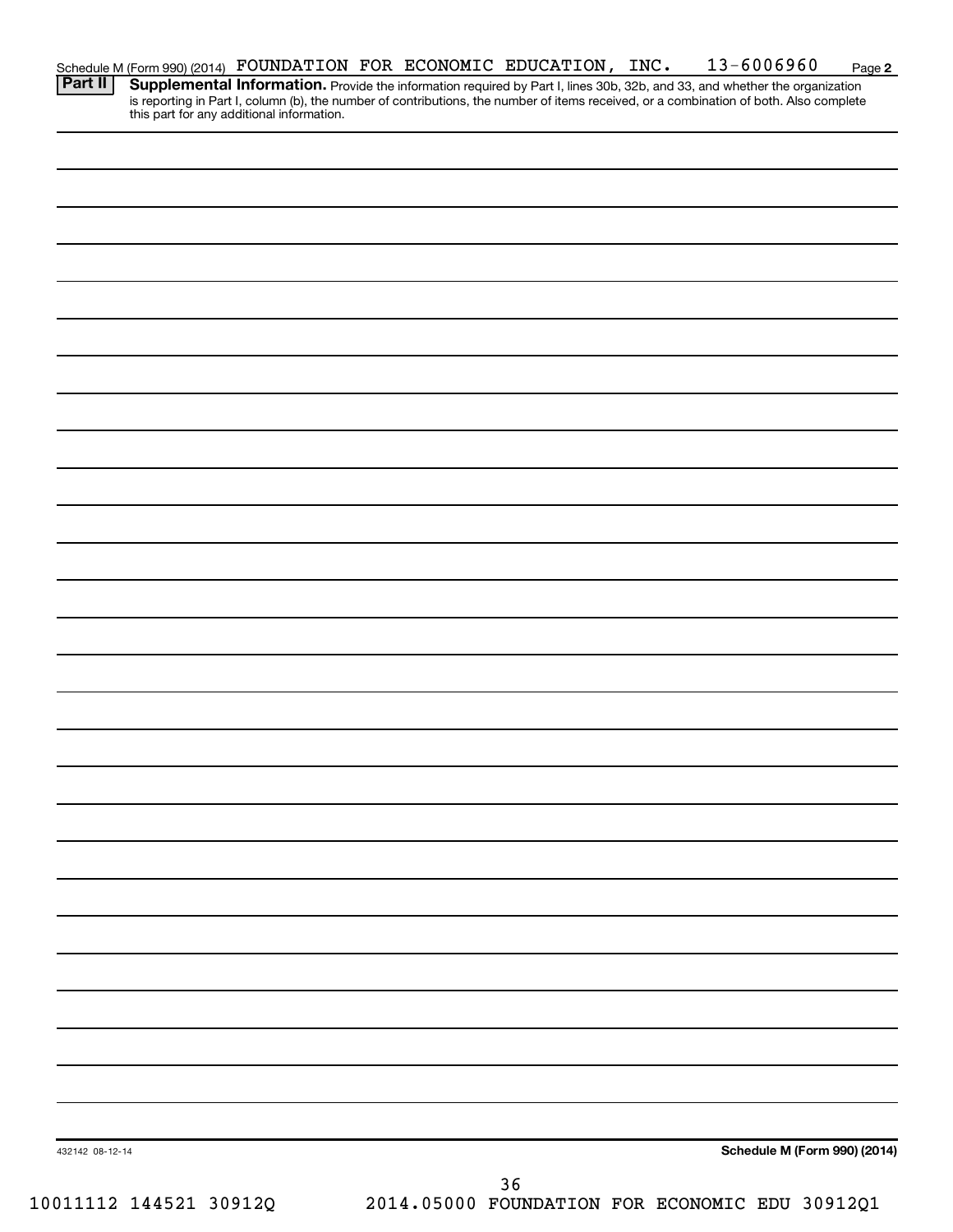Department of the Treasury **(Form 990 or 990-EZ)**

Name of the organization

Internal Revenue Service

**SCHEDULE O Supplemental Information to Form 990 or 990-EZ 2014** 

**Complete to provide information for responses to specific questions on Form 990 or 990-EZ or to provide any additional information. | Attach to Form 990 or 990-EZ.**

OMB No. 1545-0047

**Open to Public Inspection**

Information about Schedule O (Form 990 or 990-EZ) and its instructions is at www.irs.gov/form990.

**Employer identification number** FOUNDATION FOR ECONOMIC EDUCATION, INC. | 13-6006960

FORM 990, PART VI, SECTION B, LINE 11:

COPY IS PROVIDED TO ORGANIZATION AND GOVERNING BOARD.

FORM 990, PART VI, SECTION B, LINE 15:

REVIEWED, DELIBERATED AND DECIDED BY THE BOARD OF TRUSTEES.

FORM 990, PART VI, SECTION C, LINE 19:

THE ORGANIZATION MAKES ITS GOVERNING DOCUMENTS, CONFLICT OF INTEREST

POLICY, AND FINANCIAL STATEMENTS AVAILABLE TO THE PUBLIC UPON REQUEST.

FORM 990, PART IX, LINE 11G, OTHER FEES:

STATUTORY FEES:

PROGRAM SERVICE EXPENSES 1,041.

MANAGEMENT AND GENERAL EXPENSES 139.

FUNDRAISING EXPENSES 210.

TOTAL EXPENSES 1,390.

PROFESSIONAL FEES:

| PROGRAM SERVICE EXPENSES                               | 482,088.  |
|--------------------------------------------------------|-----------|
| MANAGEMENT AND GENERAL EXPENSES                        | 9,765.    |
| FUNDRAISING EXPENSES                                   | 91,083.   |
| <b>TOTAL EXPENSES</b>                                  | 582,936.  |
| TOTAL OTHER FEES ON FORM 990, PART IX, LINE 11G, COL A | 584, 326. |

432211 08-27-14 LHA For Paperwork Reduction Act Notice, see the Instructions for Form 990 or 990-EZ. Schedule O (Form 990 or 990-EZ) (2014) FORM 990, PART XII, LINE 2C: THE AUDIT PROCESS AND AUDIT COMMITTEE INVOLVEMENT HAS NOT CHANGED FROM

37